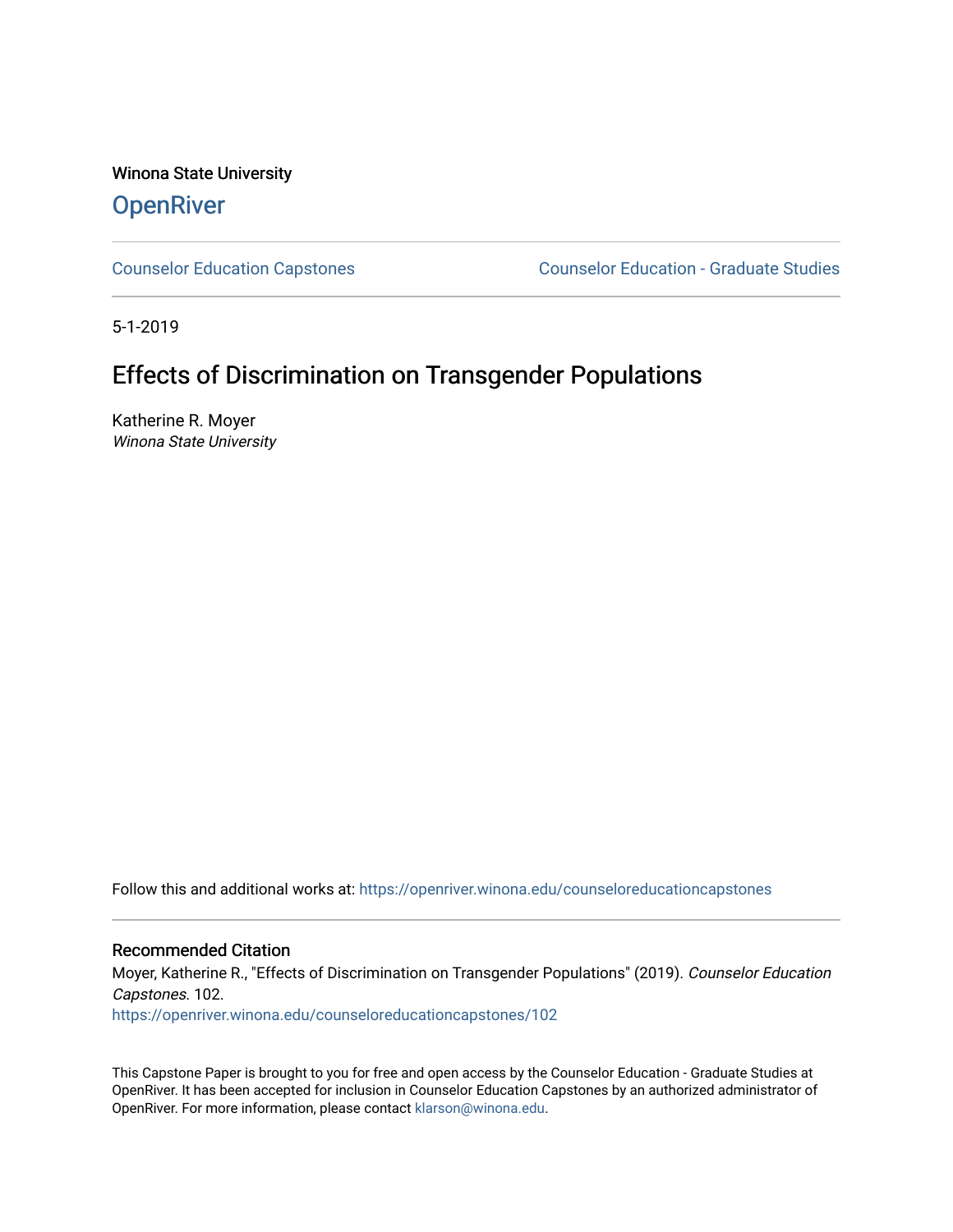Katherine R. Moyer

A Capstone Project submitted in partial fulfillment of the

requirements for the Master of Science Degree in

Counselor Education at

Winona State University

Spring, 2019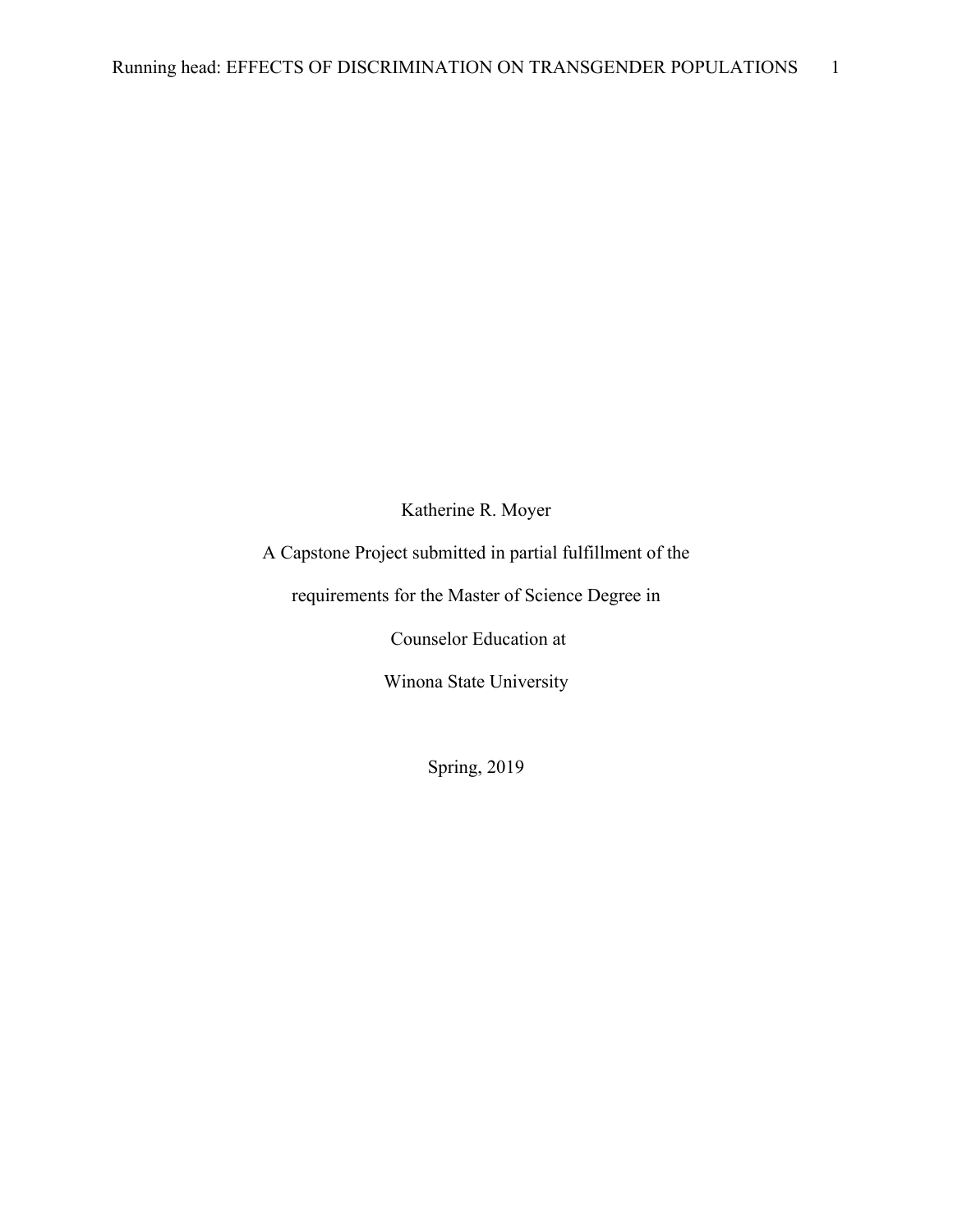Winona State University

College of Education

Counselor Education Department

# CERTIFICATE OF APPROVAL

# CAPSTONE PROJECT

Effects of Discrimination on Transgender Populations

This is to certify that the Capstone Project of

Katherine Moyer

Has been approved by the faculty advisor and the CE 695 – Capstone Project

Course Instructor in partial fulfillment of the requirements for the

Master of Science Degree in

Counselor Education

Capstone Project Supervisor:  $\mathcal{A}_{\text{Move}_1}$   $\beta h \vartheta$ 

 Mitch Moore, PhD Approval Date: 05-08-2019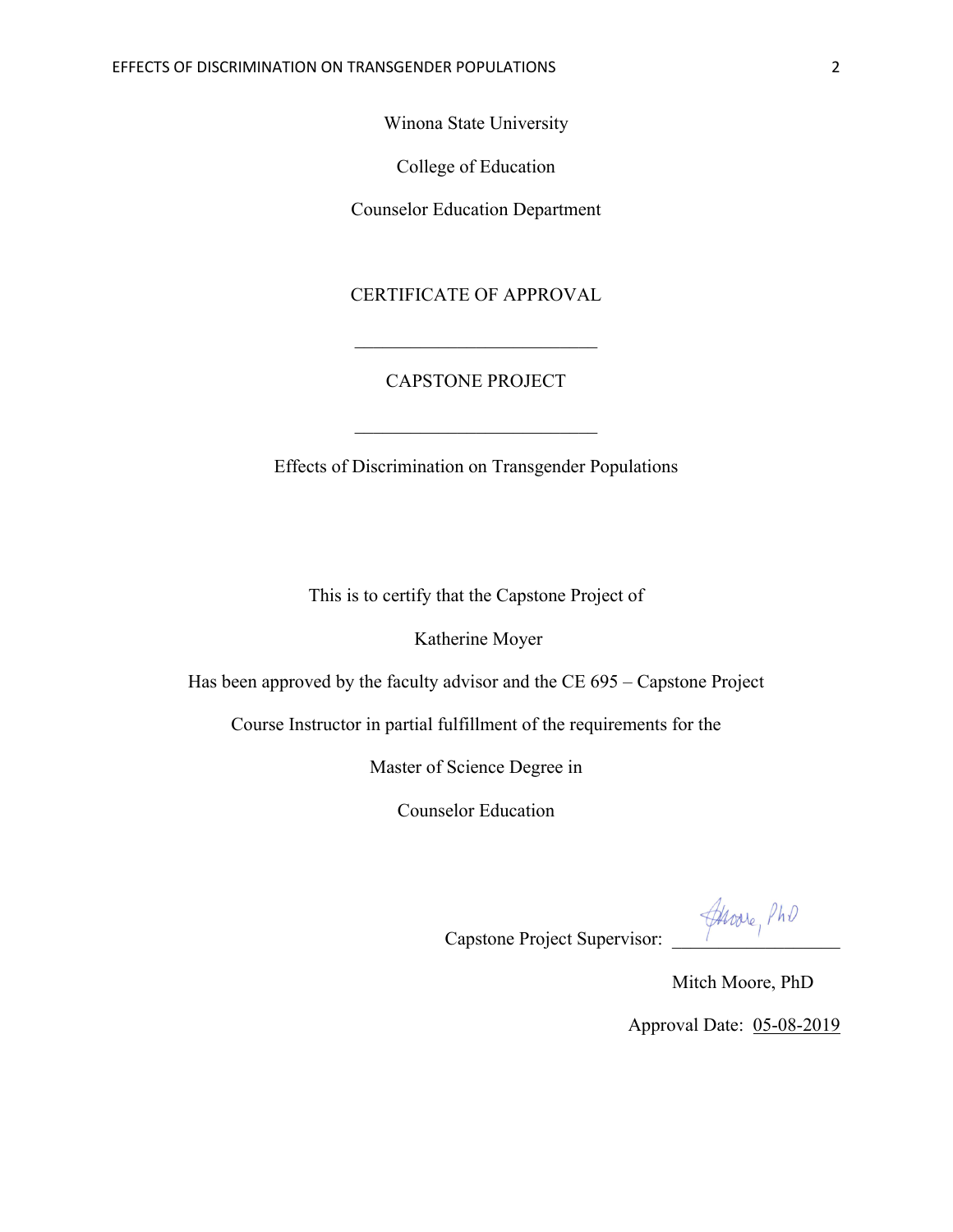#### Abstract

Transgender individuals often face discrimination in multiple domains, such as in employment and healthcare settings, among others. This can affect their overall job satisfaction, job security, financial stability, physical and emotional wellbeing. Furthermore, past literature indicates that the prevalence of suicide, substance use/abuse, and mental illness, tend to be higher among gender-nonconforming populations. To enhance understanding of the above adverse issues and kinds of discriminatory practices that take place within these settings—and within greater society; this study integrates a social-ecological framework. Such an approach focuses on how stigma impacts individuals at various levels: structurally, interpersonally, and individually. Particularly, U.S. westernized culture has adopted a gender binary system. Present in mainstream education, the binary system perpetuates illiteracy of transgender knowledge within individuals, research, and learning environments by excluding the "other". Inevitably, effecting laws, policies, and the behaviors of others. For instance, currently there are no outright federal protections against gender identity discrimination. Instead, individual states and localities govern laws, which are not all-embracing. Considered part of the structural level, these sanctions influence policies, protections, and outreach resources within workplace and healthcare organizations. Moreover, everyday interpersonal relations between individuals and their doctors, mental health providers, employers, employees, and/or other key players, are influenced by professional knowledge/awareness and laws. Together, these layers simultaneously affect how one responds at the individual level. The goal of this project is to make sense of these interrelated parts, as well as include potential ways in which stakeholders can support and advocate for transgender persons.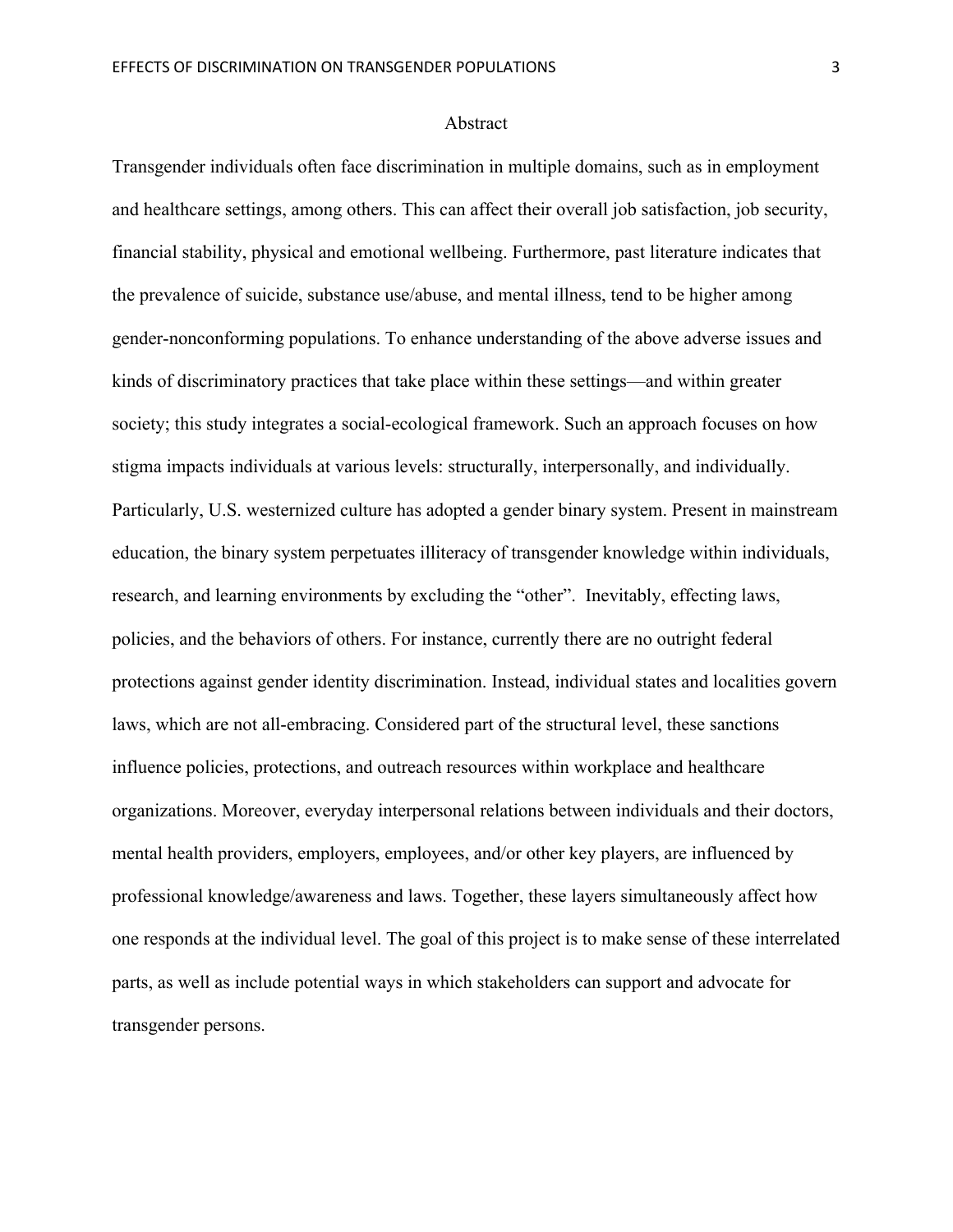# Table of Contents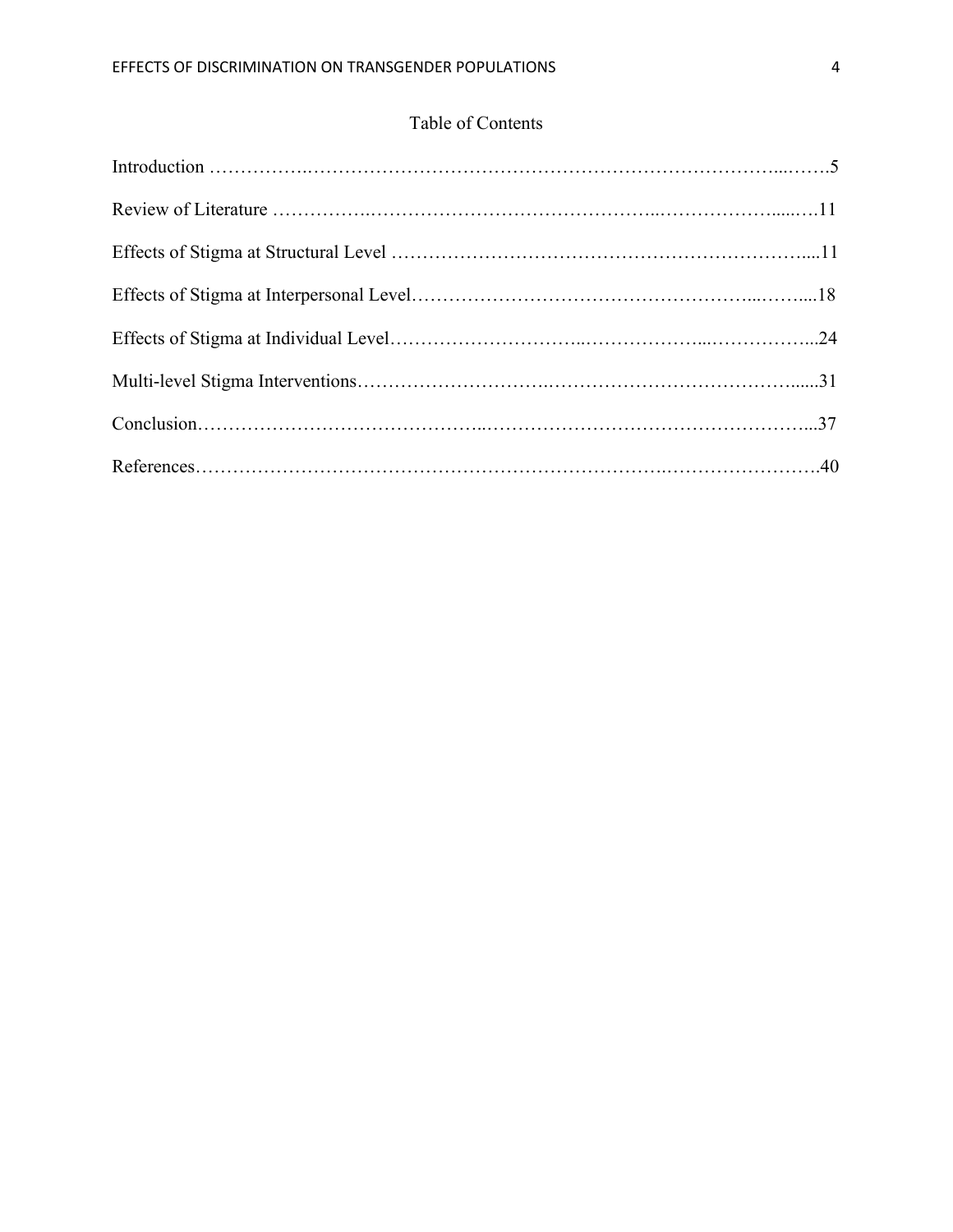### **Introduction**

From the instant one is born—or determined even earlier via ultrasound technology, a *sex*  is assigned based on the appearance of external genitalia, internal genitalia, chromosomal makeup, and/or hormonally. These appearances typically distinguish us as either a "male" or "female", though in rare cases, some individuals are born with a combination of male and female parts that determine them as *intersex*. The term *gender identity* on the other hand, refers to one's sense of oneself, regardless of whether it coincides with their assigned sex. In other words, a person can be designated male at birth but inherently identify as female (transgender woman), be designated female at birth but inherently identify as male (transgender man), may be assigned a label at birth but does not inherently align with any gender (agender or genderless), may identify with two or more genders despite being assigned a singular gender at birth (bigender, trigender, or pangender), or may fluctuate/move between various gender identities (genderfluid). Considered an umbrella term, *transgender* or "trans" for short, is used to describe the above-mentioned gender identities (APA, 2015, pp. 1-7; GLAAD, 2017).

A marginalized group, mainstream culture has attempted to silence the transgender population throughout history, due to the threat of their existence on the *gender binary* system. Such a system presses that no other possibilities for gender or anatomy are believed to exist, solely "male and female" categories. Put another way, society oppresses anyone that does not align with the sex they were assigned at birth (i.e., cissexism), especially for those who are *nonbinary/genderqueer* and do not fit neatly into one of the two standard categories (University of Florida, 2017).

Despite inherently identifying with the sex opposite of the one assigned at birth, binary transgender people tend to face less discrimination in comparison to nonbinary transgender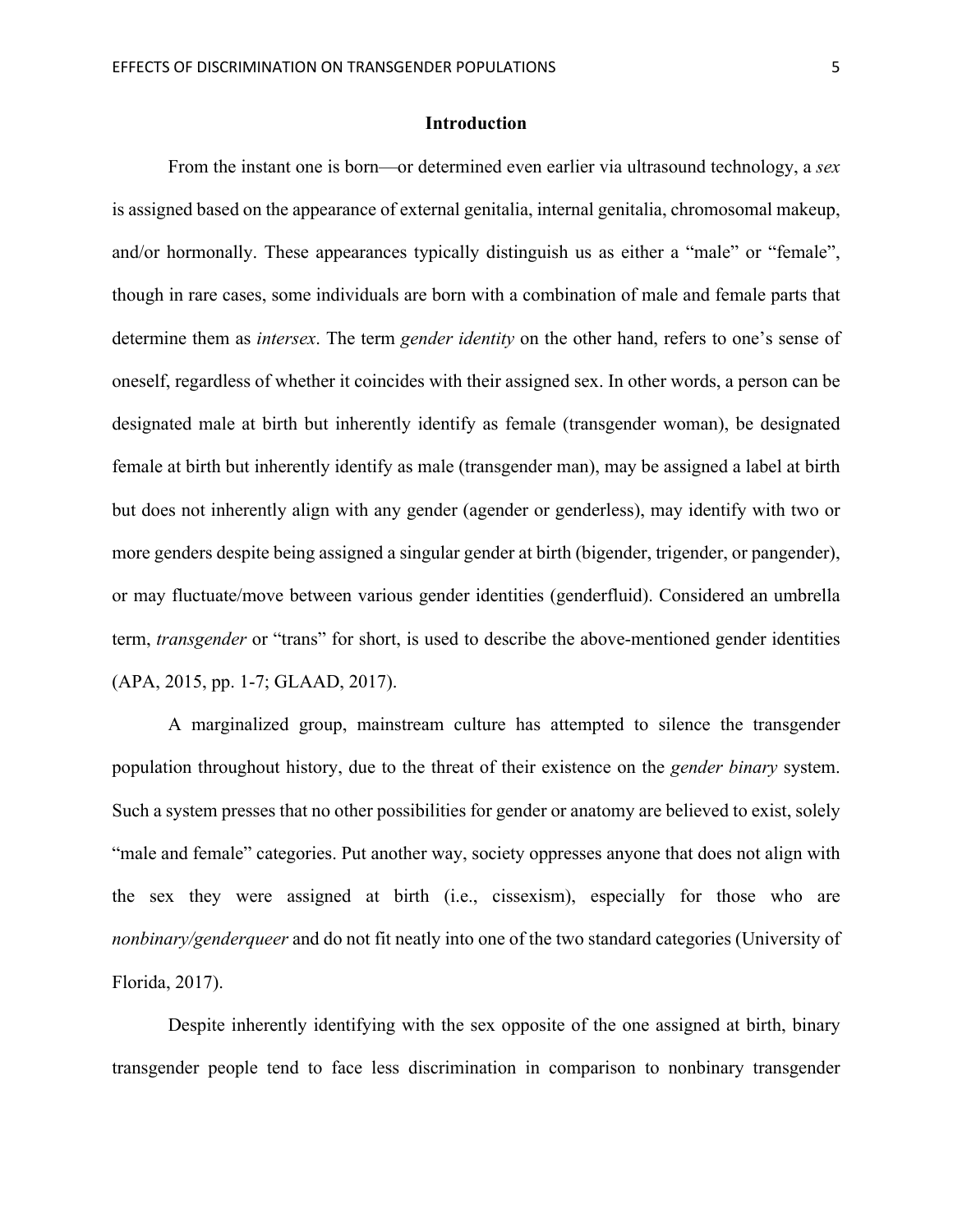persons, since their identity is generally "fixed" and conforms to the ideals of society's "twogender" paradigm. Moreover, a systemic level issue, while almost all research studies include binary gender categories in their demographics…genderqueer categories get frequently left out. Ultimately, reinforcing cultural incompetence across various social-ecological layers, as exclusion or "erasure" of diverse demographic gender identities and expressions, not only misrepresents the actual U.S. population, but inhibits people's ability to think beyond the gender binary box. Thus, in view of the foregoing, when utilizing services and/or interacting with others, nonbinary individuals may be especially subject to stigma, given professionals are likely not culturally aware of/trained to recognize their inherent identity. Resultantly, help-seeking, health-seeking and participation in the workforce are reduced (Rider, McMorris, Gower, Coleman, & Eisenberg, 2018; Kcomt, 2018; Thorne et al., 2018; Lefevor, Boyd-Rogers, Sparague, & Janis, 2019; Grant et al., 2011).

Although many distinct adversities exist among LGBTQ identities—more specifically, the "TQ" (transgender and queer) in the case of this project; binary and genderqueer individuals also share in numerous struggles and concerns. For instance, *gender expression* is vital to transgender peoples' wellbeing, given it entails how individual's present themselves in terms of physical appearance and behaviors. For some, identity concealment is crucial (i.e., appearing more "male" or "female" in order to avoid stigma) while for others, having a visible identity is less of a concern with greater emphasis being placed on living authentically. In any case, regardless of the objective, a vast majority of trans individuals highlight that having access to trans-affirming medical/legal procedures (e.g., hormonal treatments, gender reassignment surgeries, voice therapy, changing one's name, etc.,) is top priority, as again, not only may these procedures help reduce stigma through increased conformity, but having the freedom to explore one's identity and live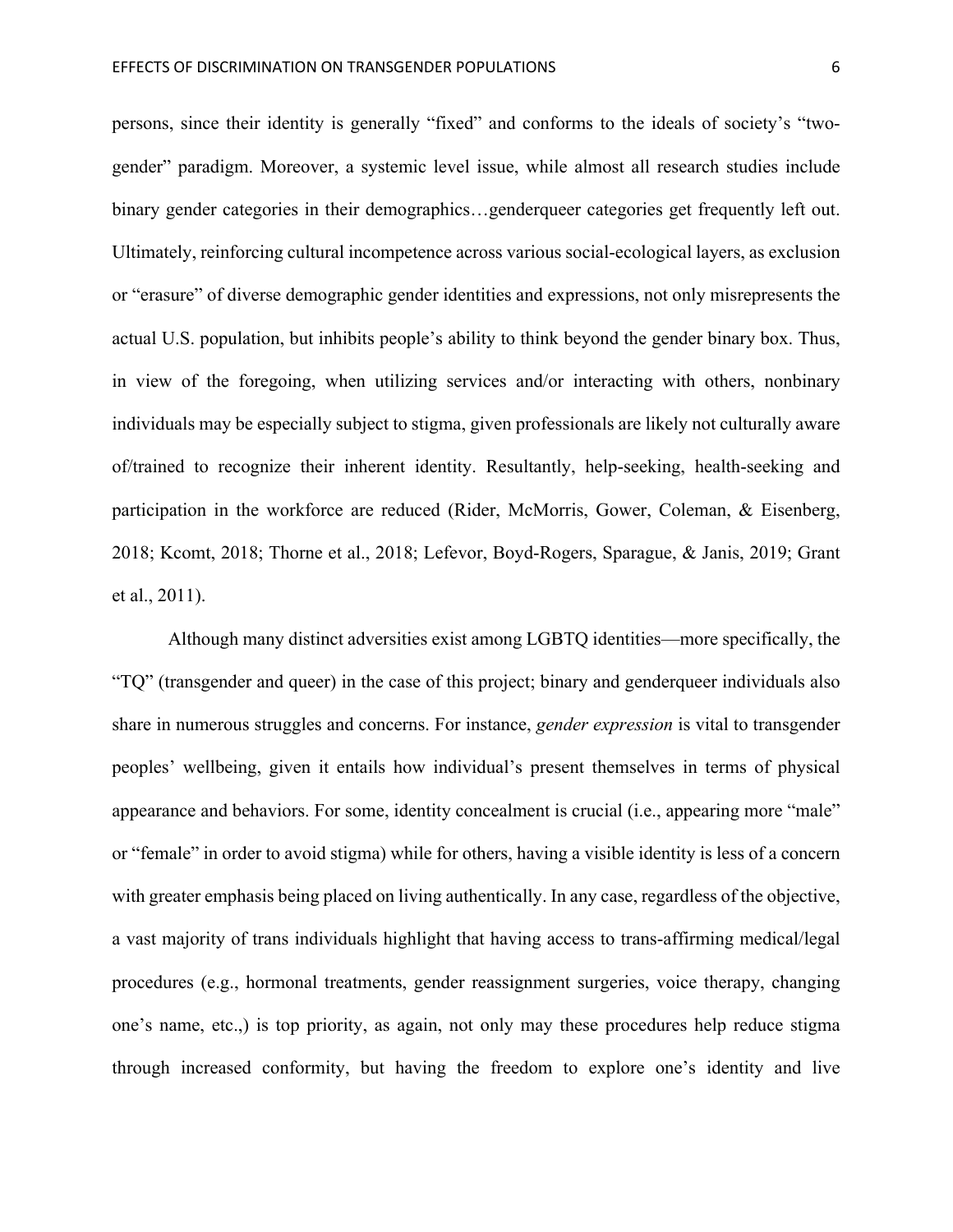authentically, ultimately improves health outcomes (Goldberg, Kuvalanka, Budge, Benz, & Smith, 2019; Fiani & Han, 2018; Thorne et al,, 2018).

However, accessing these procedures requires a bit of legwork, as one must get formally diagnosed with *gender dysphoria* (GD) by a qualified health professional before being able to go through with any sort of transition, which, although seemingly harmless, such a label carries with it, negative repercussions. Case in point, earlier editions of the Diagnostic and Statistical Manual of Mental Disorders (DSM) treated transgender individuals' as mentally ill; labeling them with Gender Identity Disorder (GID) up until 2012, before release of the DSM-5 and only having been seven years from today, the potential for stigma is still there (American Psychiatric Association, 1980; American Psychiatric Association, 1994; American Psychiatric Association, 2013). Moreover, even though GD is not classified as a mental disorder, but rather, a "state" which brings about great deals of stress, anxiety, and depression if one cannot live as their most inherent self...there are still symptomologies listed. In fact, "symptoms" must be present for at least six months (e.g., one must display apparent signs of disgust toward their genitals and/or have a strong desire to be rid of certain sex characteristics) before an official diagnosis can be given. Finally, getting diagnosed with GD does not guarantee coverage of trans-affirming procedures since certain areas within the U.S. enable providers to deny and/or invalidate the needs of transgender clientele (Goldberg, 2018).

For example, currently 36 states contain no LGBTQ protective laws against private insurance discrimination, nine states explicitly exclude transgender health coverage and care within the Medicaid program, 22 states contain no explicit policy regarding transgender health coverage and care within the Medicaid program, 12 states explicitly exclude transition-related healthcare in their state employment health benefits, and 21 states do not include transition-related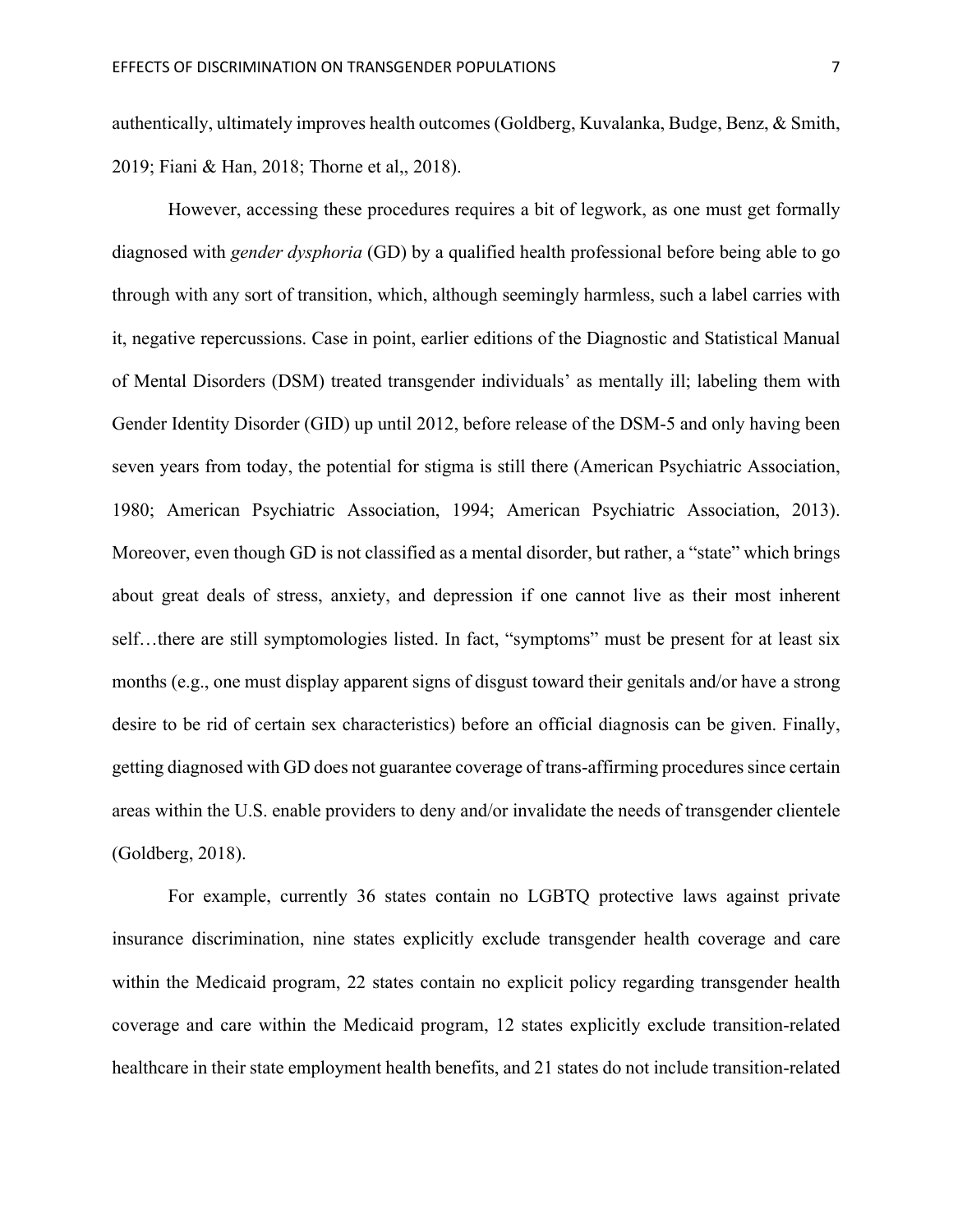healthcare in their state employee health benefits. However, some relief can be found within certain cities and counties of states, which may offer their own protections against gender identity discrimination. In other words, around one fifth—or 20% of states, continue to allow employers and even the Medicaid program to withhold trans persons of their vital medical needs. Moreover, an even larger number of states, "subtly" limit opportunity by failing to elaborate on whether private insurers, employers, and/or the Medicaid program are required to cover trans-affirming medical procedures (Movement Advancement Project [MAP], 2019).

Relative to this, opportunity is restricted in areas of employment as well. Currently, there are 27 states which do not contain any explicit laws, prohibiting gender identity discrimination in private employment settings; as for public (state) employees, 19 states. Again, however, some relief can be found in localities and even within certain workplace companies, whom are granted access to set their own policies and protections. Nonetheless, this and the above data communicate a much larger issue, which is to say, that although it is clear gender identity non-discrimination laws have expanded overtime…general acceptance of the transgender community is still rather divided in this country. Such a mixed political climate reveals many layers of stigma (MAP, 2019).

According to the ideals laid out by numerous social-ecological models—the primary framework which will be utilized in this paper, these layers of stigma occur at various "levels": structurally, interpersonally, and individually. More specifically, structural and interpersonal discrimination puts stressors upon marginalized persons, who, in turn, experience negative outcomes at the individual level. In the case of the above section, much of the content described, happens to revolve around structural level issues; (i.e., laws, societal norms, and educational insufficiencies) the outermost circle labeled on most diagrams of the socio-ecological model. Overall, findings demonstrate that gender binary norms, academic limitations and "erasure" caused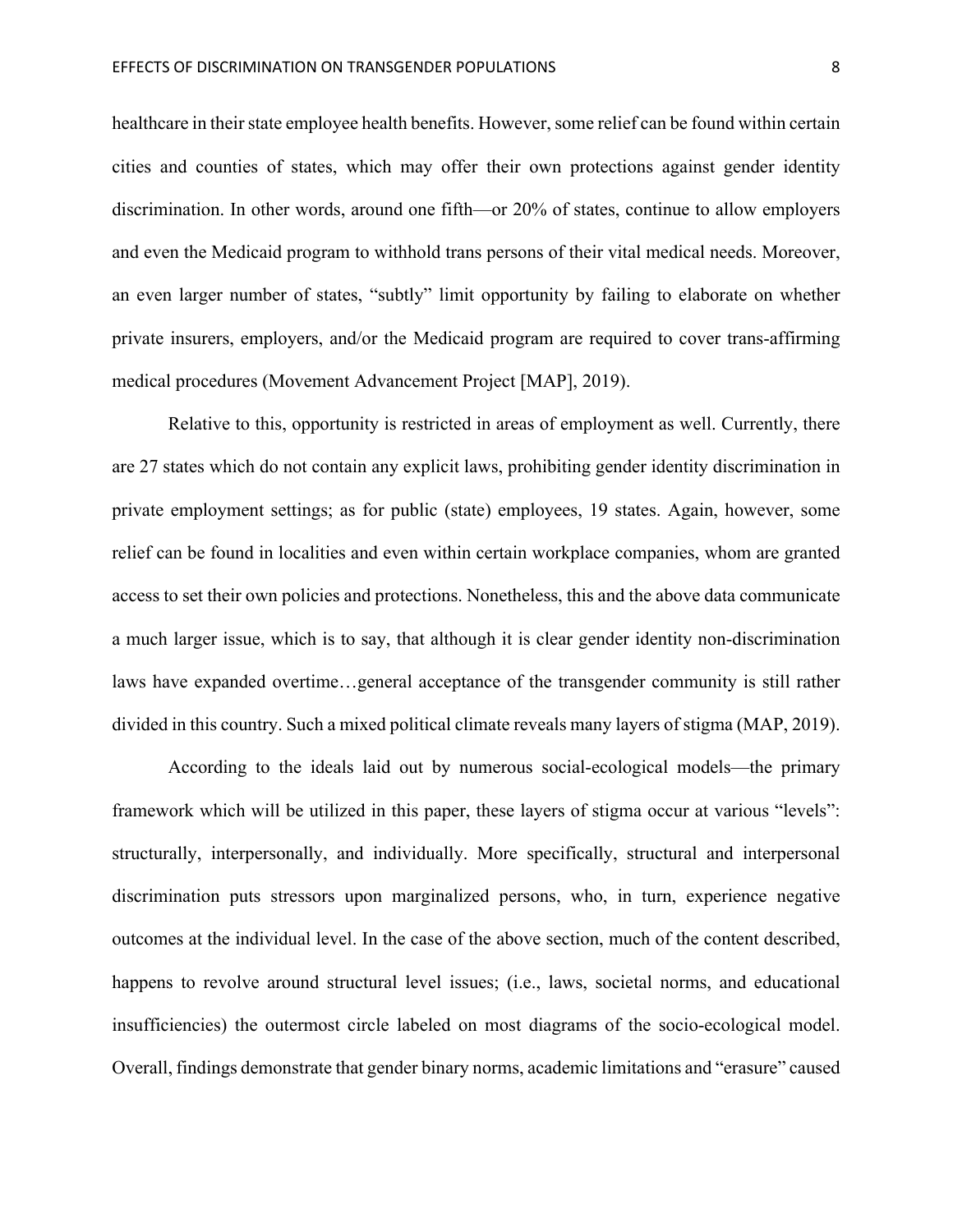by structural level stigma, reinforces limited knowledge of transgender persons in the field both in areas of healthcare and employment (Kcomt, 2018). Moreover, because U.S. laws/policies derive from the voices of the American people, whom are of course, influenced by the overarching culture, current non-discrimination laws are not all-embracing…resultantly, limiting healthcare and employment access; especially among those living in more conservative areas (White-Hughto, Murchison, & Reisner, 2016).

Precisely, states and localities with few anti-discrimination laws in place, permit more transphobic organizations the ability to fire, not hire, or otherwise, deny individuals promotional opportunities. Additionally, in areas of healthcare, regions with few non-discrimination protections allow providers greater opportunity to deny patients access to trans-affirming medical procedures, often claiming they are "medically unnecessary." Particularly, this is prevalent among providers that do not receive government funding, as they cannot be held accountable as independent entities. Subsequently, forcing many individuals to either travel great distances in order to receive inclusive and quality care or otherwise, they may be burdened with paying high out of pocket costs (White-Hughto et al., 2016; "The Equality Act: What Transgender People Need to Know", 2019; Tebbe, Allan, and Bell, 2019; Hughto, Reisner, & Pachankis, 2015).

Similarly, the literature found that knowledge limitations and transphobia influence the development of and content within workplace/healthcare policies. Among the most commonly cited problems, findings show that many organizations not only lack a means of enforcing their policies but fail to elaborate on them. Specifically, there often tends to be discrepancies between values, visions, mission statements, and anti-discrimination procedures, since many remain broadly defined and fail to give specific examples of discriminatory behavior—notably, more subtle forms of stigma which persons may use as a loophole to restrict transgender persons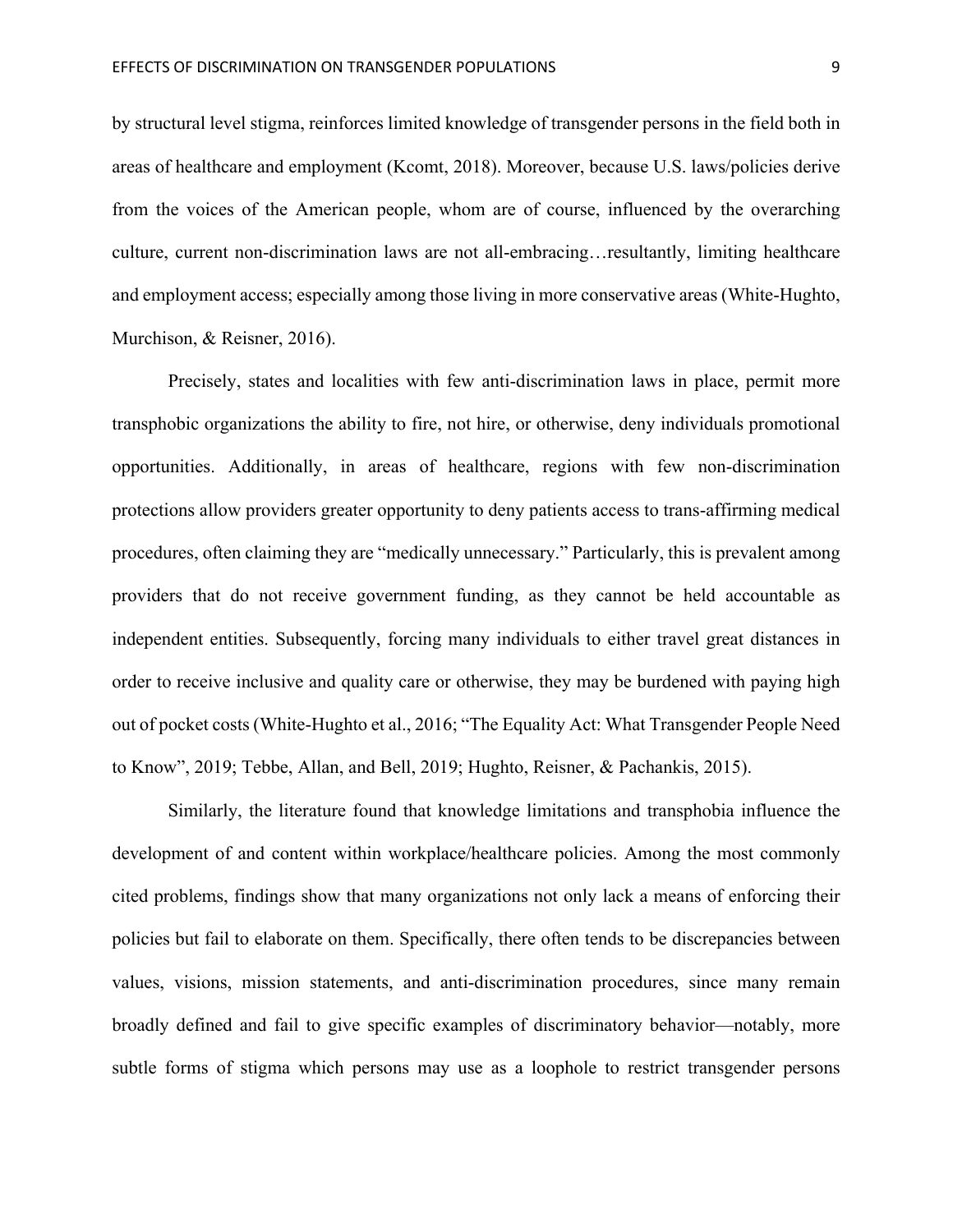(Quereshi et al., 2017; Seelman, Colon-Diaz, LeCroix, Xavier-Brier, & Kattari, 2016; Galupo & Resnick, 2016). Furthermore, forms which request the demographic information of individuals and procedures that require the presentation of personal ID (i.e., a driver's license or birth certificate in order to be considered for a job or for healthcare) often fail to consider other gender identities beyond the binary. Thus, both excluding/dehumanizing their existence and outing their identity; consequently, limiting employability, treatment on the job even if hired, and the healthcare experience once in contact with medical staff (Shelton, 2015; Dietert & Dentice, 2009; Winter et al., 2016).

Predictably, information and norms (or lack thereof) then, effect practice at the interpersonal level. As noted within a majority of studies, cultural incompetence impacts trans individuals by delimiting their ability to make fairer connections with their providers, colleagues, employers, medical staff, and so on. In particular, explicit discrimination from others, drives transgender persons from their jobs (both voluntarily/involuntarily), from seeking healthcare for fear of getting stigmatized, and even goes so far as to deny them the right to a safe restroom. Moreover, due to situational instabilities, financial status is more likely to fluctuate, given there is no guarantee of a solid provider or work (Paine, 2018; Kattari, Walls, Speer, & Kattari, 2016; Kcomt, 2019; Grant et al., 2011; Lerner and Robles, 2017).

Finally, the aforementioned societal standards and negative relational experiences have adverse consequences on the health and wellbeing of transgender populations at the individual level. Precisely, thus far research shows that stigmatization has been known to lead to higher rates of psychological disorders and distress, internalized transphobia, anxiety/nervousness, suicide, healthcare avoidance, hypervigilance, substance use/abuse, internal unrest, stigma concealment, and suchlike proximal afflictions (Bockting, Miner, Romine, Hamilton, & Coleman, 2013; Mizock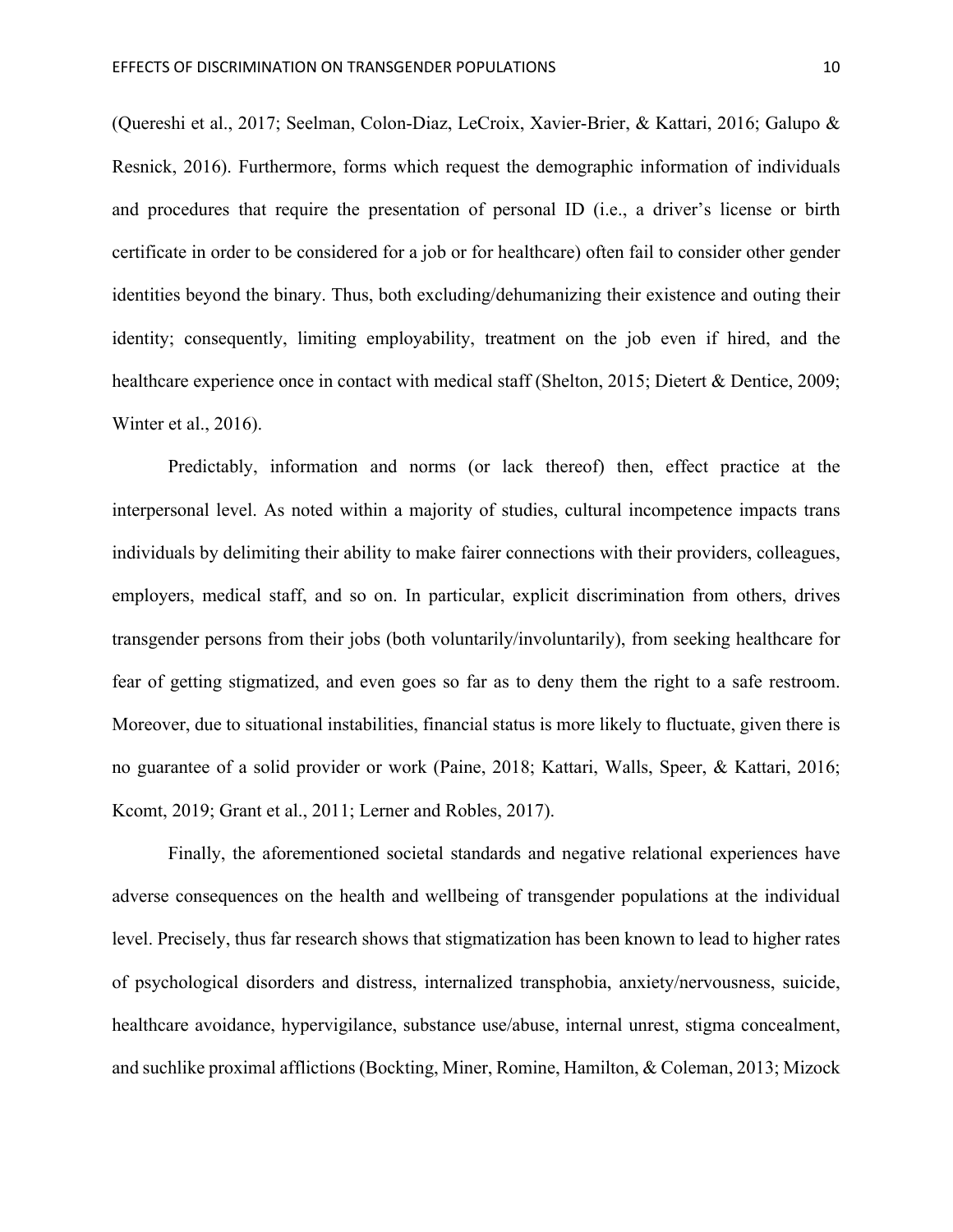& Mueser, 2014; Levitt & Ippolito, 2013; Martinez, Sawyer, Thoroughgood, Ruggs, & Smith, 2017; Ozturk & Tatli, 2015; Reisner et al., 2015; Rudin et al., 2015; Hatzenbuehler & Pachankis, 2016). In order to counteract these problems, it is suggested coping interventions be implemented. Moreover, increased educational awareness and change to structural norms, laws, and policies is necessary to give individuals equal opportunities to access and wellbeing. Finally, by exposing others to education and transgender populations through intergroup contact means understanding, empathy, and comfort levels should naturally increase, thus, transphobia be reduced (O'Hara, Dispenza, Brack, & Blood, 2013; Walch et al., 2012; Acker, 2017; Mizock & Hopwood, 2017; Barbir, Vandevender, and Cohn, 2017).

#### **Review of Literature**

Access to a steady job and healthcare is crucial to the wellbeing of trans individuals, as many long for gender-affirming medical procedures that allow them to live as their most inherent selves. Unfortunately, however, this need cannot be so easily fulfilled, as stigma against this population continues to persist at various levels: structurally, interpersonally, and individually. Rather than working in a top-down or bottom-up fashion, research points toward the above components as interacting simultaneously. For example, laws at the structural level impact one's ability to find transgender-inclusive providers in their community; while in a more indirect sense, protective laws serve as a model, influencing employers/employees' discriminatory behaviors within organizations. Likewise, without dialogue and learning at interpersonal and individual levels, structural change could not occur.

On the other hand, some of the literature has chosen to focus solely on how one level or levels influences another (e.g., how does interpersonal level stigma impact the individual; how can persons at the individual level advocate to create change at the structural level). Whichever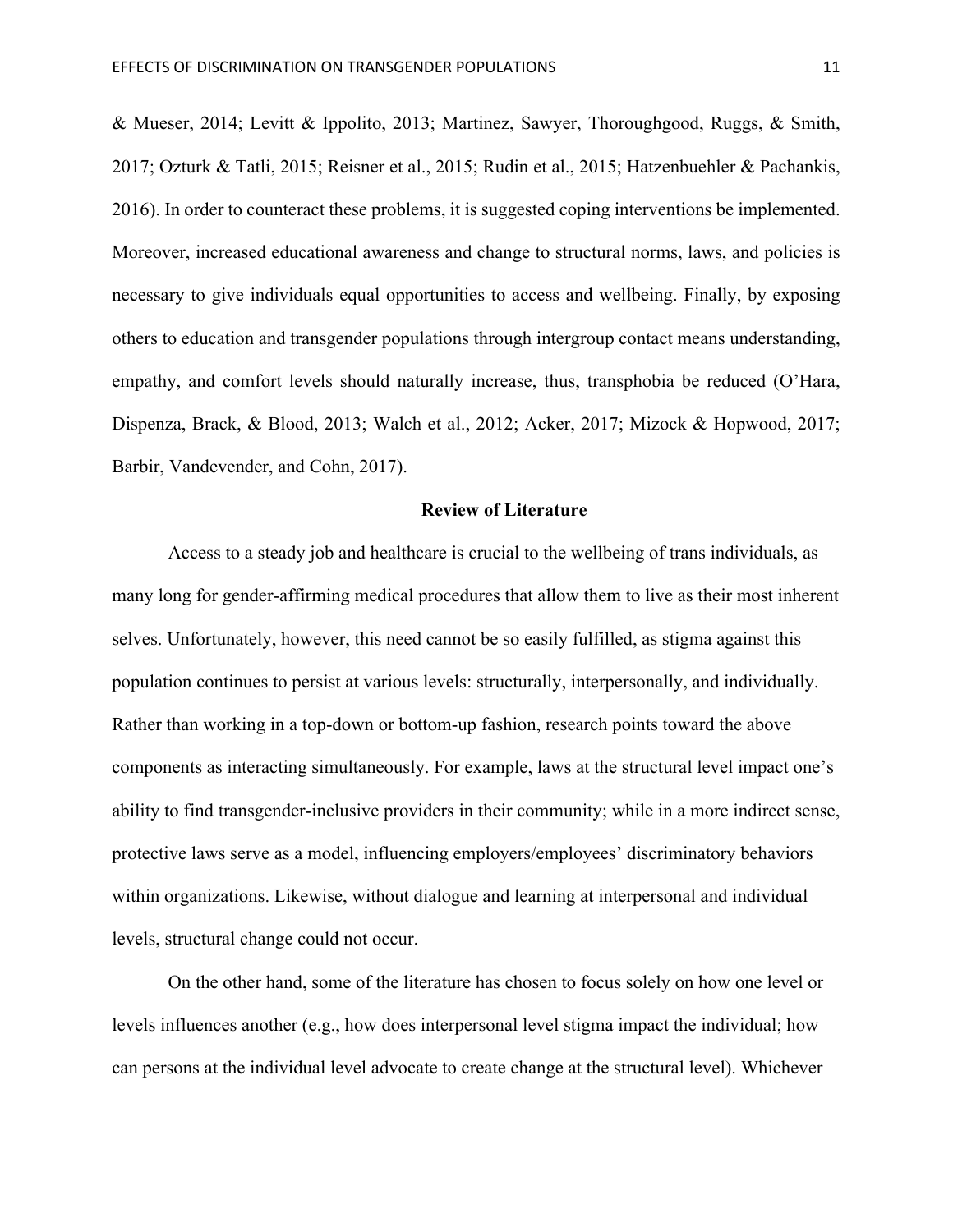the case may be, this literature review includes findings from both approaches in order to improve learning outcomes. Furthermore, this section has been divided into numerous subpoints to demonstrate what stigma looks like at each of the socio-ecological levels. Finally, findings on advocacy and best practice have been included utilizing a multi-level approach.

#### **Structural Level Discrimination**

From the instant one is born, based on biological sex characteristics, they are assigned one of two genders, "male" or "female" on their birth certificate—even for individuals born "intersex" most guardians choose to label their infants in the above manner; basing their decision on whichever sex characteristics appear most visibly congruous to one of the two binary categories. This process of labeling has become normalized by the majority culture over time and naturally, because infants cannot give consent, guardians are forced to select a sex for them, which may or may not match their inherent sense of self. Regardless, any thoughts that one may not fit with either of the assigned categories or otherwise reject certain biological characteristics later in life, historically, has been highly discouraged. As a matter of fact, until release of the Diagnostic and Statistical Manual of Mental Disorders (DSM-5), if one misaligned with their assigned sex at birth, they were thought to be mentally ill; the disorder was referred to as, Gender Identity Disorder (GID). Moreover, other structural level norms eventuated as a result of the binary system, further marginalizing those that do not align with the sex they were assigned at birth.

For example, the binary system is difficult to reframe because gender roles, expectations, and expressions have been created around "male" and "female" cisgender orientations and reinforced over a large period of time. Simply put, transgender and nonbinary identifying individuals are considered a "threat" to these norms as they not only misalign with their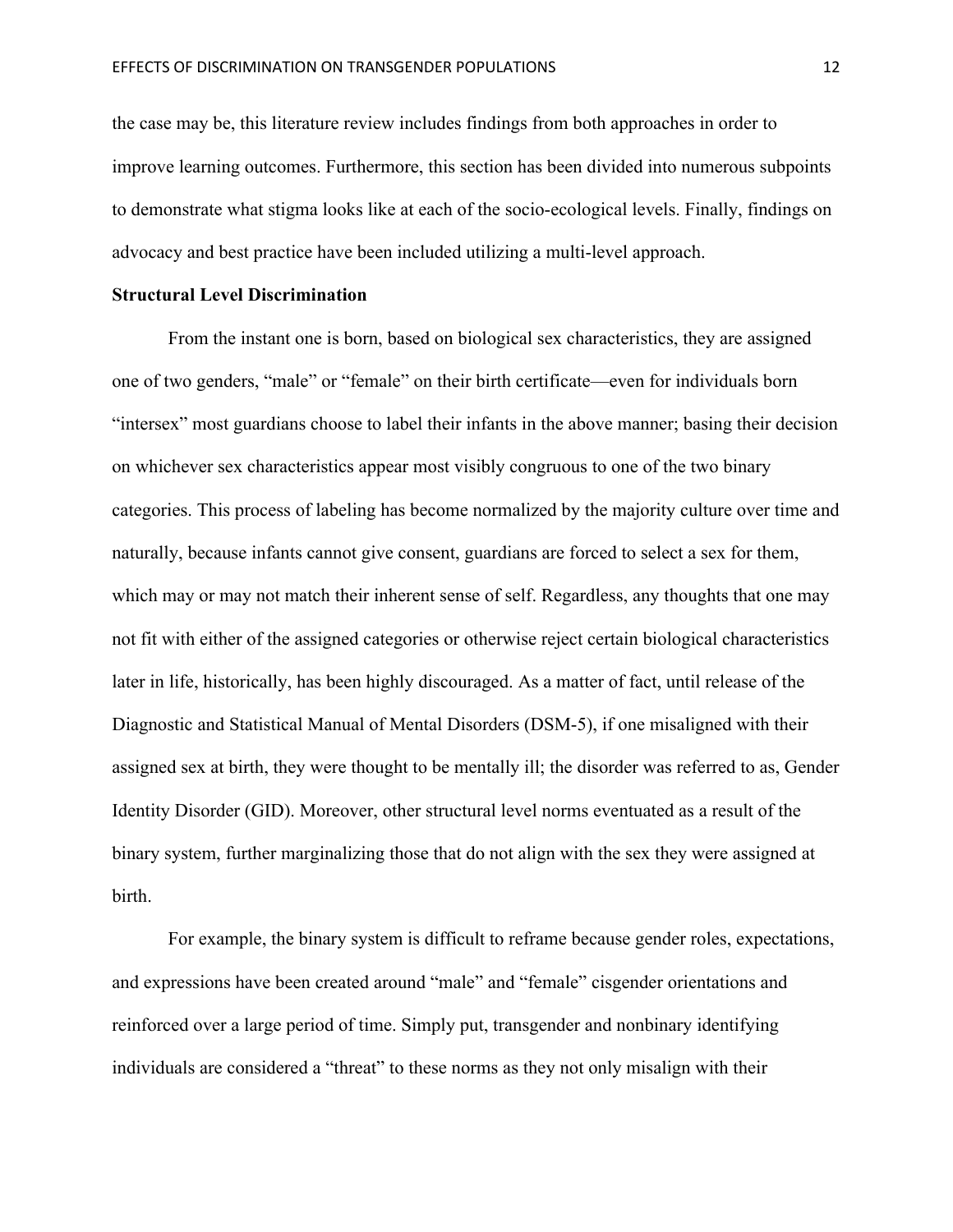designated sex, but frequently take on roles or express their gender in ways that don't appear "typical" of a man or woman. Granted, some cisgender individuals choose to express themselves or take on roles outside what is considered typical of their gender as well, however, the difference is, society places greater emphasis on cisnormativity than it does other forms of gender deviance.

The above social and cultural norms are particularly deep-rooted within U.S. westernized educational institutions, which, continue to both overtly and covertly exclude information on the needs and experiences of transgender individuals. For instance, Kcomt (2018) describes a systemic problem known as "informational erasure," its rationale elucidates that, a lack of knowledge produced about transgender populations in the curriculum, perpetuates erroneous assumptions that all research participants are cisgender. Thus, topics which are important to gender-nonconforming people are never brought into focus (e.g., trans-specific health issues, pronouns beyond male/female or man/woman categories, the need for unisex and gender-neutral bathrooms, etc.,). What is more, discussion of transgender subject matter generally gets lumped into lesbian, gay, bisexual, transgender, and queer (LGBTQ) studies, thereby neglecting to establish important distinctions between gender identity and sexual orientation (i.e., sexual orientation entails having sexual, romantic, and/or an emotional attraction toward others, while gender identity involves how one inherently self-identifies and pursues themselves).

There is overwhelming evidence in both areas of business and healthcare, that few curricular hours and/or training is being dedicated to transgender content. For instance, several findings relate that in a 2011 study of deans of medical education in North America, the median number of hours dedicated to LGBTQ-related curricular content was five (Hughto et al., 2015; Obedin-Maliver et al., 2011; Sawning et al., 2017). Moreover, Moll et al., (2014) found that in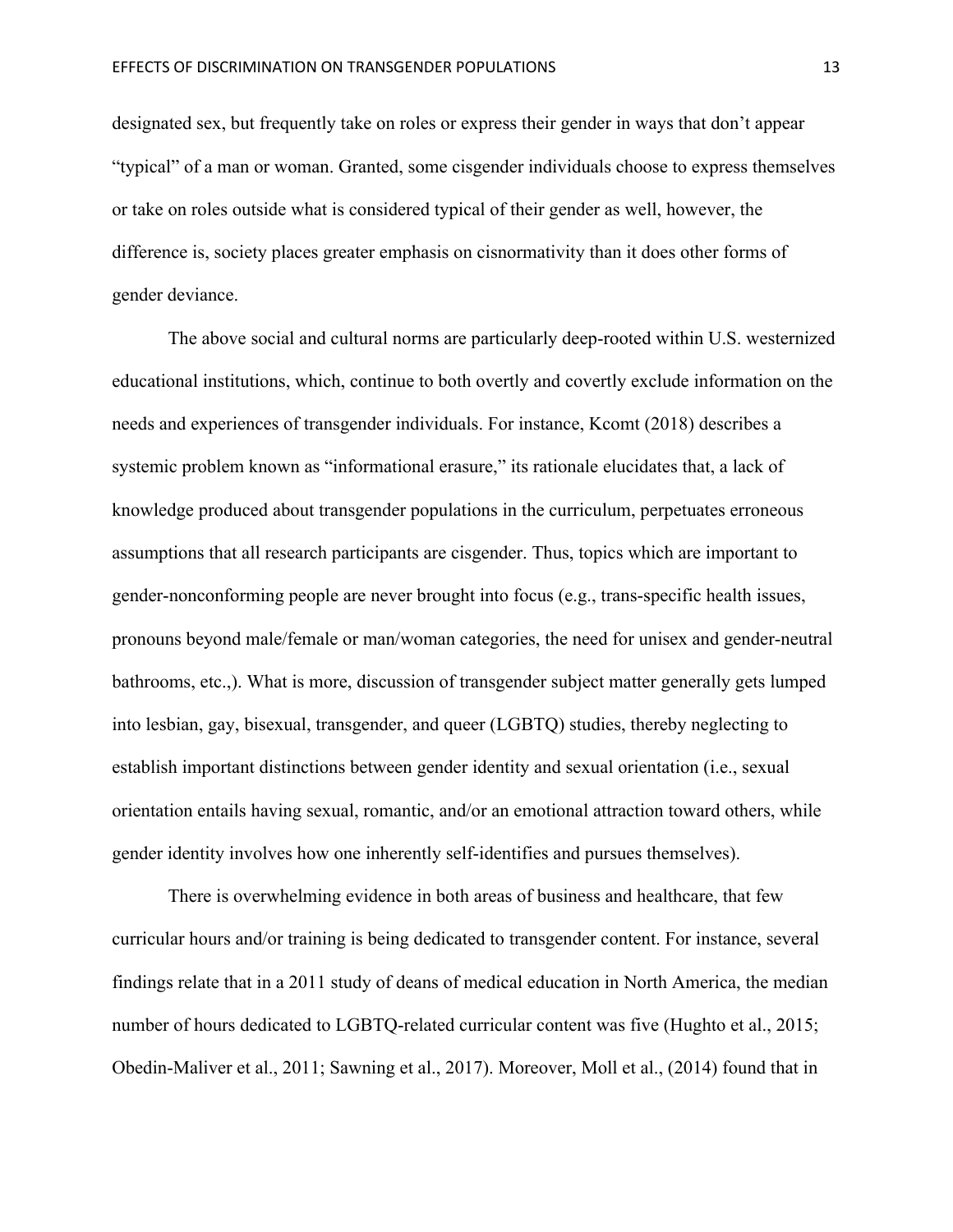areas of nursing and emergency medicine, the median number of hours spent learning about transgender education was around two—though a minority of responses were higher. Even in areas of counselor education students frequently report that there is an absence of transgender material in the curriculum, thought to be attributed to negligence on the part of counselor education programs, accreditation agencies, professional organizations, and practicing counselors that are supervising clinical trainees. For example, in one such study, several individuals verbalized that they had to take it upon themselves in order to learn about transgender subject matter; furthermore, participants voiced there were few experiential opportunities to interact with members of this population, despite numerous findings validating intergroup contact approaches (O'Hara et al., 2013).

Resultantly, a lack of cultural competence on the part of various individuals and organizations, perpetuates a field of untrained professionals, whom are ill-equipped to work with and/or serve transgender people (Makadon, 2008; Obedin-Maliver et al., 2011; Solursh et al., 2003; Lurie, 2005; & Poteat et al., 2013). Particularly in the healthcare domain, professional inadequacies constrain clientele, as a lack of trained providers forces many health-seekers to travel long distance just to receive quality care—or otherwise, they may feel compelled to pay out of pocket; a costly investment that is done in such cases, where one happens to live in a location with a qualified doctor(s), but does not carry the right kind of insurance. Moreover, due to the above variables, many health-seekers decide to postpone care altogether. Ultimately, marginalizing transgender populations no matter the path taken: traveling long distance, paying out of pocket, and/or postponing necessary care, creates financial, emotional, and psychological constraints (Hughto et al., 2015).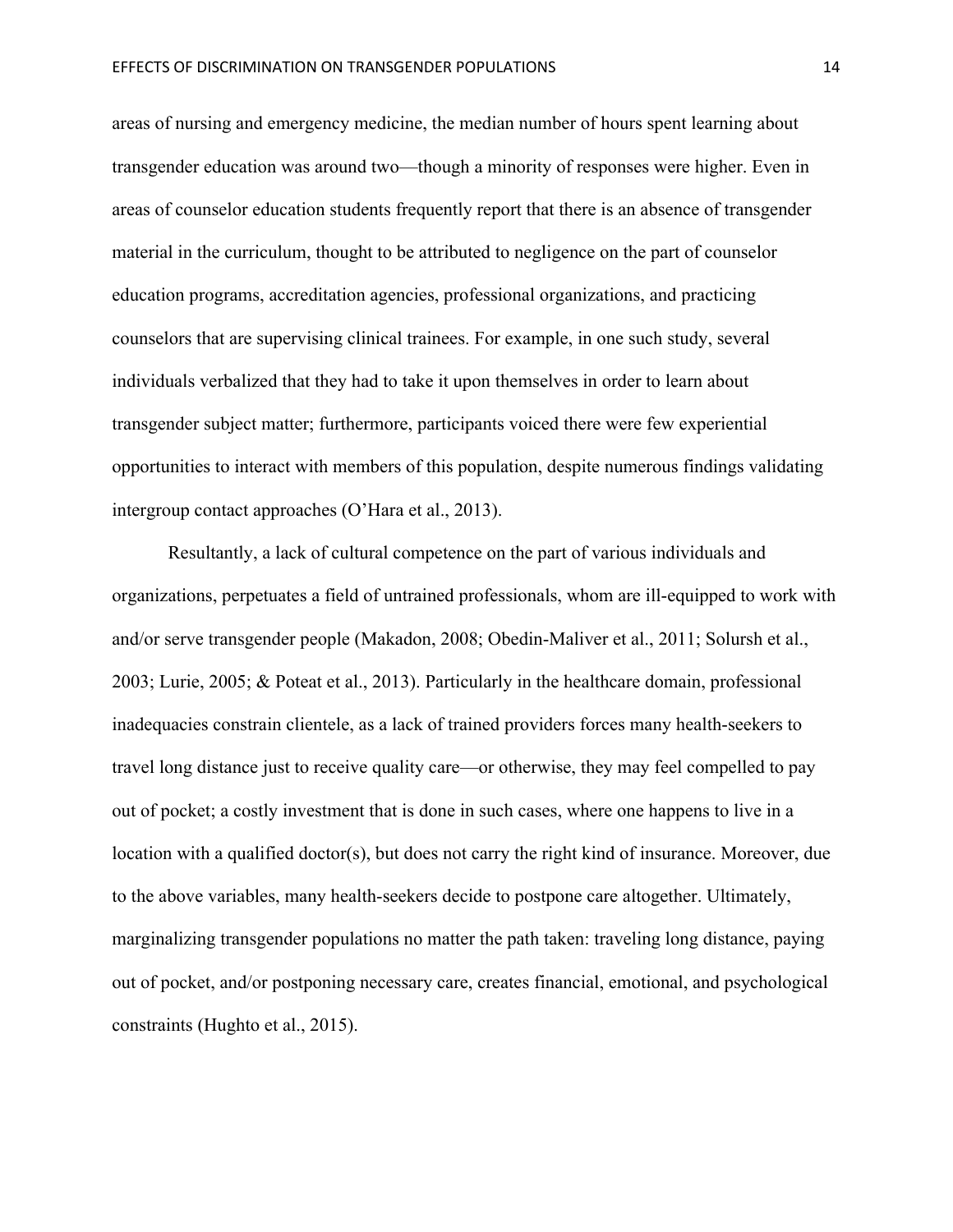By the same token, employers and workplace staffs' educational inadequacies constrain trans people in multiple areas. To illustrate, Rudin et al., (2015) compared levels of transphobia between two cohorts of students—the Fall 2012 cohort was presented with a simulated bathroom dilemma and discussion; the Fall 2013 cohort on the other hand, was presented with both the simulation and had a separate reading and discussion on transgender issues. Results indicated that in the Fall 2012 cohort, 34% of students responded with "hostility", 38.7% with "compliance", and 27.3% with "inclusion"; while in the Fall 2013 cohort, 16.3% of students responded with hostility, 21.7% with compliance, and 62% with inclusion. In a nutshell, the more educational opportunities available, the greater transphobia appears to decline. In the case of this study, the 2013 cohort reported a stronger desire to install gender-neutral and unisex bathrooms, which, as will be discussed in the other subsections of this literature review, access to transgender friendly bathrooms is necessary to the wellbeing and safety of transgender individuals.

Coinciding with issues in healthcare more directly, several findings point out that a lack of education/training on the part of employers, decreases the likelihood that employer-sponsored health plans will cover trans-affirming medical procedures, as professionals may not grasp the pertinence of its inclusion. Furthermore, wages, the unemployment rate, and job security tend to be worse off for transgender populations, since untrained professionals are more likely to implement discriminatory practices, which both overtly and covertly exclude sufferers. Hence, affording care and accessing insurance coverage becomes difficult, given there is no promise of a steady job. As a matter of fact, several publications report that the unemployment rate for trans persons is double that of the general population, while four times the amount for trans people of color (Davidson & Halsall, 2016; Kattari, Whitfield, Walls, Langenderfer-Magruder, & Ramos,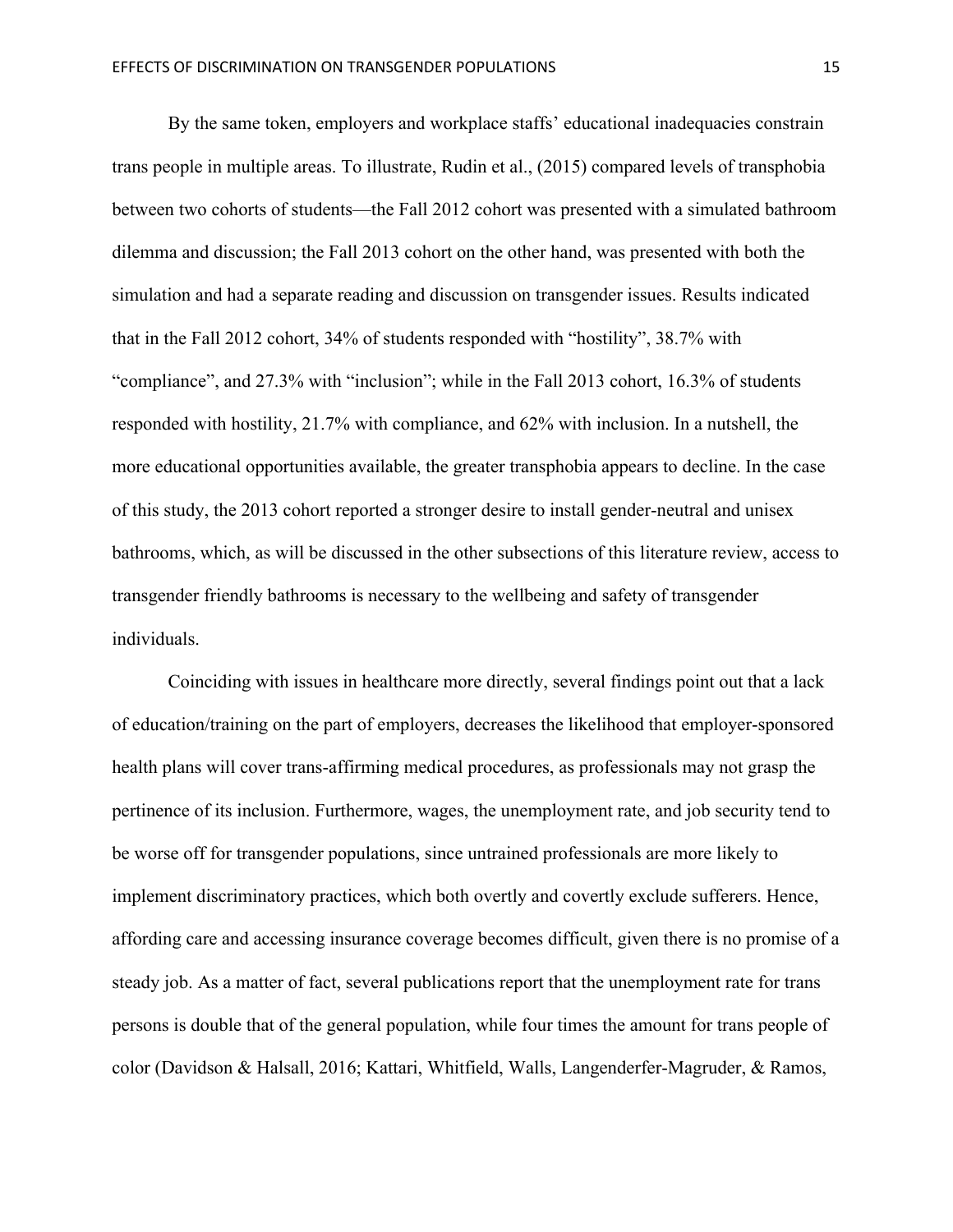2016; Brammer & Ginicola, 2017). Moreover, a national report of 27,715 transgender adults revealed that during the year of 2015, 30% of workers reported being fired, denied a promotion, or experienced some other form of employment-based maltreatment related to their gender identity or expression.

Along with educational insufficiencies found in the above realms, health insurance companies too, are being influenced by informational erasure. Precisely, there is both a gap in accurate knowledge of transgender populations and their needs, as well as a transphobic component taking place, which appears to be reinforcing stigmatic policies/practices and passivity. As an exemplar, insurers require diagnosis of Gender Dysphoria (GD) in order for patients to receive coverage of trans-affirming medical procedures, yet, not all health plans are inclusive of these benefits…many insurers deem trans-affirming medical procedures as "cosmetic" or "medically unnecessary". In other words, even with a formal diagnosis of GD by a trained provider which takes time, due to discrimination, one may not be able to find a plan that covers their needs right away—if at all; ultimately, slowing down and limiting access to a resource that is vital to the wellbeing of transgender persons. Finally, together with all of this, some activists argue that any formal diagnosis related to "symptoms" of gender nonconformity serves to perpetuate stigma (Hughto et al., 2015).

What is more, some but not all health plans request additional documentation, before one can proceed with their desired medical procedures. For example, certain insurers require at least one letter from a physician documenting a given patient's gender dysphoria and medical necessity; others require further evidence, such as multiple letters from Ph.D. level physicians, making the barrier to entry even higher. In essence, despite insurers awareness of the existence of transgender persons, they have yet to grasp or place immediacy on meeting their needs.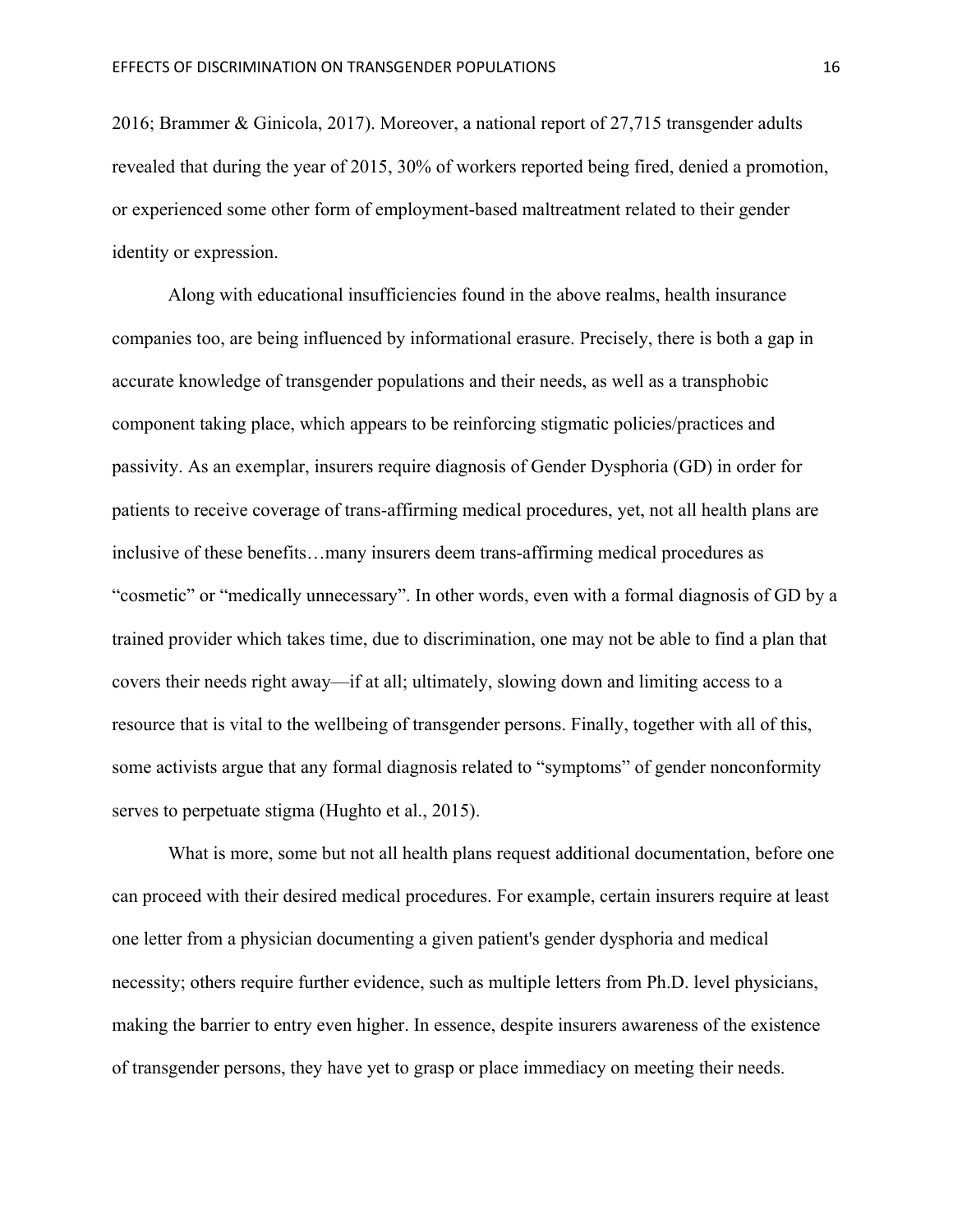Moreover, as an additional constraint, even though Section 1557 of the Affordable Care Act (ACA) explicitly prohibits health plans and activities, workplace organizations, hospitals and/or other medical facilities receiving federal funding from discriminating against individuals based on gender identity, it does not require health insurance policies to cover any particular procedure or treatment for transition-related care. Put another way, medical and surgical procedures must be offered in a non-discriminatory manner, however, there is no specific requirement that insurers must cover any trans-affirming procedures even when they're considered medically necessary (i.e., if a covered entity performs or pays for a particular procedure for some of its members—such as a hysterectomy used to prevent or treat cancer in cisgender women, it cannot use gender identity to avoid providing that procedure to a transgender individual).

Also due to the influence of informational erasure and transphobia, current U.S. laws and policies are divisive in terms of equal protections for gender-nonconforming individuals. As reinforced in the Introduction section of this paper, currently only 14 states contain LGBTQ protective laws against private insurance discrimination, 19 states include transgender health coverage and care within the Medicaid program, 17 states include transition-related healthcare in their state employment health benefits, 21 states contain laws prohibiting gender identity discrimination in private employment settings, and 31 states contain laws prohibiting gender identity discrimination in public (state) employment settings. Furthermore, a majority of the U.S. states contain municipalities which offer non-discrimination protections: in 21 states municipalities are one-hundred percent protected, in one state 50-99% of the population is protected against gender identity discrimination, in seven states 25-49% of the population is protected, and in 16 states 1-24% of the population is protected (MAP, 2019). However, as it stands, there are still no outright federal non-discrimination protections/laws.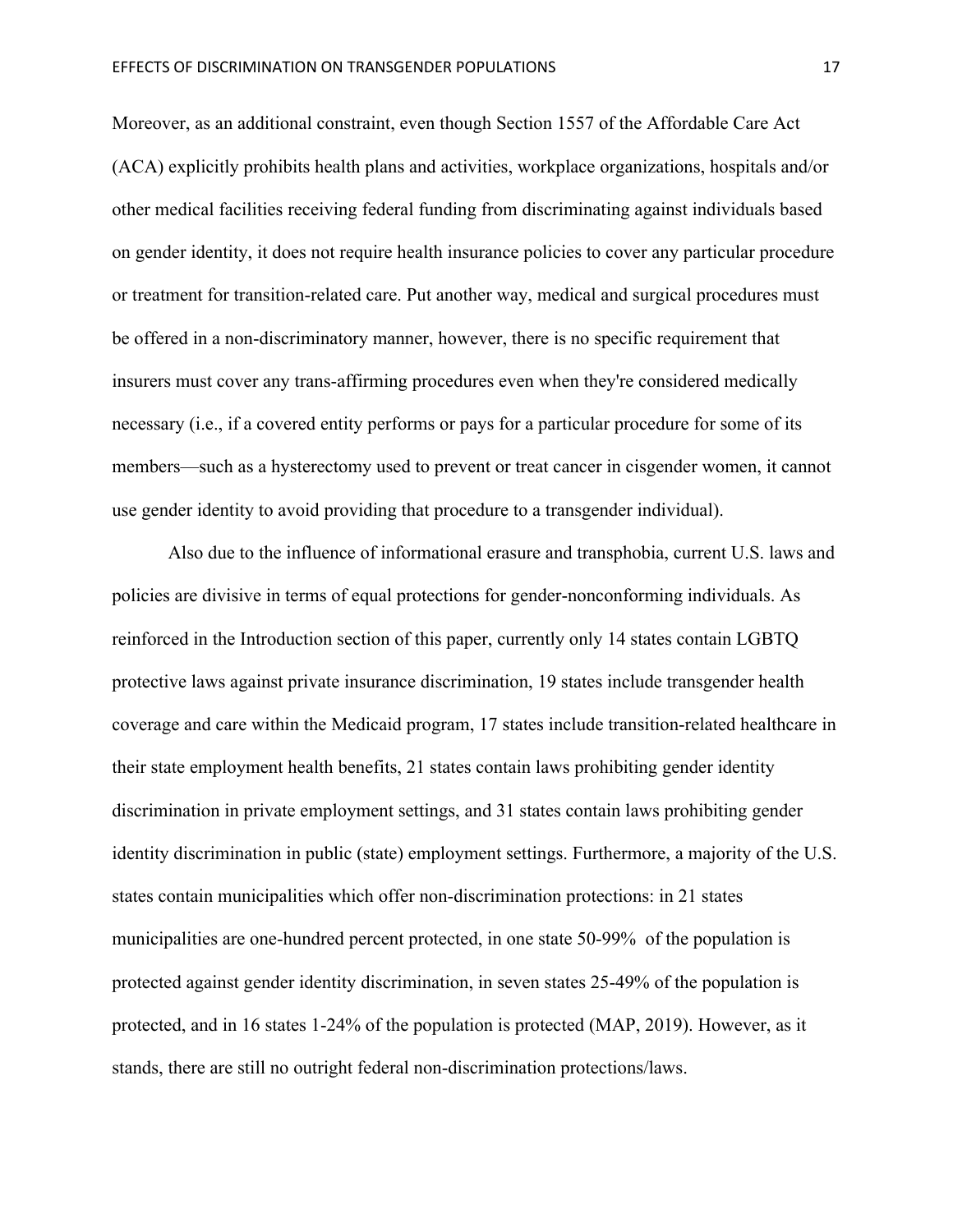In consequence of the of the above fragmented laws, certain individuals are at a higher risk of getting stigmatized against. For instance, a study by Tebbe et al., (2019) found that participants had higher work volition in areas with greater employment non-discrimination protections. On the other hand, transgender individuals that lived in areas with few legal protections—or individuals who had little knowledge of their state or local laws, reported lower levels of work volition. Moreover, due to lowered work volition, participants reported experiencing more instances of victimization, non-affirmation of their gender identities, perceived their social statuses as lesser than that of their cisgender coworkers, and overall wellbeing decreased.

Relatedly, White-Hughto et al., (2016) found that the percent of state voting Republican was the strongest and most significant predictor of healthcare mistreatment and refusal for participants. Additionally, those that lived in conservative voting areas reported poorer healthrelated outcomes, thought to be attributed to voters more direct opposition against gender minority persons, as well as slower to enact protective policies in these regions in general. Finally, prior research has found that Republican-identified voters are more likely to hold homophobic attitudes, have a greater fear of AIDs than Democratic-identified voters, hold more transphobic attitudes, and therefore, transgender individuals may be more likely to encounter biased providers. Ultimately, fear of mistreatment and healthcare refusal increases nervousness, anxiety, and hypervigilance.

#### **Interpersonal Level Discrimination**

A direct consequence of educational inefficiencies, as well as societal norms; stigma at the interpersonal level entails improper communication between majority and minority group members. Concerning the present topic, institutionalized transphobia is reflected in individuals'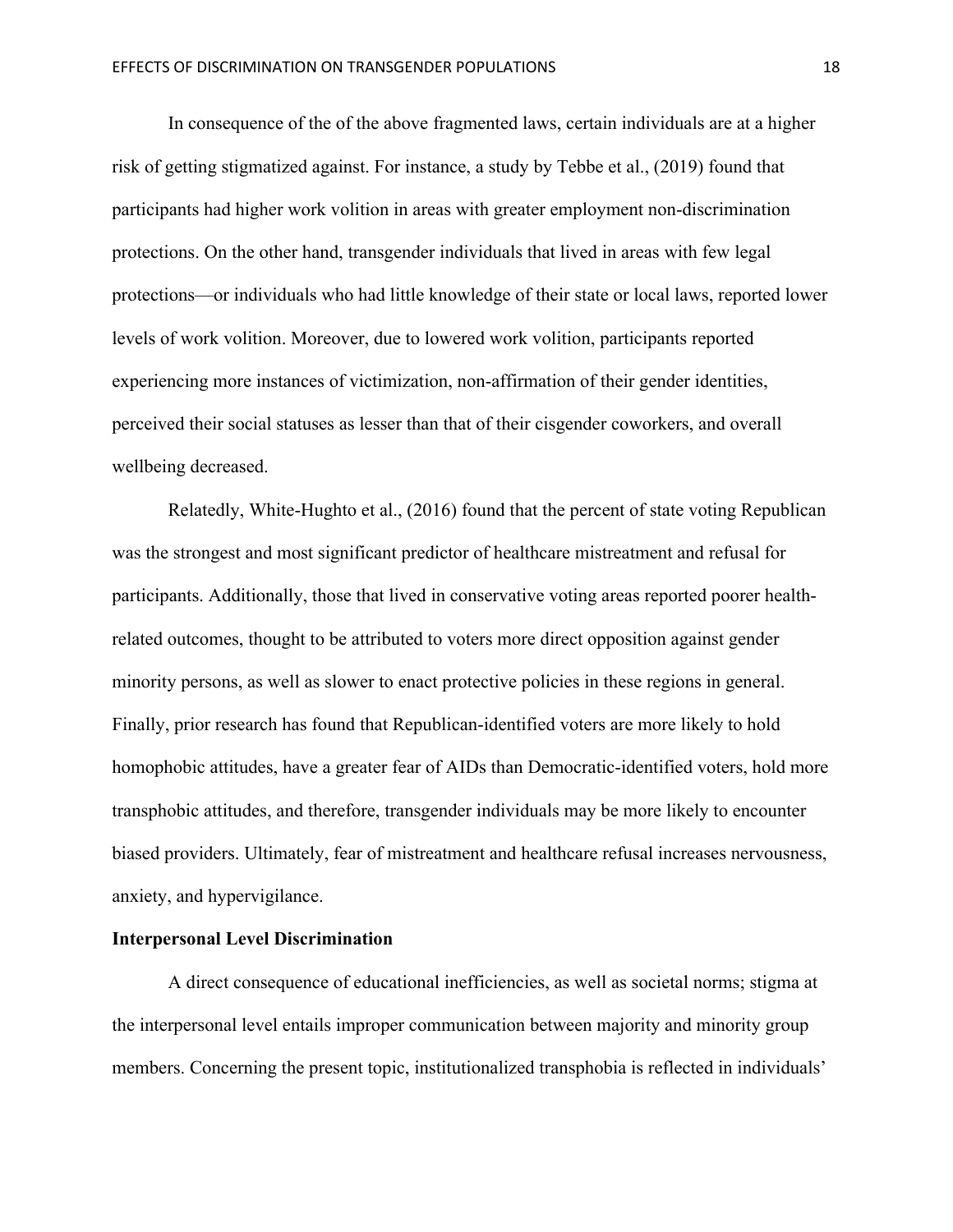overt and covert dialogue, when interacting with trans persons. During these relational encounters, biases may be expressed either explicitly which are known to the individual and within their control, or implicitly, in instances where one's subconscious automatically activates and responds in ways that are mostly outside of their awareness and control. However, in order for one to act upon their biases, they must first be aware that the person they are interacting with is transgender (Hughto et al., 2015).

Generally, the less one aligns with the roles, expressions, and expectations of the binary system, the more discrimination they will face. For instance, according to White and Jenkins (2017) transgender people tend to encounter heightened every day and major discrimination, if their appearance more strongly misaligns with cisgender expectations. Resultantly, healthharming behaviors are high among transgender populations. Likewise, Rodriguez, Agardh, and Asamoah (2018) ascertained that discrimination occurs most frequently to those whose transgender identity is recognizable. Particularly, 33% of participants in their study reported experiencing discrimination in healthcare settings, between 4-7% experienced discrimination in rape/crisis centers and drug treatment programs, 14.5% within mental health settings, 16.8% in emergency room settings, and 28.7% in hospitals.

Disparately, other transgender identifying persons are not so outwardly recognizable. Although this may have something to do with the pursuance of medical and legal changes; the reason some individuals do not "appear" transgender is quite the contrary…they may be concealing their true gender identity in an attempt to avoid discrimination. In other words, some feel compelled to masquerade as the gender they were assigned at birth or otherwise, cross-dress to appear more gender congruent. Moreover, high gender congruence allows one to remain in the closet, since "coming out" puts persons in a similar position to those that are visibly transgender.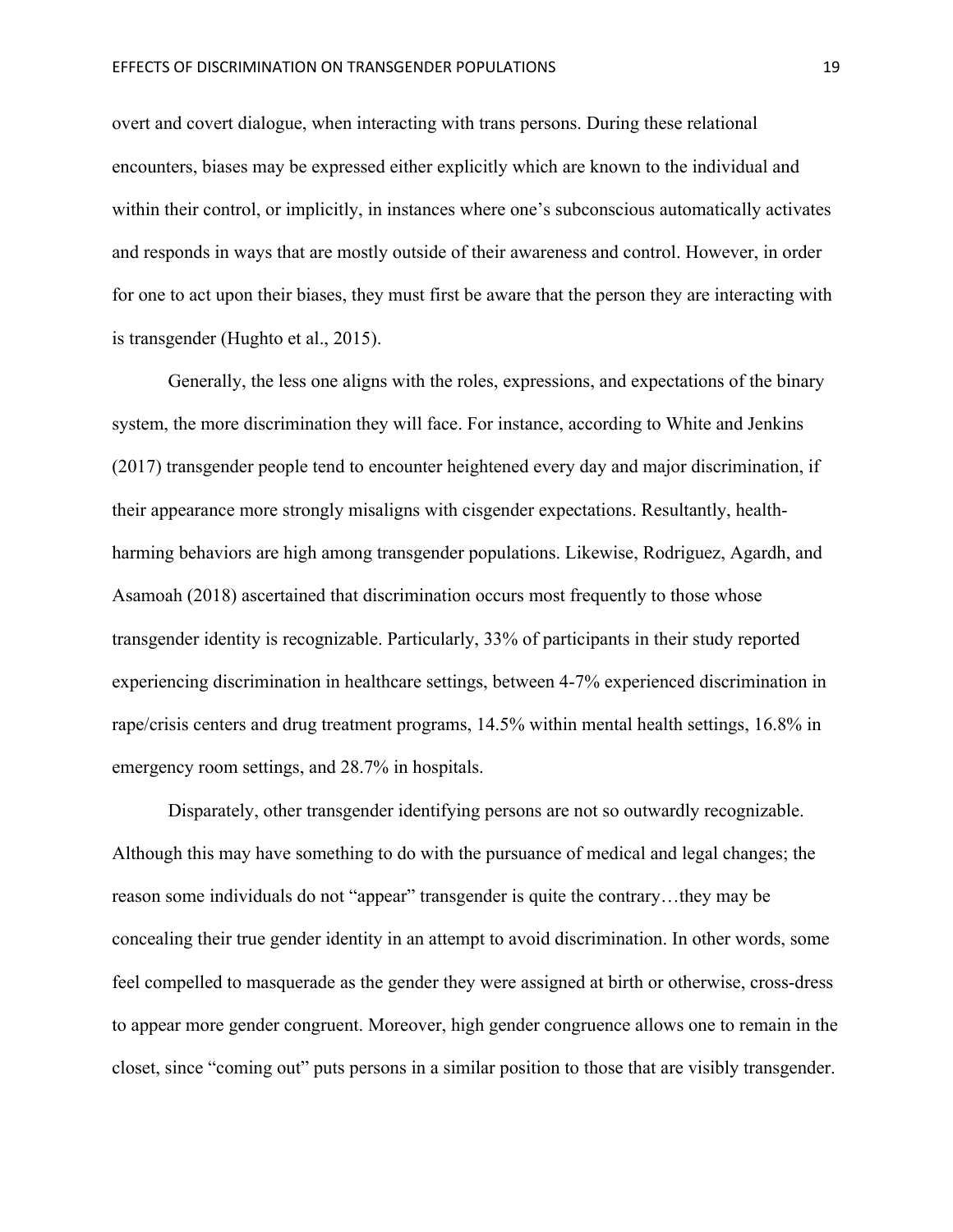Alternatively, while conformity protects individuals, it can also be a significant source of stress; as several findings demonstrate, identity concealment increases psychological stress, internal unrest, hypervigilance, and even impacts other areas of life, such as satisfaction with one's job (see individual level subsection below) (Bockting et al., 2013; Mizock et al., 2014; Levitt et al., 2013; Martinez et al., 2017; Ozturk et al., 2015).

In any case, regardless of a person's discretion to express their gender identity or not, each decision presents its own set of challenges. For instance, in areas of employment, those with more visible identities are especially prone to changes in labor force status (Leppel, 2016). As an example, whether a potential employee pursues medical/legal procedural changes or not, so long as one's self-designated name and gender differ from what is presented on their legal identification documents, there is potential for discrimination. In other words, on top of physical characteristics which may give away a person's gender identity, many places of work require that individuals provide their driver's license, birth certificate, and/or social security info, among others, in order to continue with employment. Therefore, creating additional avenues for transphobic practice both throughout the hiring process and on the job (Shelton, 2015; Dietert et al., 2009; Winter et al., 2016).

The above variables compel many trans people to appear "not visibly transgender" (hide one's gender identity and expression) and "pass" (embodying whichever gender binary category a person resembles more closely—male or female) for job security and job satisfaction purposes. Nevertheless, while these safeguards may protect individuals against stigma during job interviews and day to day operations for the short-term, long-term inauthenticity can be trying. Eventually, the stress of it all leads some to risk coming out to their coworkers and employers; the ultimate goal of disclosure being, to progressively work towards identifying as one's most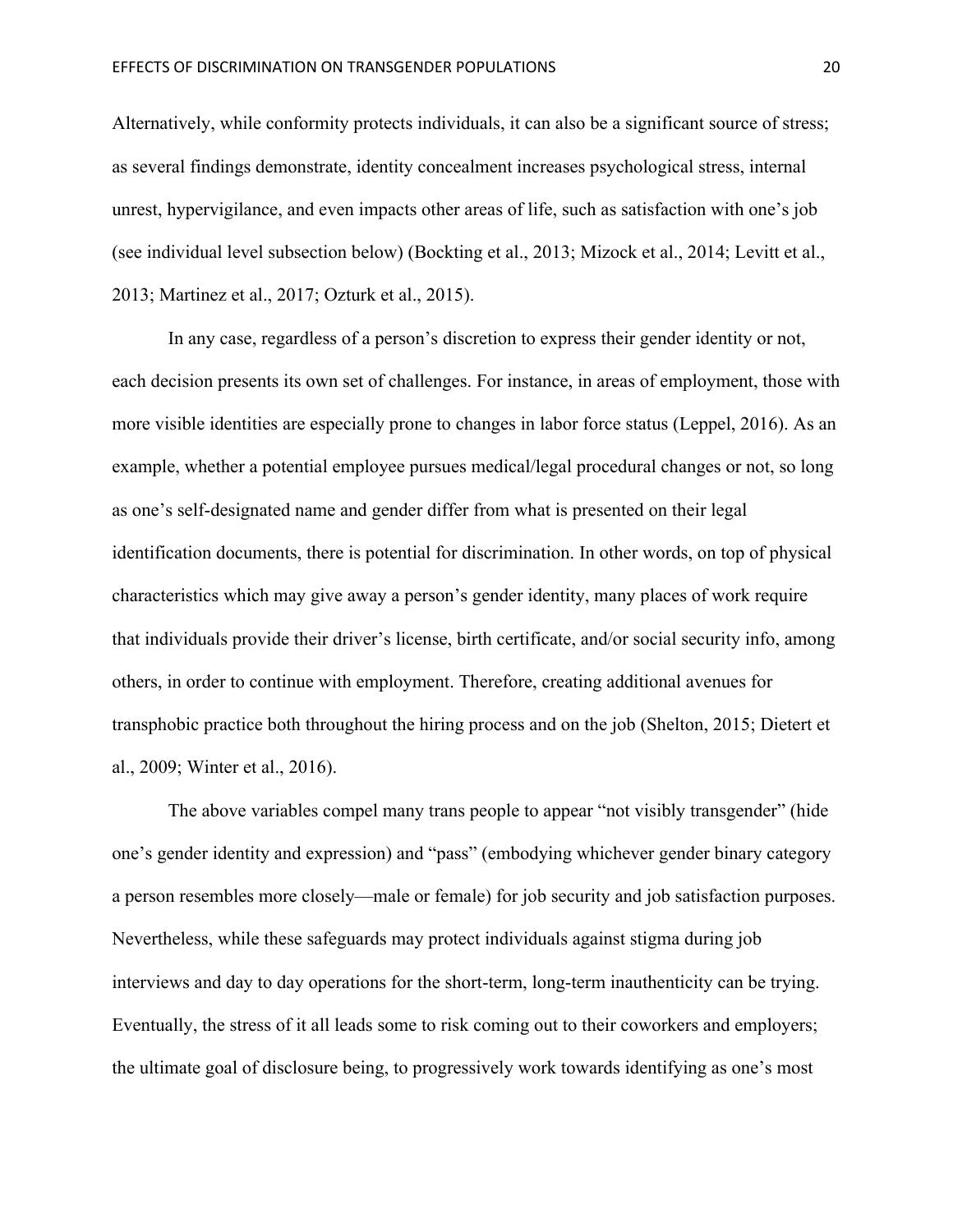inherent sense of self at work. However, while outing oneself to their place of employment can lead to positive results, it may also backfire. Thus, careful considerations should be made before proceeding, as such a decision cannot be reversed.

According to numerous findings, in instances where identity disclosure backfires, transgender employees tend to experience greater bouts of bullying, prejudice, and harassment from organizational staff (Ruggs, Martinez, Hebl, & Law, 2015; Budge, Tebbe, & Howard, 2010; Levitt & Ippolito, 2014; Schilt & Connell, 2007). Consequently, this creates career barriers for individuals, whom often get socially excluded and denied promotional opportunities as a result of their minority status. (Brown et al., 2012). Moreover, a study by Brewster, Velez, Mennicke, and Tebbe (2014) found that working around hostile and more inexperienced colleagues, tended to increase participants reporting's of heightened transgender discrimination, once out the company. Discriminatory behavior ranged from misunderstandings regarding pronoun usage and the differences among the LGBTQ spectrum—which several individuals frustratingly felt they had to "teach" others about, to more damaging effects such as, getting socially isolated, receiving violent threats, facing immediate termination upon disclosure, suffering ridicule from others, and some were even told to change their gender presentation (e.g., one participant mentioned that they had to, "take their makeup off and put on men's clothes for work," which was humiliating) (Brewster et al., 2014).

An outcome of the above adversities, transgender people are more prone to encountering financial constraints throughout their lifespan. Case in point, after interviewing several transgender employees in their study, Mizock et al., (2017) found that, due to discriminatory practices: all interviewees experienced a job loss at some point over their lifetime, had experienced a cut to their work hours, were forced to take on lesser paying jobs, and found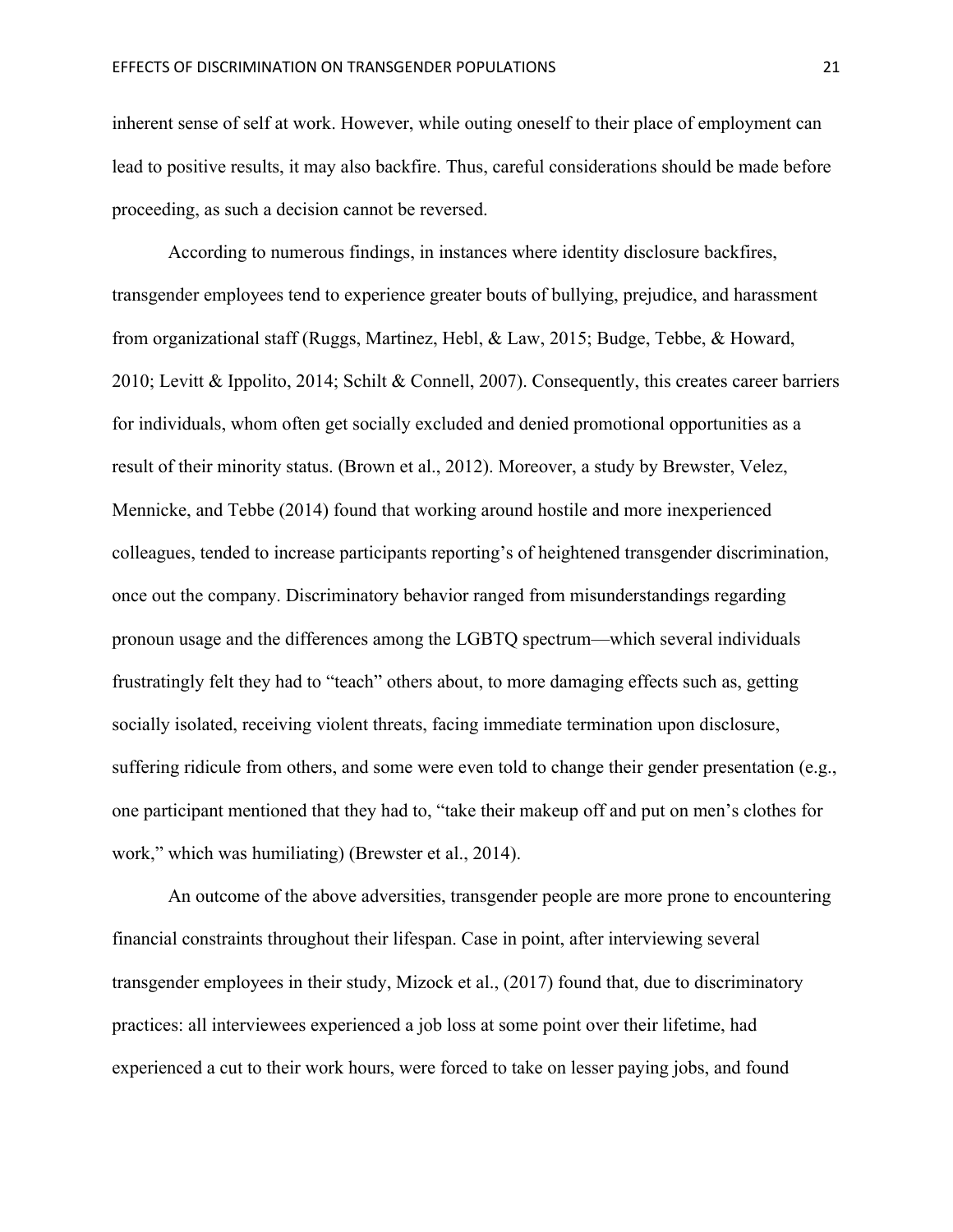greater difficulties in securing a living wage despite having an education and skills. Coupled with these issues, Leppel (2016) notes that finding work can be especially challenging, given job seekers may not be willing to apply for places which fail to provide trans-inclusivity and benefits. In essence, these individuals do not want to be put in harmful employment situations and if a particular community doesn't happen to offer said job requisites, it is not uncommon for people to become discouraged and drop out of the labor force.

Alternatively, others may not be able to afford to drop out of the workforce, as low wages from previous discrimination can lead to lower levels of savings, wealth, and investment income, further reducing income overall (Leppel, 2016). Consequently, limited funds force transgender individuals to remain in the labor force and for some, this means continuing employment with organizations that are low-paying and hostile. Unsurprisingly, as Divan, Cortez, Smelyanskaya, and Keatley (2016) indicate, the above-mentioned discriminatory and exclusionary measures, are likely a reflection of higher unemployment, homelessness, and poverty rates, among transgender populations in the United States. Eventuating from this, other domains suffer—particularly, in areas of healthcare.

At the heart of it all, individuals seek alignment with their internal sense of selves and for many transgender persons, that entails gaining access to gender-affirming procedures. However, due to financial constraints, along with the discriminatory nature of the healthcare system and its providers, access becomes limited. For one thing, the very interactions between professionals and health-seekers are often erroneous…causing many to delay needed medical care. As a matter of fact, Lerner et al., (2017) impart that over 50% of transgender people, on average, delay needed medical care compared with about 20% of the cisgender population in the U.S. (as cited in Cruz, 2014). The high percentage is partially attributed to cultural incompetence on the part of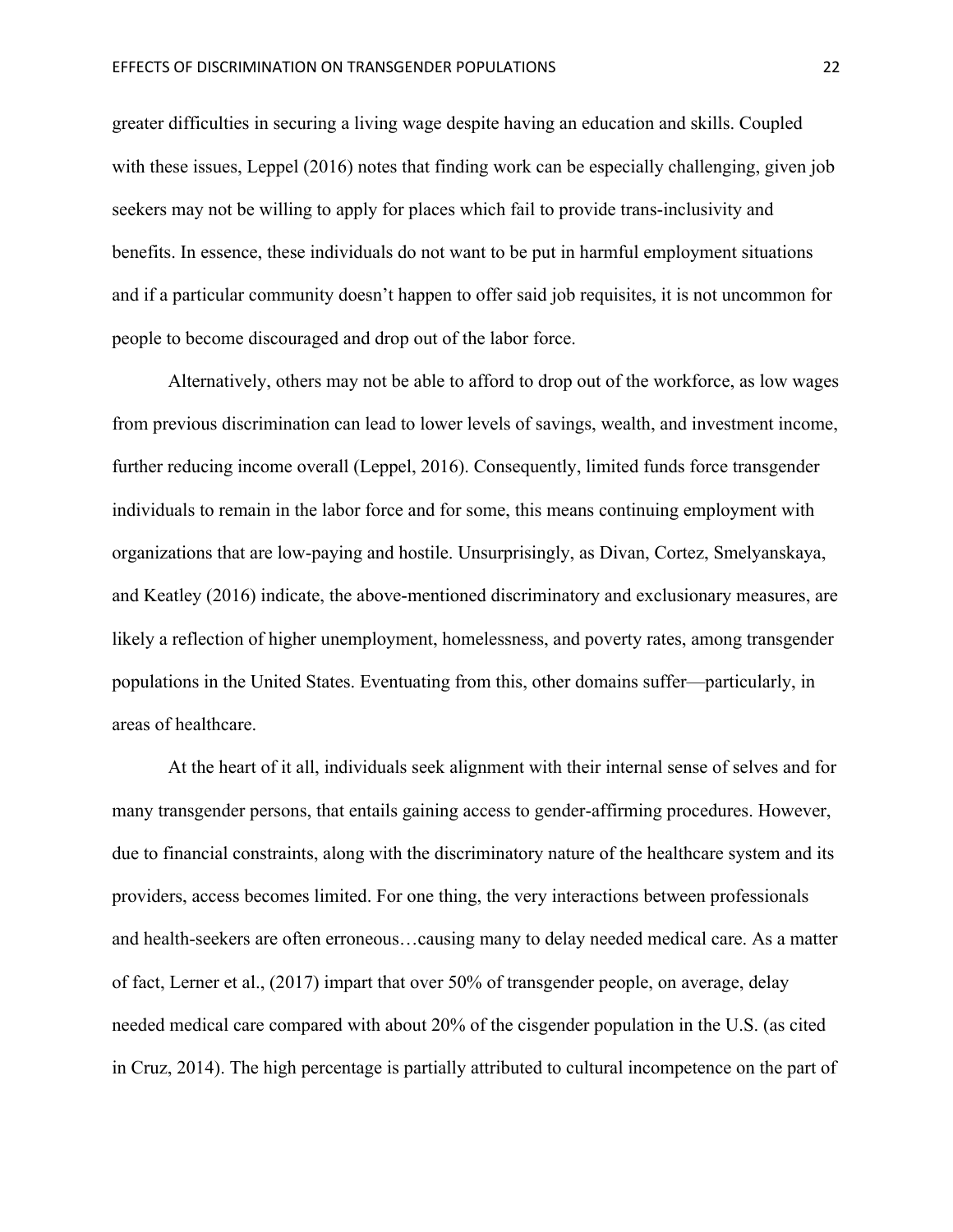providers, as misconceptions surrounding transgender issues, correct terminology, and pathologization, come up frequently and must be unlearned, which, to the frustration of transgender clientele, they are often the "teachers" (Kattari et al., 2016; Kcomt, 2019; Grant et al., 2011; Lerner et al., 2017).

Relatedly, a structural and interpersonal level issue, *embodied disruption* frequently occurs between patients and doctors once one's gender identity becomes known. During these interactions, patients' experience feelings such as confusion, fear, panic, distress, and/or even elation at the thought of their gender identity getting both mis/recognized. Meanwhile, doctors' handling of either correctly identifying or misgendering a patient's identity—embodied disruption, impacts the doctor-patient relationship in four negative ways: 1) through disengagement (providers no longer talk or meet patient's eyes); 2) sorting (providers attempt to sort patients into binary medical categories of sex/gender); 3) denial (providers challenge the validity of patients' identities and/or deny them care); and 4) discipline (providers chastise patients for their identities/embodiments). Ultimately, the literature revealed that due to the poor management of embodied disruption on the part of a majority of providers, most participants decided to discontinue healthcare arrangements and care, despite having unmet needs (Paine, 2018).

In accordance with this, many other forms of discrimination exist, which cause individuals to avoid and/or delay necessary care. Typically, though this list is not exhaustive, transgender people face the following issues in healthcare settings: service denial, breaches of confidentiality from providers, verbal harassment, mental illness stigma/instability, sometimes physical assault, and in extreme cases, worsening of health conditions or death if denied care in urgent/emergency situations (Kattari et al., 2016; Hughto et al., 2015; Rodriguez et al., 2017;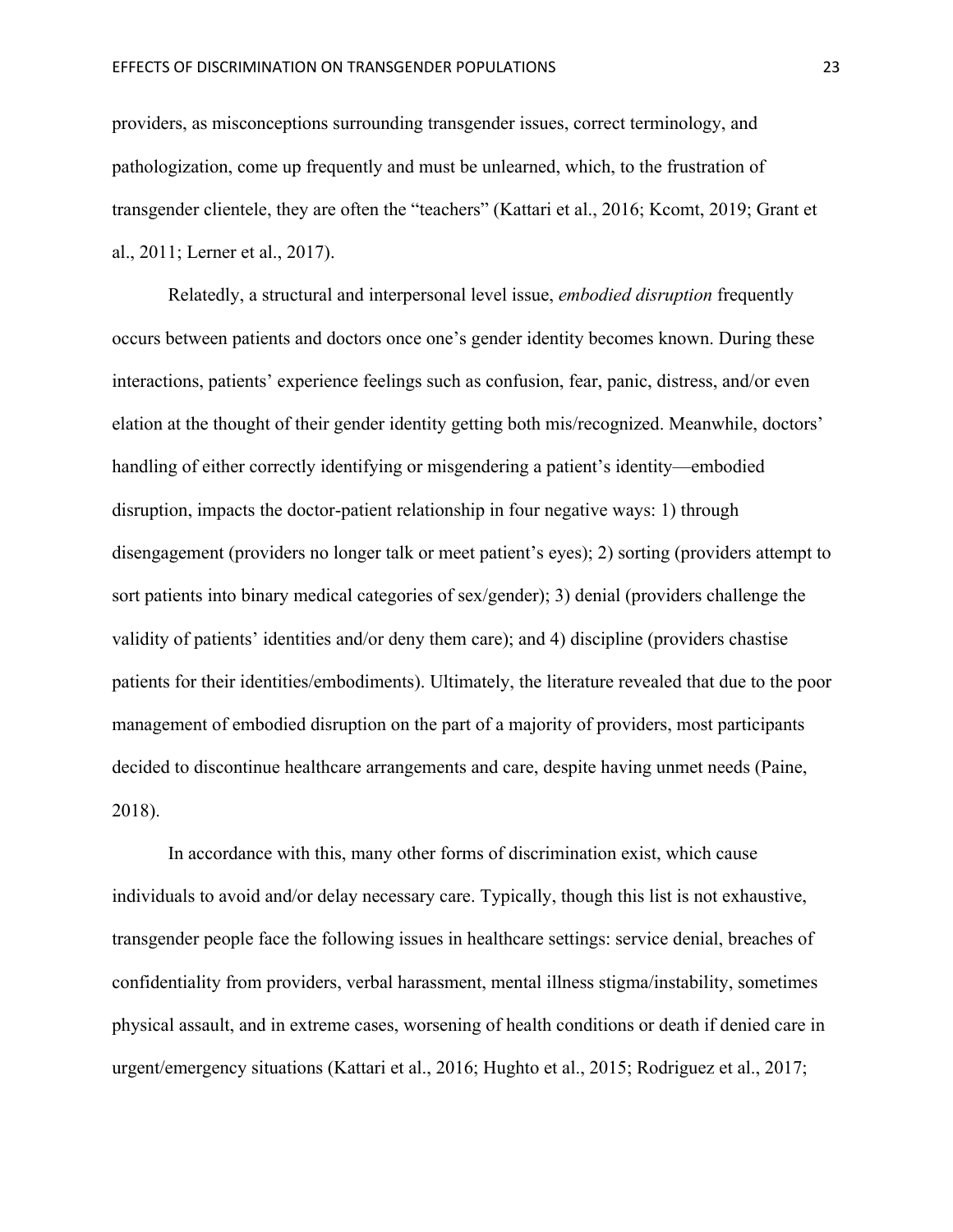Divan et al., 2016). Further constraining, Wagner, Kunkel, Asbury, and Soto (2016) found that the narratives of other trans individuals, acts as a powerful influencer of one's health-seeking behaviors. In other words, even if a person has never experienced a particular stigmatic health situation before; knowing people in the community that have, instills fears, apprehensions, and an "anticipation" of discrimination. Therefore, postponing potential health-seekers further from reaching out.

#### **Effects of Discrimination at the Individual Level**

Although at first developed to study the, "LGB" of the LGBTQ spectrum; in recent years, researchers have decided to apply the Minority Stress Model to transgender populations as well (Meyer, 2003; Hendricks & Testa, 2012; Hatzenbuehler et al., 2016). Fittingly, in alignment with the present topic this framework considers how relational difficulties at the interpersonal level, as well as hampering institutional norms and policies at the structural level cause stress for minority individuals, which accrue overtime, resulting in long-term health deficits (Hughto et al., 2015). Particularly, the minority stress theory distinguishes between *distal* and *proximal* stress processes. Distal stress processes are external to the minority individual and include experiences such as: overt rejection, prejudice, discrimination, and victimization, which frequently take place in employment and healthcare domains, among others. On the other hand, proximal stress processes are internal and often the byproduct of distal stressors, they include: fear of discrimination and stigma avoidance, internalized transphobia, and stigma concealment (Seelman et al., 2016; Hughto et al., 2015).

As emphasized previously (see structural level subsection) distal stressors at the structural level entail existent laws, policies, cultural, and institutional norms, that inhibit one's ability to obtain equal access to resources. For instance, currently there are no outright federal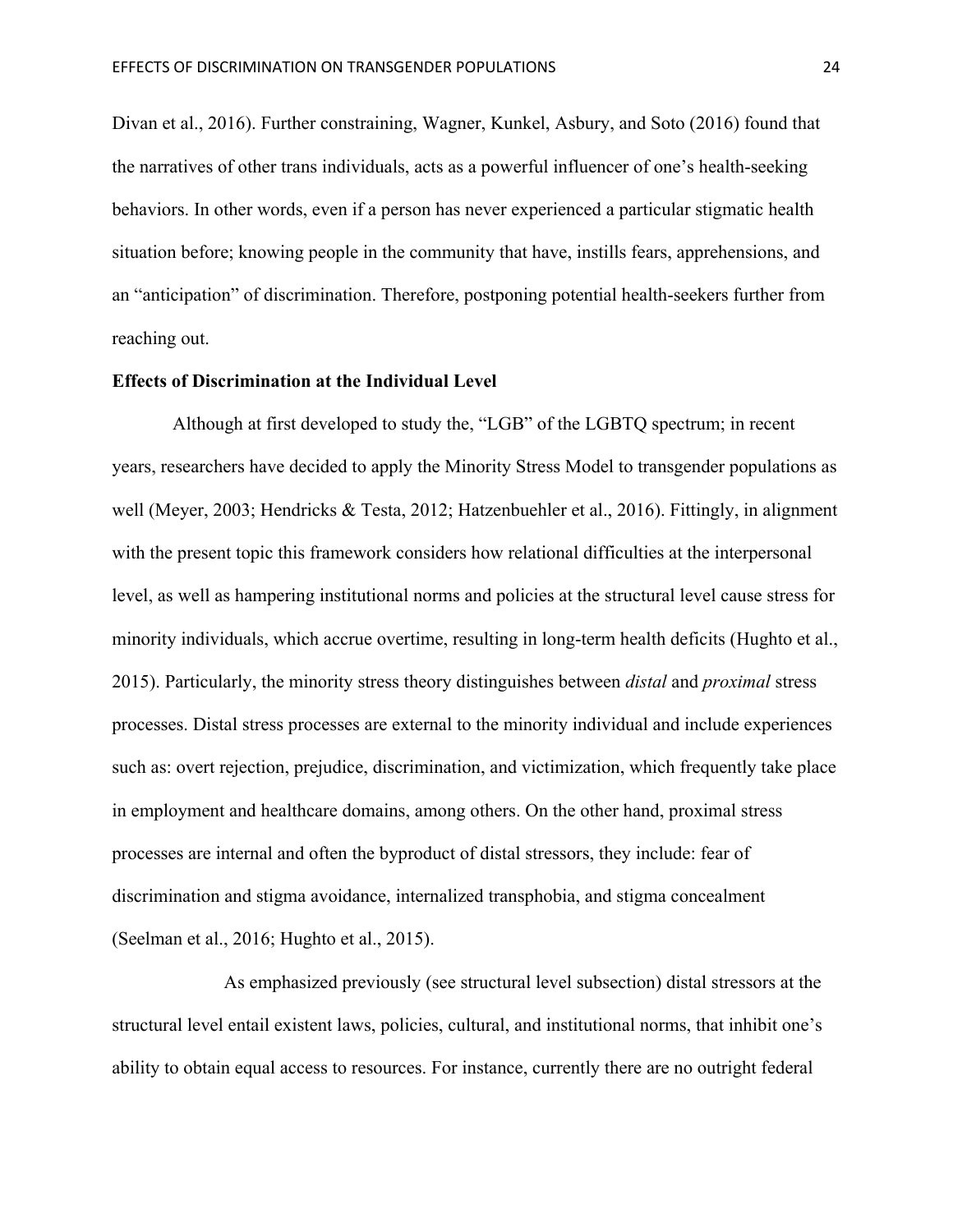protections against gender identity discrimination nor do all states and localities protect individuals within employment and/or healthcare domains, among others. Resultantly, this continues to allow places of employment, healthcare institutions, etc., to deny transgender persons access to important privileges such as, the freedom to self-select which bathroom to use, safety from repeated harassment and misgendering, safety from discrimination in public spaces (e.g., restaurants, hotels, and retail stores), safety from healthcare institutions that do not receive federal funding, and safety from discrimination in housing, as some areas currently allow landlords and real estate companies as well as banks/other lenders to deny transgender people loans and property benefits ("The Equality Act: What Transgender People Need to Know", 2019). Further constraining, workplace organizations and healthcare providers may not be required to include gender identity inclusive/protective policies, both because of divided state/municipality laws, as well as because employers are given the ability to enact their own policies…often left unclearly defined and unenforced (Movement Advancement Project [MAP], 2019; Human Rights Campaign [HRC], n.d.; Ruggs et al., 2015). Finally, as the various literature has pointed out so far, many disciplines within the education system lack emphasis on curricular exposure to and learning of transgender perspectives; thus perpetuating transphobic beliefs/behaviors at various social-ecological levels, which constrain effected individuals (Kcomt, 2018; Hughto et al., 2015; Obedim-Maliver et al., 2011; Sawning et al., 2017; Moll et al., 2014; O'Hara et al., 2013; Makadon, 2008; Solursh et al., 2003; Lurie, 2005; Poteat et al., 2013; & Rudin et al., 2015).

More easily identifiable, distal stressors at the interpersonal level, then, involve actual discriminatory relations between persons. As the aforementioned research highlights (see interpersonal level subsection) stigma most frequently occurs to those that hold a visible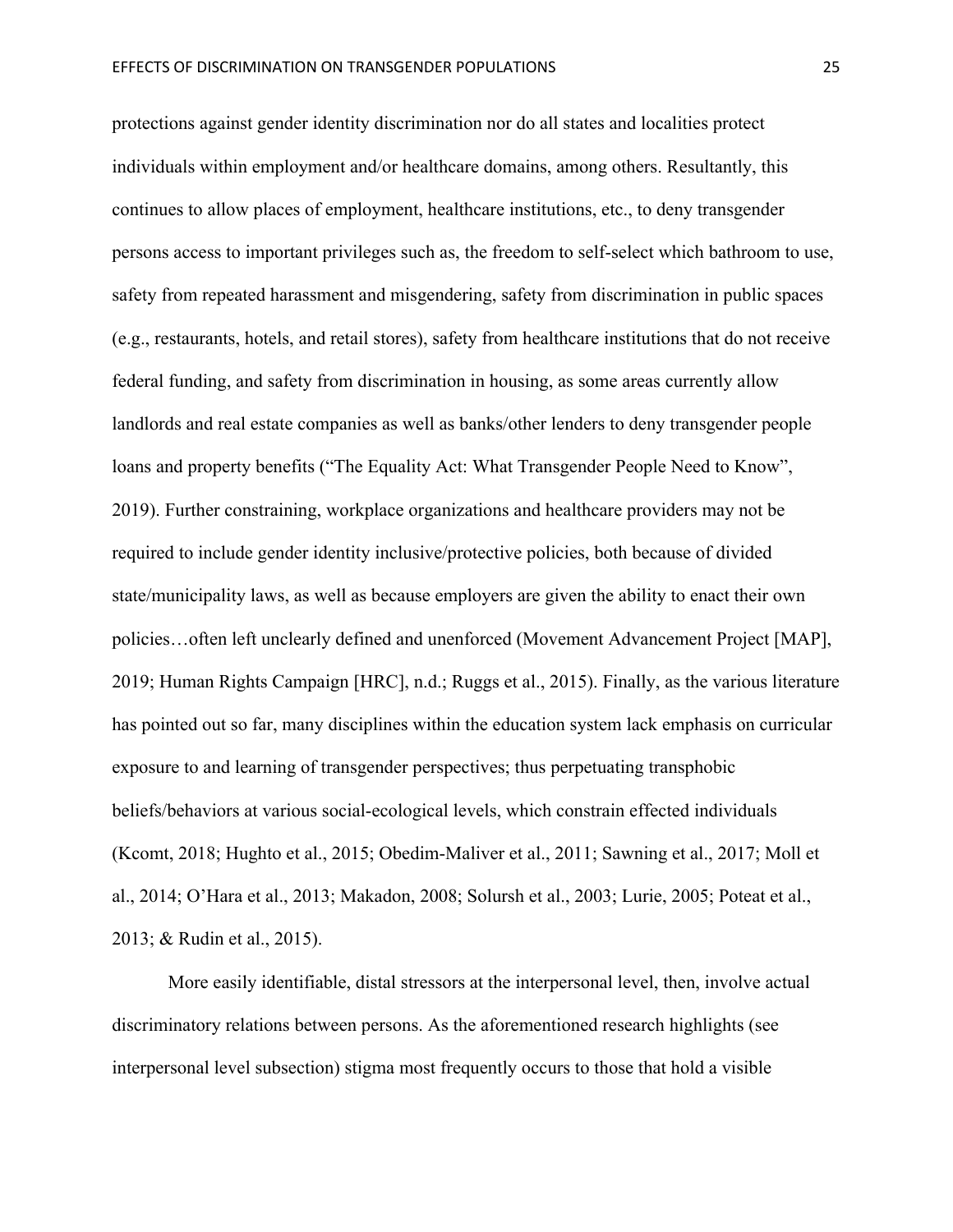transgender identity and whom are out of the closet (Hughto et al., 2015; White et al., 2017; Rodriguez et al., 2018; Leppel, 2016). A repercussion of norms at the structural level; the culture of the gender binary system pressures people to identity with the, "male or female" paradigm, including gender stereotypes and expressions (Goldberg et al., 2019; Fiani et al., 2018; & Thorne et al., 2018). In other words, when seeking services—or work in the case of employment; in order for discriminatory behavior to occur providers, healthcare staff, employers, employees, and other stakeholders must be aware that a given recipient is transgender and the less congruent/in alignment they are with normalized standards, typically, the more discomfort dominant figures will express. Most frequently, the kinds of discrimination that take place in these environments, entail oppressors misuse of gender pronouns, denial of healthcare services, denial of employment and promotional opportunities, enactment of employment terminations, social exclusionary measures, use of harassing and threatening language, and sometimes oppressors may even inflict physical harm upon victims; all of which, the above-mentioned distal stressors create proximal stressors at the individual level (Shelton, 2015; Dietert et al., 2009; Winter et al., 2016; Ruggs et al., 2015; Budge et al., 2010; Levitt et al., 2014; Schilt et al., 2007; Brown et al., 2012; Brewster et al., 2014; Mizock et al., 2017; Lerner et al., 2017; Rodriguez et al., 2017; Kattari et al., 2016; Grant et al., 2011; Paine, 2018; & Divan et al., 2016).

Mentioned briefly, when external stigma is inflicted upon the individual, they tend to develop an aversion to the given stimuli—whether that be themselves or a particular environment (Kattari et al., 2016; Hughto et al., 2015; Rodriguez et al., 2017; Divan et al., 2016; Bockting et al., 2013; Mizock et al., 2014; Levitt et al., 2013; Martinez et al., 2017; Ozturk et al., 2015; Paine, 2018; & Wagner et al., 2016). Put another way, these aversions occur internally and are considered to be proximal stressors. For example, there is a kind of proximal stressor which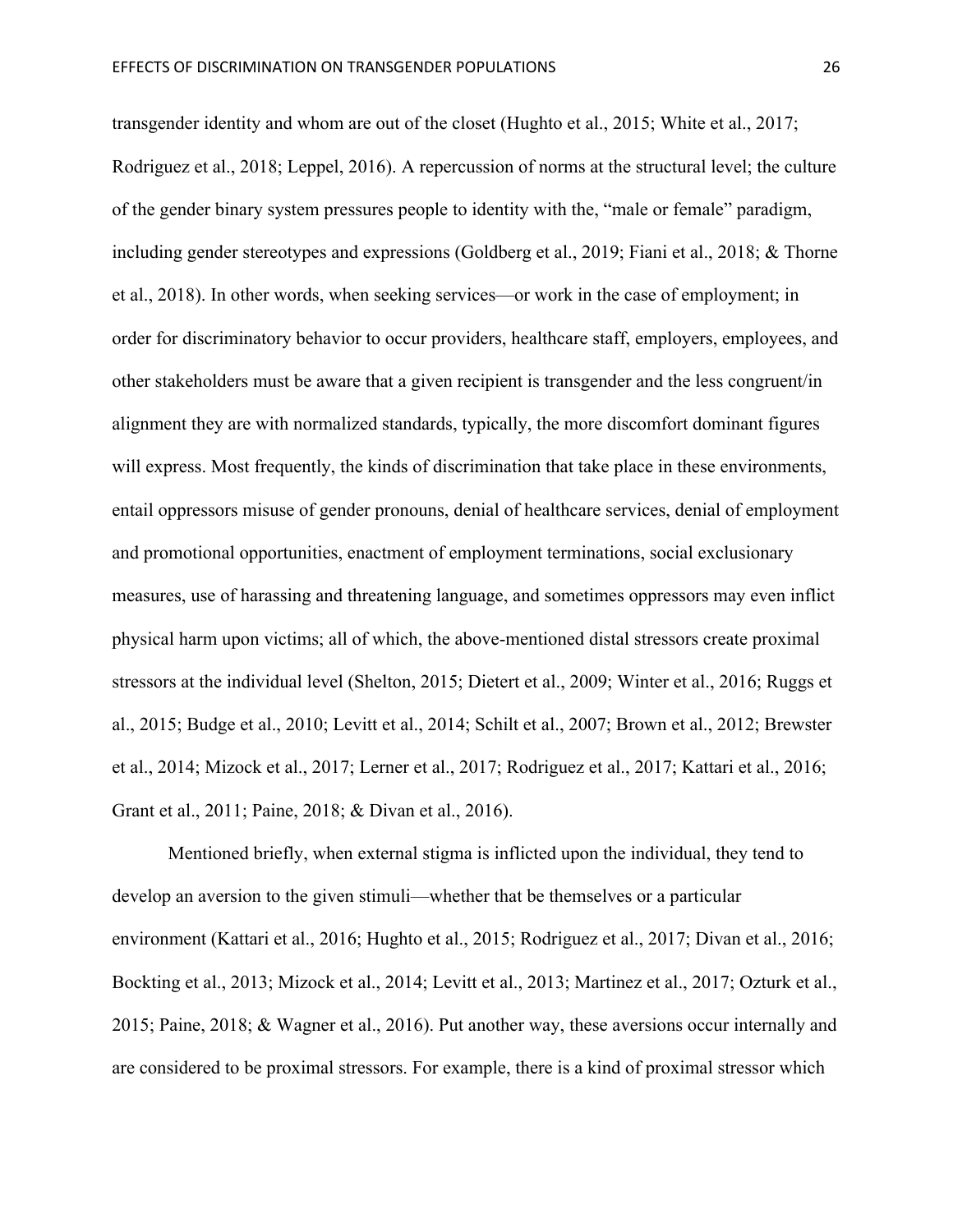arises due to pressures of cissexism as well as negative social messages, referred to as internalized transphobia (Rood et al., 2017; Breslow et al., 2015). Particularly, these social messages happen to minimize, devalue, and denigrate transgender identities via stereotypes, derogatory labels/slurs, misperceptions, and unsupported assertions about ability or social status. In the study by Rood et al., (2017) for instance, participants shared being called, "freaks", "monsters", "sexual predators/mentally ill" "undesirable" as romantic partners and community members/friends, were considered deceptive/dishonest because of their efforts to live as their inherent gender, and some were even told their gender identity is a choice and is not "real".

Such messages caused participants to feel upset and angry, which, as various other studies have identified; overtime individuals tend to internalize negative messages as truths and thus, this leads to lower levels of self-appraisal. Moreover, together, the numerous findings reveal that high levels of internalized transphobia can lead to the following mental and physical health problems: increased suicidal attempts, psychological distress, depression, life stress, anxiety, substance abuse, risky sexual behavior, and low self-esteem (Rood et al., 2017; Breslow et al., 2015; Perez-Brumer, Hatzenbuehler, Oldenburg, & Bockting, 2015; Nemoto, Operario, Keatley, & Villegas, 2004; Reisner, Perkovich, & Mimiaga, 2010). Correspondingly, another proximal stressor relevant to transgender populations, happens to center around identity concealment. Prevalent across nearly all settings, individuals often feel compelled to "pass" or hide their nonconforming gender identity, as discriminatory encounters occur frequently…especially for those that stray farther from gender binary expectations (Bockting et al., 2013; Beemyn & Rankin, 2011).

In particular, many transgender people decide to conceal their gender identity in employment settings not only to avoid general harassment/derogatory insults, but as one study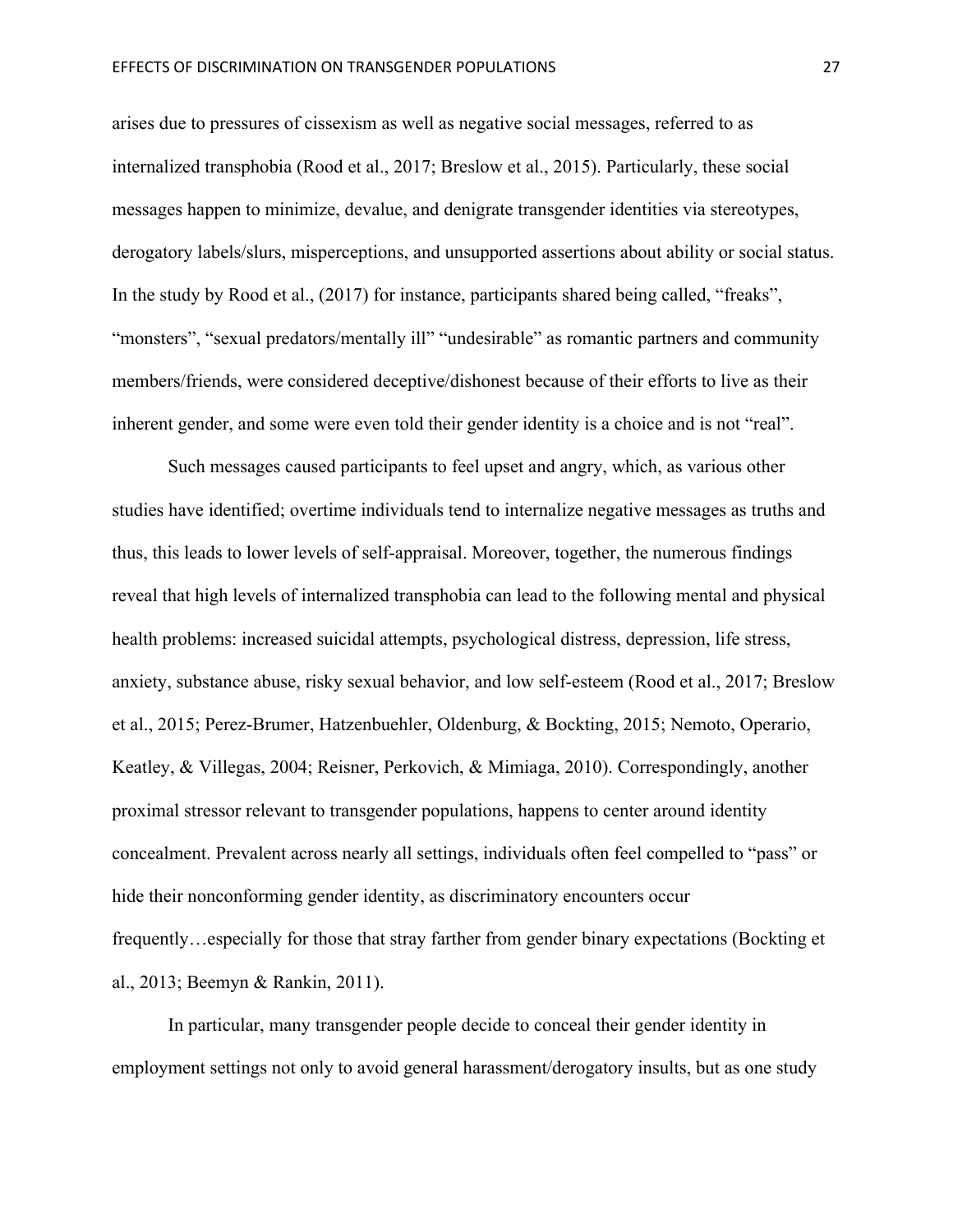relates, especially for male-to-female workers (or for those that are seeking more feminizing treatments, such as being given increased doses of estrogen) transitioning later in life may confer economic benefits, since presumed "males" are typically able to earn more (Schilt & Wiswall, 2008). Furthermore, many employees choose to remain hidden in an attempt to maintain their job status, as well as window of promotional opportunities and thus, a more stable income (Budge et al., 2010; Collins, McFadden, Rocco, & Mathis, 2015; Shelton, 2015; Dietert et al., 2009; Winter et al., 2016). Similarly, in healthcare settings the main reason individuals choose to withhold their gender identity status, is in fear of being discriminated against. More specifically, multiple findings relate that due to transphobic practices and educational inefficiencies, it is not uncommon for providers to deny care to transgender patients (Kcomt, 2019; James et al., 2016; Hughto, Murchison, Clark, Pachankis, & Reisner, 2016; Paine, 2018). Finally, restroom harassment and "gender panics" (deep, cultural fear, set off when the "naturalness" of a malefemale gender binary is challenged) influence persons to conceal their gender identity, given there is an increased chance that one will get either wrongfully accused of being a perpetrator, threatened, and/or beat up for using the assumed "incorrect" bathroom (Westbrook & Schilt, 2014; Elias, 2017).

In spite of decreased stigma at concealing one's transgender identity, there are also numerous adverse consequences that result in living inauthentically. For instance, countless findings report that, remaining in the closet can lead to various physical and mental health problems, like: increased psychological distress, suicidal thoughts, depressive symptoms, negative affect and anxiety, poor self-esteem, elevated psychiatric symptoms, hypervigilance, and a preoccupation with passing (Mizock et al., 2014; Hughto et al., 2015; Rudin et al., 2015; Hatzenbuehler et al., 2016; Testa et al., 2017). Moreover, while disclosure can be voluntary,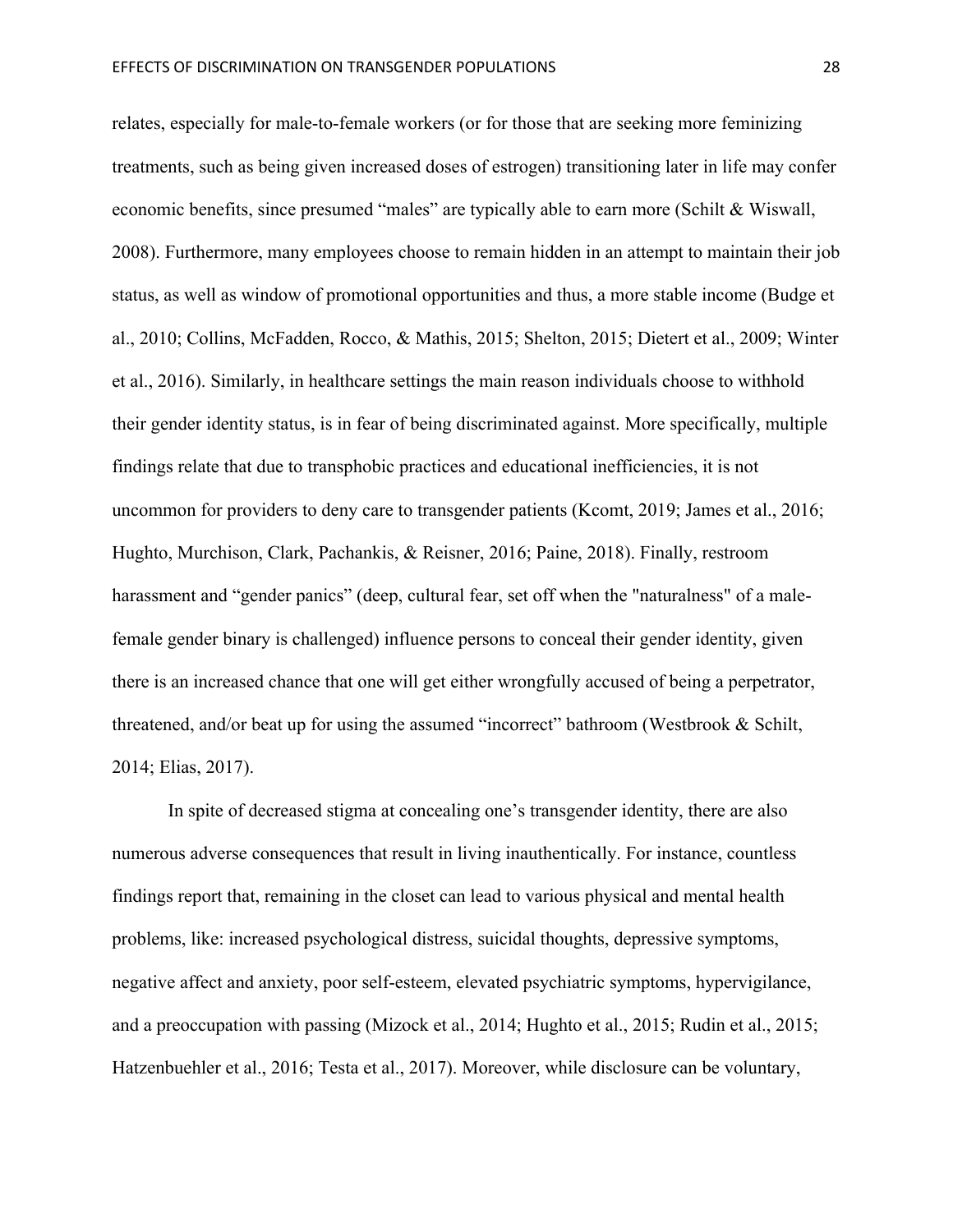oftentimes it is still forced and necessary given one must be visibly out in order to acquire transition-related healthcare, employment medical leave, dependent benefits, adequate medical services, appropriate preventative care, and mental health interventions (Hughto et al., 2015; Kcomt, 2018; Collins et al., 2015; Hatzenbuehler et al., 2016). Lastly, transgender people can also be forced into disclosure by a change in appearance or demeanor upon pursuance of genderaffirming procedures; one of many reasons for why employment status changes more frequently among transgender populations (Collins et al., 2015; Yavorsky, 2016; Smoyak, 2015).

In addition to anti-transgender internalizations and pressures to conceal one's identity, individuals often develop anticipations of and aversions to stigma over time. To illustrate, several researchers found that participants who had been refused care in the past and/or experienced verbal and physical mistreatment from providers (*enacted* stigma*)*, were more likely to avoid seeking health services going forward, including delaying needed medical care when sick/injured and delaying routine preventive medical care. Accordingly, delays in both needed and preventive care (*anticipated* stigma) resulted in poorer mental health outcomes and substance use issues—conduct utilized to cope with mistreatment (Reisner et al., 2015). Lastly, both findings conceded that while healthcare avoidance may be initially protective against the psychological distress associated with stigmatizing encounters, avoiding healthcare can have serious adverse health consequences…including delaying care to the point that one experiences a medical emergency.

Relatedly, Brewster et al., (2014) revealed that in areas of employment, potential transgender employees frequently experience distress, nervousness, anxiety, depression, and fear related to transitioning. These feelings were linked to uncertainties of changes in job status, stigmatization by coworkers, and other stressors stemmed from participants feeling as though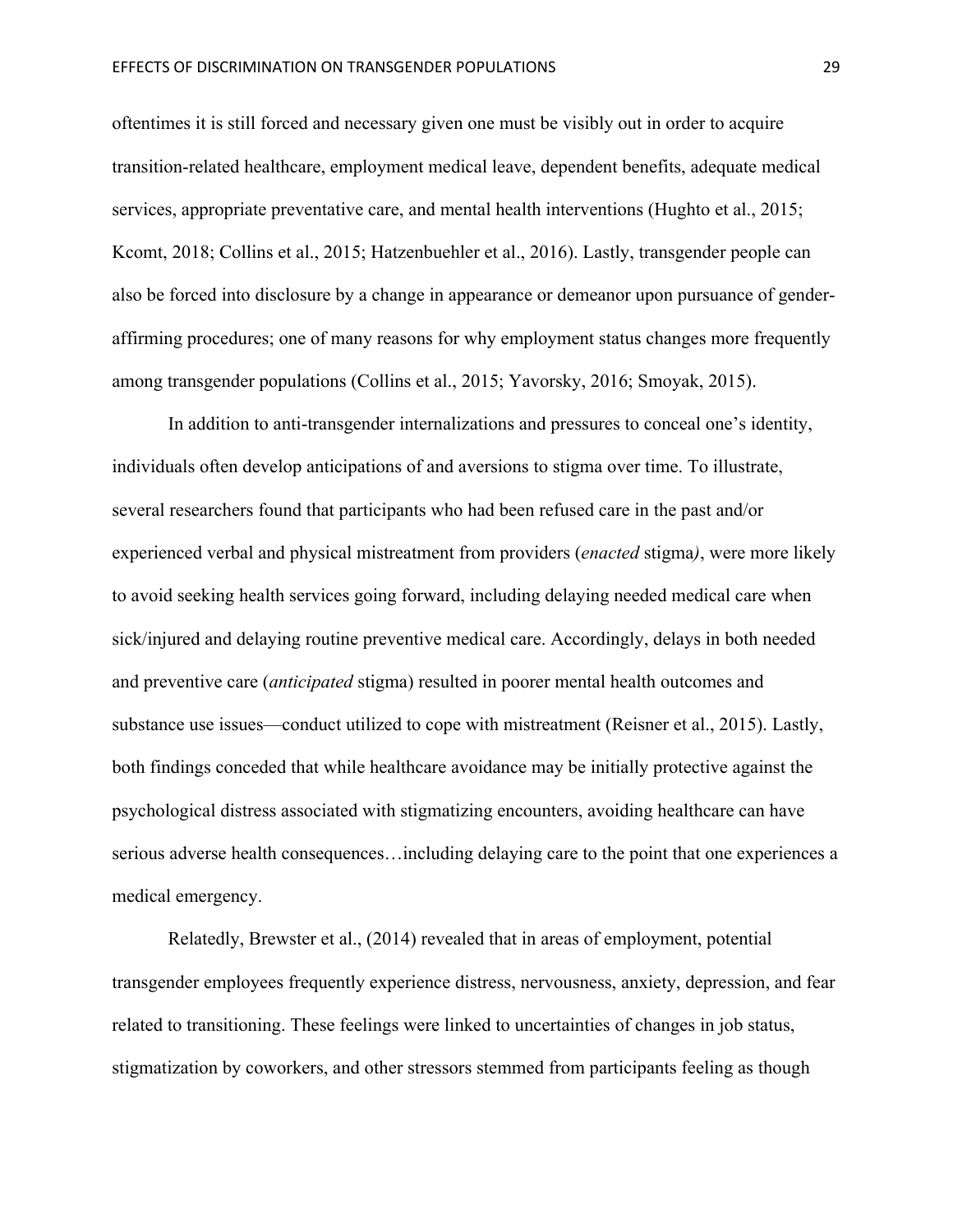they were not visibly congruent enough. Consistent with the above findings, Budge et al., (2010) relate that transitioning brought forth a lot of emotional, psychological, physical, and financial uncertainties for binary transgender participants in their study. Precisely, they focused on how the different stages of transitioning (pretransition phase, during, and post-transition phase) impacted treatment, as well as any changes to employment status. The following adverse themes came up: participants described presenting as their assigned sex at work to minimize discrimination, many felt pressured to seek legal advice and "prepare" for workplace transitioning by researching what others experiences were like, many described feeling anxious and suicidal regarding how to deal with their transition at work, once out of the closet mixed reactions led some to lose their job/eminent status, a majority of individuals felt "passing" was important given treatment tended to be better for those that aligned more closely with gender/sex norms, rejected individuals frequently reported experiencing physical/verbal harassment and isolation, and even post-transition many experienced job changes as they were hoping to fit in better—"pass" and start over on more equal footing.

On the other hand though, others didn't feel it a choice to undergo changes in work status, given many experienced a job loss only after coming out. Moreover, applying for jobs and maintaining employment became more difficult for some upon transitioning, as several participants recall being told they cannot be at work if they happen to be "disturbing" customers/coworkers, a couple of individuals mentioned getting assaulted and/or receiving property damage after disclosure, others revealed that people constantly used their pronouns and name incorrectly which caused a lot of emotional distress, and finally, whenever discriminatory hiring/firing practices occurred, hirers always fabricated reasons for why a potential employee could not be employed through them (e.g., budget cuts, improper conduct at work, coming off as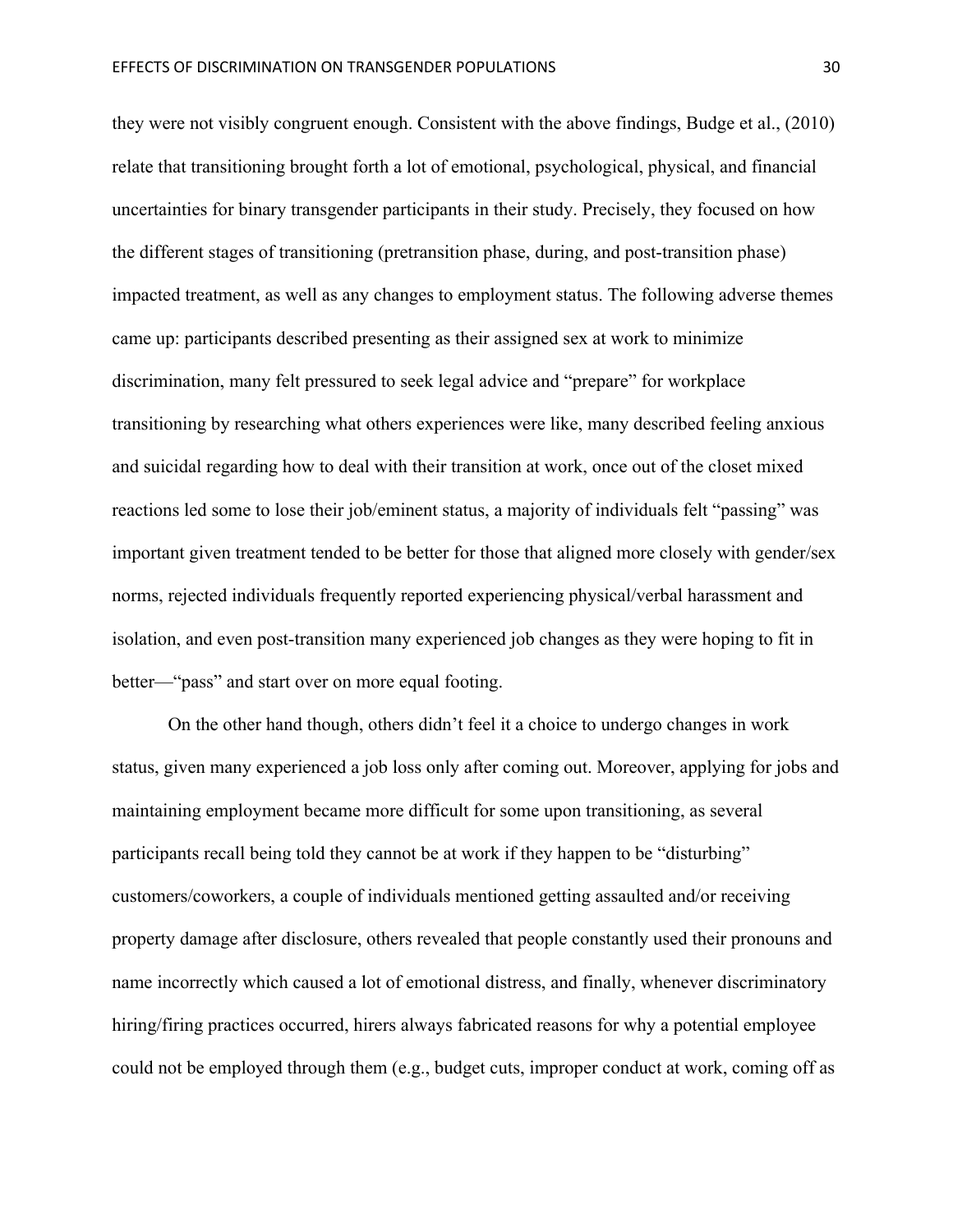deceptive/inauthentic, and so on). Finally, several participants expressed fears regarding bathroom usage and safety, changes in social status as a result of their perceived or actual gender (e.g., a male-to-female transition may demote a person's financial and power status), and a vast majority of people did not believe they can have whatever job they want as they felt organizations won't hire them because of their "strange" looks. In a nutshell, a lot of negative affect was described in the interviews…not only did transgender individuals "anticipate" stigma with every thoughtful worry of what will come of disclosure, but many attempted to avoid discrimination via concealment and switching career/life paths more regularly.

#### **Multi-level Stigma Interventions**

Structural, interpersonal, and individual level stigma may look differently in both research and everyday contexts, however, in reality these processes essentially create and reinforce one another. Rather than looking at stigma interventions separately within each layer; a multi-level approach will be used instead, to help individuals see the fuller picture. On the other hand though, an appreciation and breakdown of the structural level must be listed first, as the origins of transphobia can be traced there. Put another way, both the lack of content focusing on LGBTQ—particularly the "TQ" in educational institutes, as well as long-held cultural and gender binary norms; perpetuate knowledge inefficiencies even among "professionals". Moreover, government laws and policies are reflective of this belief system…all of which, the aforementioned structural constrictions and among others hostility/misunderstanding at the interpersonal level, cause individual level resource and health constraints.

For starters, a term originally coined by West and Zimmerman (1987) "doing gender" is a concept policed at all social-ecological levels: accountability to self, accountability to others, and accountability to society. More specifically, doing gender has a large impact on the system, as it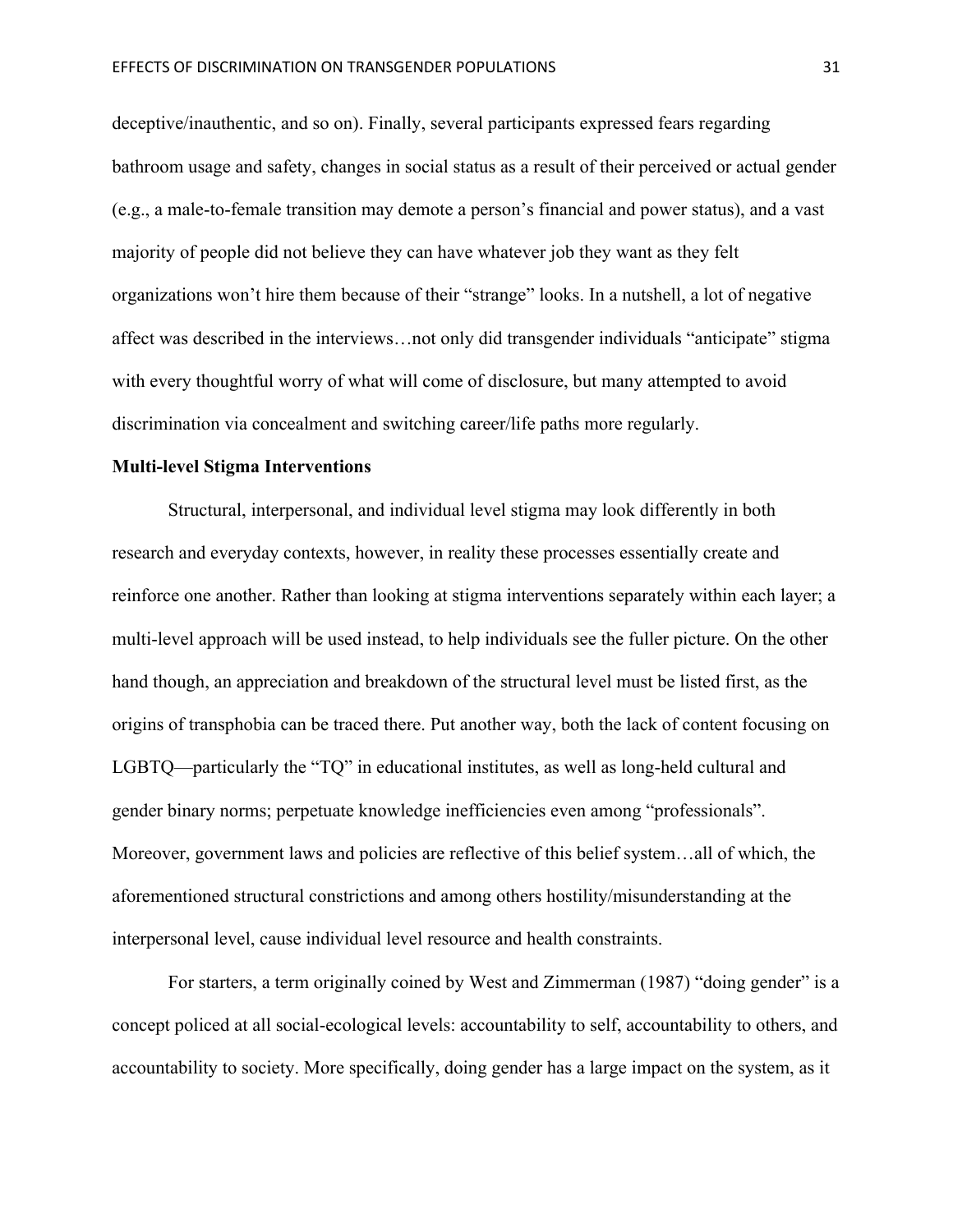defines gender, sex, and sexuality within heteronormative and cisnormative boundaries. Any attempt to step outside of these boundaries—especially for nonbinary individuals, is met with a lot of discomfort, anxiety, and/or anger (Darwin, 2017). Furthermore, though some nonsexual environments attempt to police gender; it is particularly prevalent in gender-segregated spaces, wherein those with "inappropriate" genitalia/other sexualized body parts or those that appear more visibly incongruous, get punished either through resource depletion or socially. One such study suggests, that in order to change this structure gender must be un/re/done, however, not by "doing transgender" as Connell (2010) suggests, but rather, by *redoing* transgender (Darwin, 2017).

In other words, overall there isn't much information/acknowledgement beyond binary cisgender and transgender orientations, thus, the focus should be on challenging both "doing gender" and "doing transgender," through expressing oneself in a manner that tests these normative scripts. Moreover, by challenging binary accountability within both scripts, by "doing nonbinary gender" this unique, interactive process drives others to be confronted with/recognize its existence (e.g., strangers may begin to resist labeling individuals such as, "he/she or him/her", but rather, through use of gender-neutral pronouns like, "they/them/their" or via a mix of pronouns depending on the individual's nonbinary identity, "Ms., Mrs., Mr., and/or Mx."). Nevertheless, while transgender and nonbinary identity visibility may act as an initiator to change; in order to reach larger masses, it is necessary that these individuals' thoughts and experiences be captured and reflected in educational realms, which, unfortunately, has been neglected until only recently.

Among many stimuli, researchers cite the following situations as most commonly contributory to transphobia/oppression: there appears to be a lack of hours dedicated to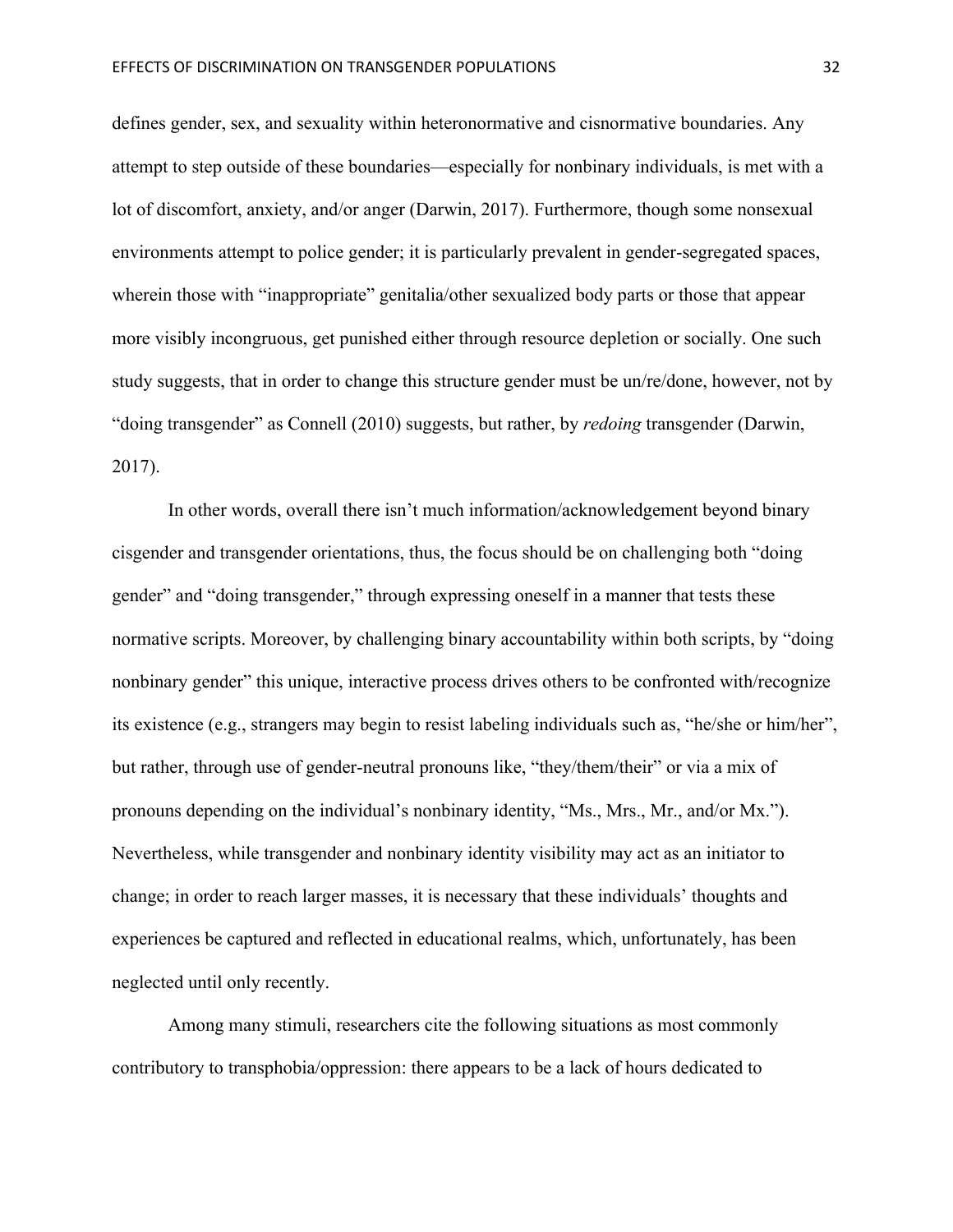transgender content, a lack of quality LGBTQ program/training sessions in workplace and other settings, a lack of positive intergroup experiences, and it seems overarching domains frequently contain outdated practices/policies that are deficient in inclusivity. To illustrate, several studies suggest ways in which academic disciplines can improve student knowledge and skills both before entrance into the workforce and after; Hugh et al., (2015) and Paine, (2018) for example, discussed incorporating "Transgender 101" trainings into medical curriculum. Particularly, they found these trainings improve cultural competence by exposing healthcare providers to health barriers experienced by trans patients, the conduct of quality and sensitive care, what the specific gender-affirming medical procedures are (e.g., hormonal therapy), and also, provider's own implicit attitudes are often addressed. Moreover, use of multiple educational media appears to be a reliable trend among various studies, as Walker, Arbour, and Waryold, (2016) found in nursing programs, use of case studies, blogs, journals, discussion board assignments, and group work (either face-to-face or in a virtual classroom) allowed students the ability to gain an understanding of LGBTQ terminology, examine personal biases, learn how to take a respectful and competent sexual health history, provide comprehensive patient education, and initiate referrals when needed. Finally, Quereshi et al., (2017) mentioned that even within existing educational programs, LGBTQ content and competency trainings must be frequently reassessed, as to help alleviate many of the existing barriers to care (e.g., an avoidance of care due to discriminatory attitudes/behaviors).

Even more effective than content-based education, intergroup contact between dominant and marginalized populations (cisgender and transgender people in this case) works well to reduce transphobic attitudes. For instance, utilizing the Genderism and Transphobia Scale (GTS) Walch et al., (2012) measured transphobic attitudes across a group of participants: comparing the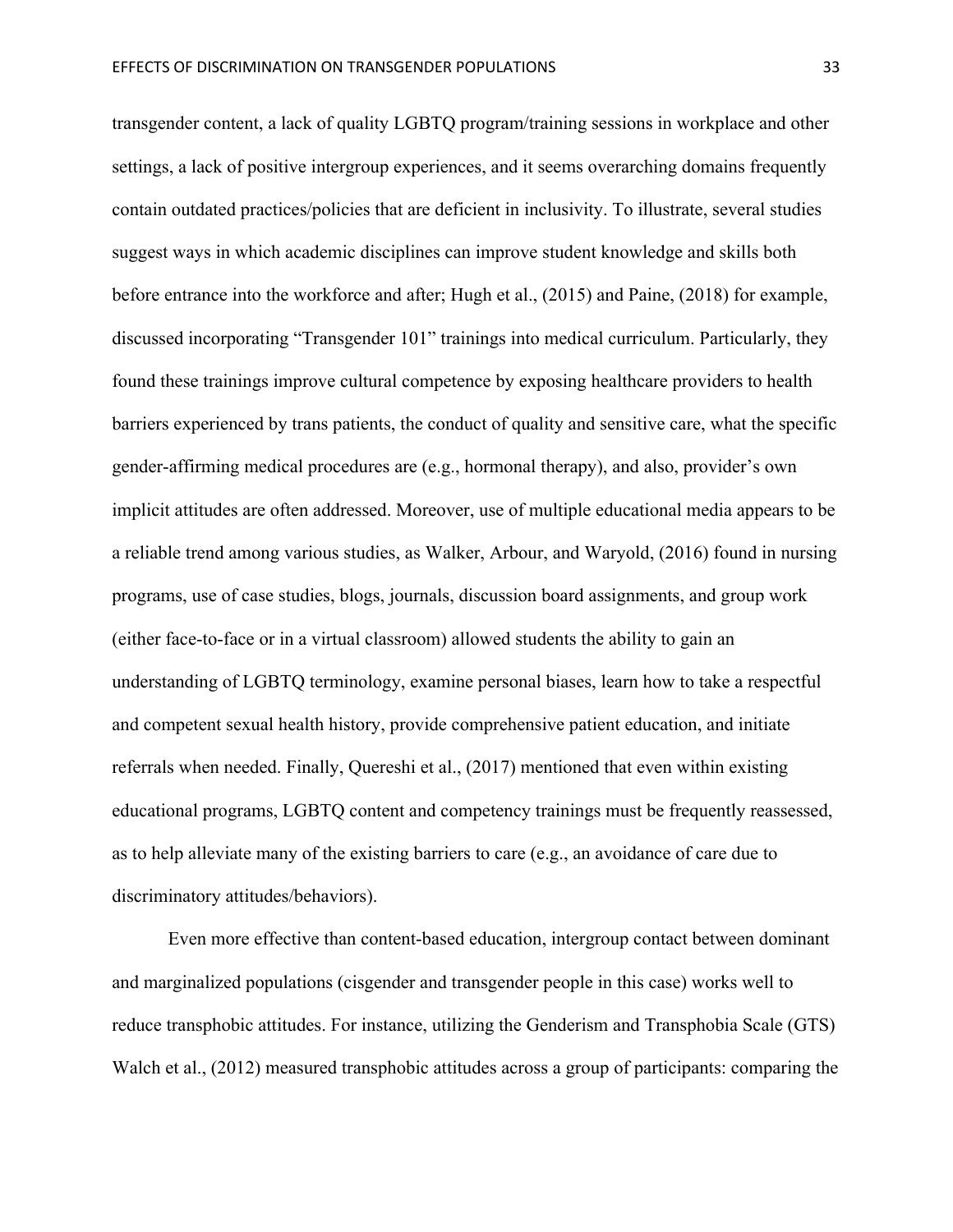effects a traditional lecture on transgender issues has in reducing overall levels of transphobia versus a speaker panel made up of four transgender lecturers. Results indicated that, the transgender speaker panel evidenced steeper reductions in transphobia than did the lecture. Furthermore, multiple studies verify that having had prior contact with or knowing a loved one that is transgender, reduces overall transphobic beliefs, behaviors, and negative intentions; all the while increasing positive attitudes/intentions and public support (Acker, 2017; Mizock et al., 2017; Barbir et al., 2017).

Versatile in its use, intergroup contact exposure can be implemented in various ways. While the study by Walch et al., (2012) utilized a transgender speaker panel; Hughto et al., (2015) describes the effectiveness of a campaign video referred to as *I AM Trans People Speak*  developed by the Massachusetts Transgender Political Association (MTPC, 2013). Considered multi-level in effectiveness, the video acted as a self-affirmation intervention to aid in trans persons coping with stigma, as well as aimed to reduce transphobia among non-transgender audiences, by educating the public about trans people's lives and eliminating stereotypes through exposure. What was especially helpful regarding the video, was that it featured family members, partners, and other transgender allies telling their narratives of heartbreak, acceptance, and unconditional love, which, as Ruggs et al., (2015) perfectly frames it, it is better for nonstigmatized groups to advocate on behalf of stigmatized groups, as those who advocate on their own behalf can be labeled as "whiners" and "complainers" even when they have been the victims of objective discrimination.

In addition to the need for increased educational exposure to transgender persons/content, stakeholders in numerous domains must be cognizant of the policies/practices they are both creating and enforcing. For example, Seelman et al., (2017) describes that it is the role of the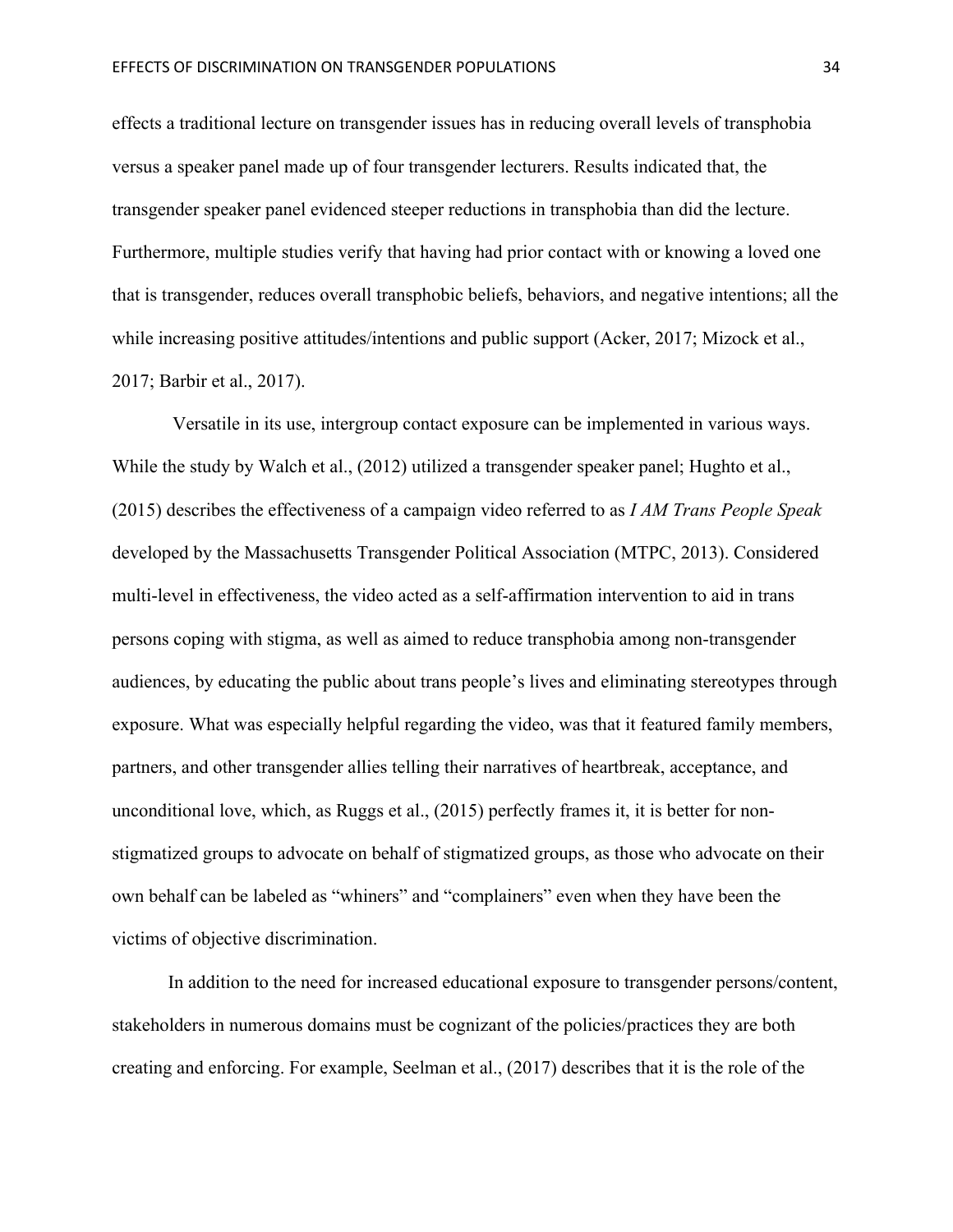provider to consistently and clearly communicate the measures they have in place to affirm transgender health and competently serve this population, such as through clear nondiscrimination policies, intake forms that sensitively ask for gender identity, training and accountability for trans-inclusivity among providers and healthcare staff (including front desk and administrative staff), and the medical establishment needs to make sure to fully integrate trans-sensitive care into its professional standard to be part of a broader commitment to cultural competence. All of this must be done in order to counteract fears of discrimination (hypervigilance/anxiety), as well as an avoidance of care. Relatedly, Galupo et al., (2016) also highlight the need to create clearer policies, as their study found that unclear workplace policies play a huge factor in microaggressions. Specifically, they mentioned there are commonly "grey areas" found under policy, which reinforce the allowance of more subtle forms of discrimination (i.e., many participants discussed feeling left out or excluded from office events and these instances tend to not be covered under anti-discrimination policies).

Galupo et al., (2016) described that in order to reduce these instances, organizations should frequently review their stated policies in light of the vision, mission, and value of the company to ensure there is no disconnect, as inconsistencies may send confusing messages to employees. Moreover, when writing anti-bias employment policies, they need to be specific, precise, comprehensive, and employees should be advised on how to avoid stigmatic acts. Precisely, definitions of microaggressions should be presented to employees in addition to giving concrete examples, as to assist them in recognizing discriminatory behavior that they may not realize is offensive. Lastly, organizations need to make sure all involved parties are aware such policies exist and have a means of enforcing them. In doing so, ideally, coworkers sensitivity/understanding will increase once they begin working with trans employees.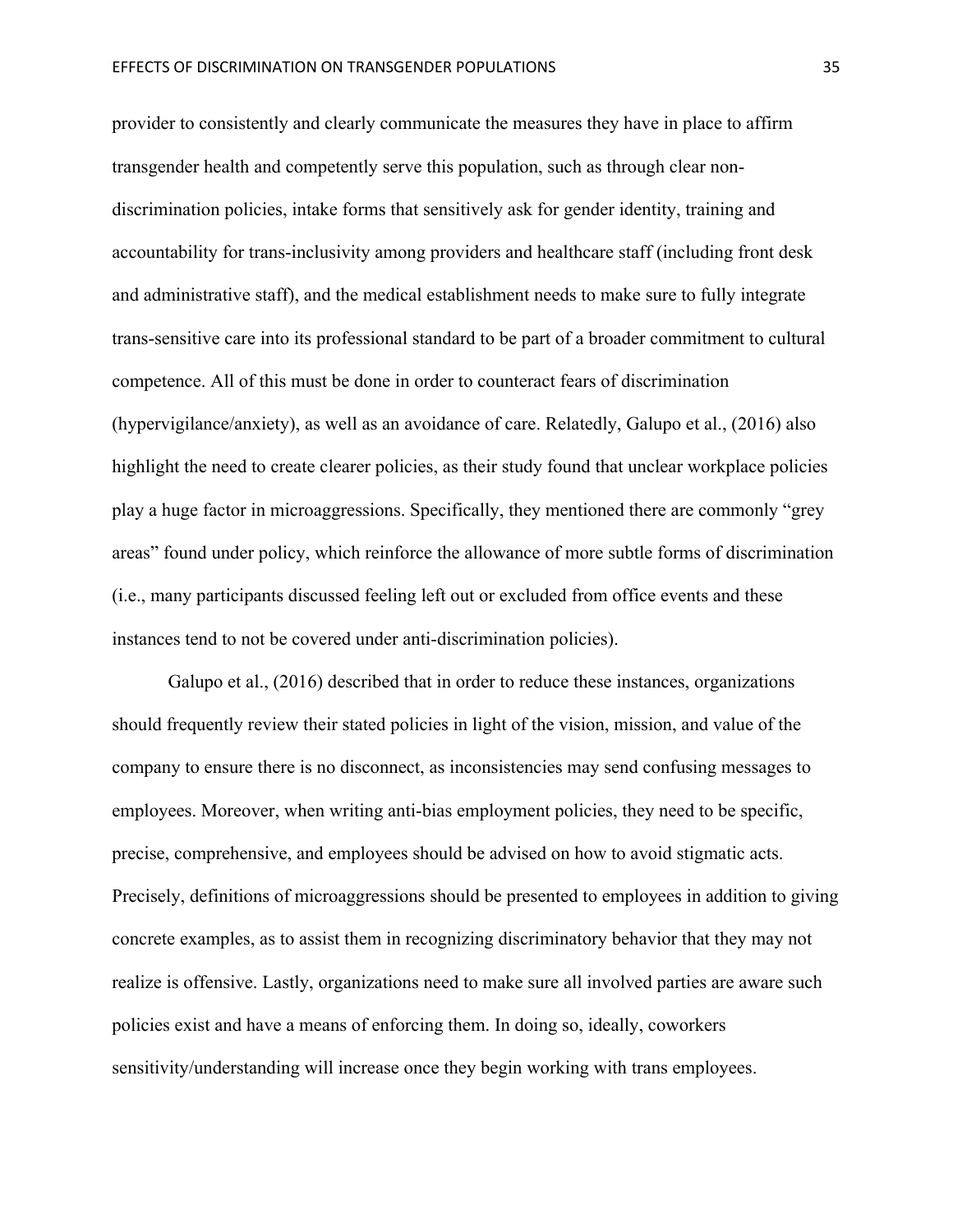As was previously mentioned (see Introduction section) with transgender identities—and even more so nonbinary transgender identities being left out of research demographics, "erasure" has limited the spread of information across educational institutions as well as the general public. Resultantly, transphobia and stigma occur frequently…causing many adverse effects, also previously mentioned in various subsections. However, by utilizing a multi-level approach and "redoing" trans/cis binary norms, by capturing transgender peoples' experiences and demographics in research, by holding educational programs and institutions accountable in both their policies/practices and course requirements (which encompasses integrating positive intergroup contact experiences), and by changing/implementing and enforcing inclusive organizational policies, then, at the individual level, there will likely be an observable increase to wellbeing and resource access among transgender populations. Nevertheless, while the system and its overarching binary standards can be redone; the residual effects of past discrimination cannot be overlooked. Therefore, at the individual level, the focus of intervention has and should continue to be on both coping strategies and advocacy.

Particularly, several researchers have laid out a set of coping strategies which take place at individual, interpersonal, and structural levels. At the individual level, the following techniques were mentioned: gender-normative coping (modifying one's gender presentation and utilizing traditional gender coping styles to deal with experiences of transphobia [e.g., a trans female participant in one of the studies stated at one point that their cis female therapist advised them to "avoid firing off" at work, as is typically associated with a more masculine trait]), selfaffirming coping (asserting one's strengths, sense of self, being confidently authentic/genuine, and persevering in the face of stigma), emotional-regulation coping (managing one's emotions in response to trauma such as, using relaxation techniques, staying active, and addressing difficult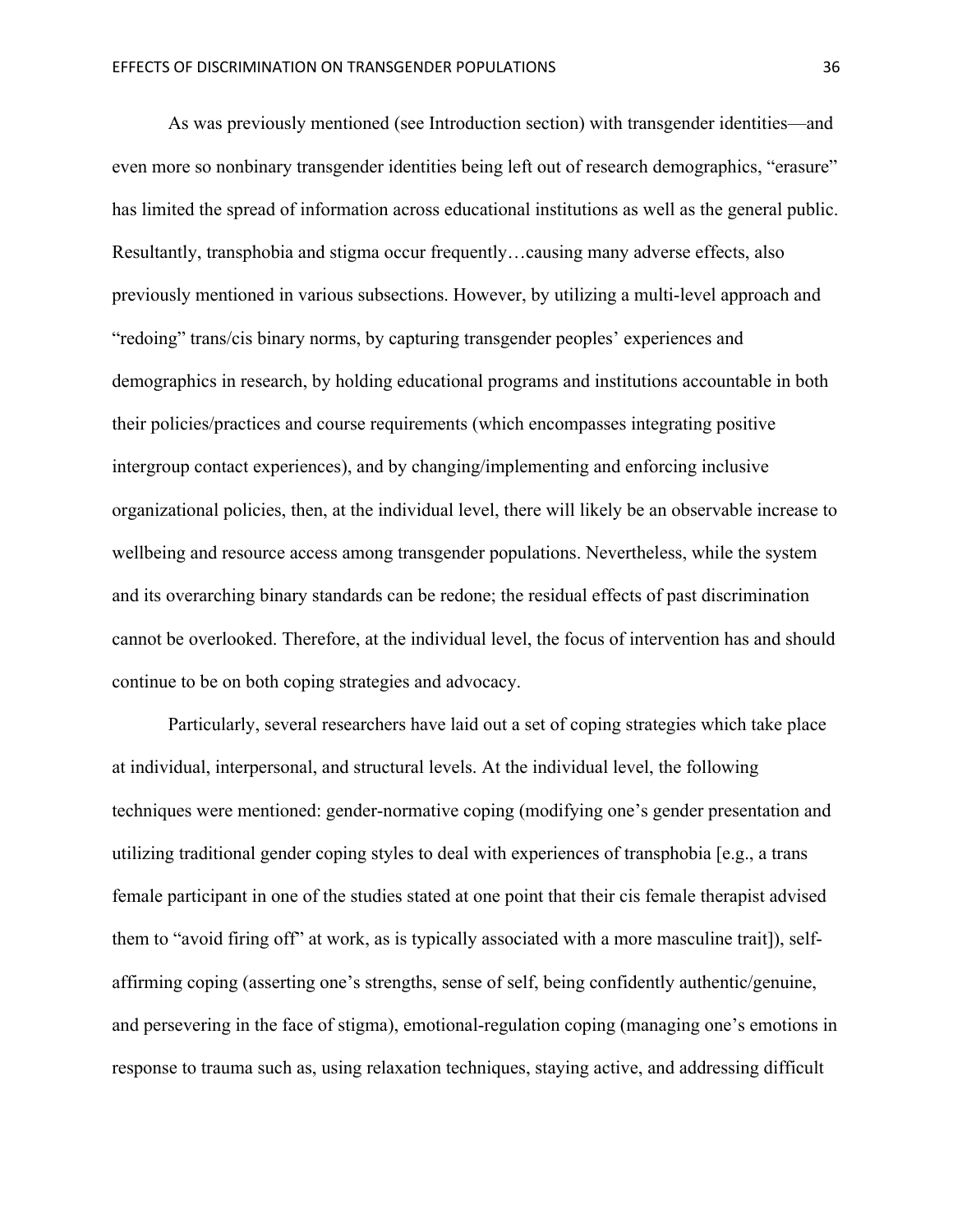emotions to develop greater resiliency), and cognitive-reframing coping (reframing experiences, developing a sense of understanding of the perpetrator of transphobia, and thinking positively). As for the interpersonal level then, researchers made suggestions that participants engage with any relational supports they may have (i.e., seeking advocates, family support, and peer support), as well build new relationships and challenge/communicate about transphobia in others. Moreover, anticipating stigma (expecting and preparing for stigma, all the while seeking out more tolerant environments), disengaging from it (emotionally detaching/ignoring it), and making careful decisions about disclosure (will revealing identity be safe and will it lead to the desired outcome) proved helpful. Finally, as a structural level coping strategy, researchers mentioned that using various services and information can be helpful (i.e., seeking legal recourse, utilizing social media to connect with peers and trans organizations, seeking mental health services, reaching within one's spiritual and/or religious affiliation, and engaging in activism and advocacy to educate others, which ultimately may help promote/protect the rights of trans people, improve policy development/the quality of trans organizations, and increase research participation and awareness, among other prospects (Mizock et al., 2014; Mizock et al., 2017; Budge, Chin, & Minero, 2017).

#### **Conclusion**

Through use of a social-ecological framework, patterns are able to be drawn regarding the origins and reinforcing nature of transphobia. Thus far results have shown that structural level forces such as, cultural sex, gender, and sexuality norms, have marginalized transgender populations by way of informational erasure and exclusion. Moreover, policies, practices, and present governmental laws, which are a direct reflection of dominant culture, deprive trans individuals of equal access to healthcare and employment resources, in addition to certain public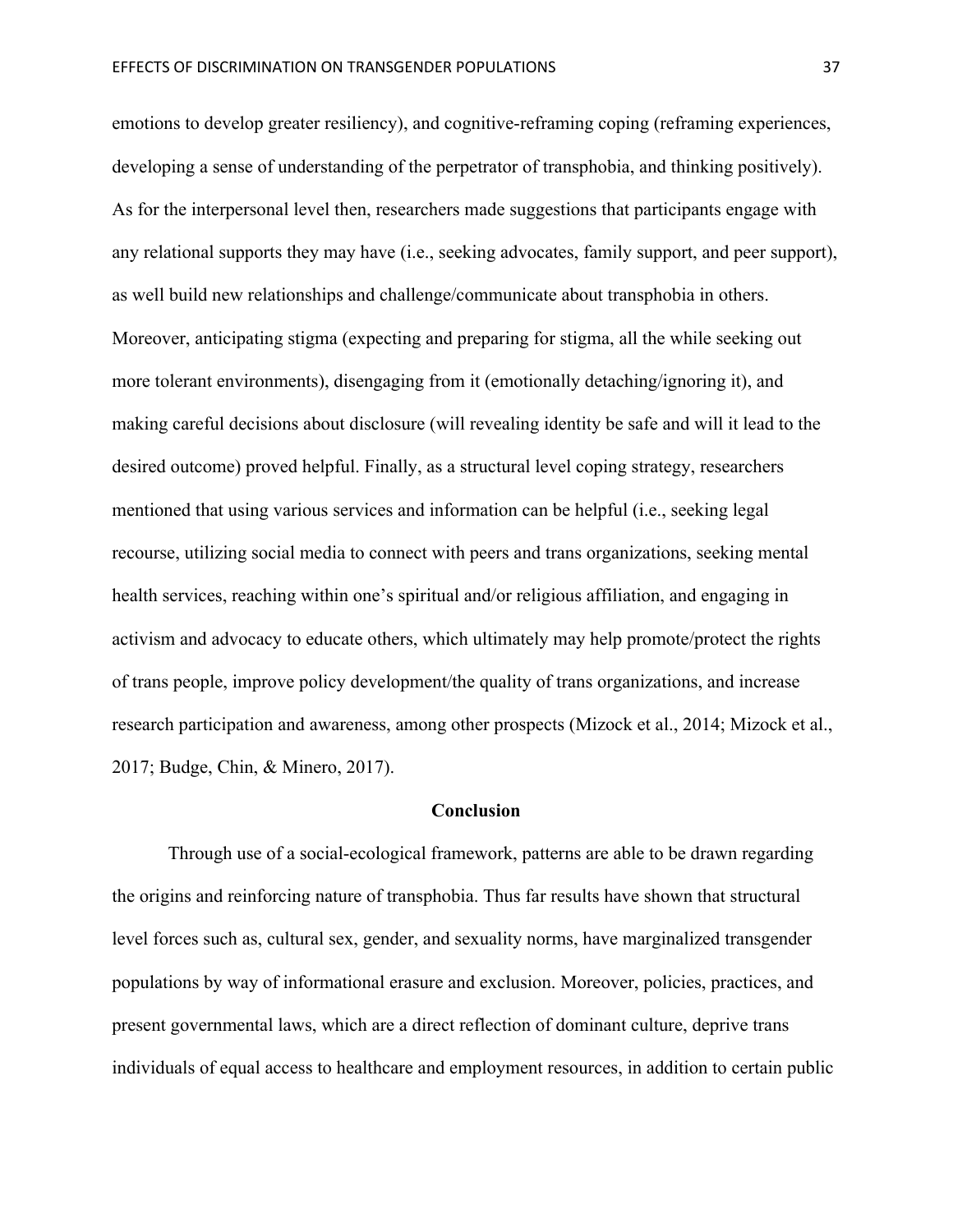spaces, such as bathrooms. The above tribulations then present themselves in everyday contexts, wherein a vast majority of transgender individuals report experiencing stigma from providers, medical staff, helping professionals, workplace colleagues, employers, HR, and other stakeholders, due to a lack of comfort and knowledge. Consequently, causing implicit health disparities like increased suicidal ideation, substance abuse, psychological/mental health adversities, hypervigilance, and an avoidance of healthcare; while explicit discrimination has led to higher rates of unemployment, underemployment, physical assault, greater financial loss/instability, and an underutilization of care.

Given the application of a multi-pronged approach applied throughout, naturally, it appeared most suitable to focus on multi-level intervention strategies as well. First, these findings suggest that the system must be "redone" in order improve access to equal opportunities and overall wellbeing, which, entails including diverse gender identities in population-based research studies and prevailing educational programs. However, simply acknowledging the existence of transgender identities cannot lead to long-term changes, thus, what is recommended is the enforcement of inclusive policies and practices. In other words, non-discrimination policies must not only be frequently updated to reflect organizational mission statements and values but must be specific on what counts as discriminatory—what behaviors/actions are considered transphobic…in doing so, non-marginalized groups will be held accountable of any possible breaches. Along with these strategies, much success was shown through use of positive intergroup contact approaches, as direct exposure to the experiences and adversities of transgender people, both decreases transphobia among non-marginalized and marginalized individuals (internalized transphobia); all the while increasing understanding and empathy between groups.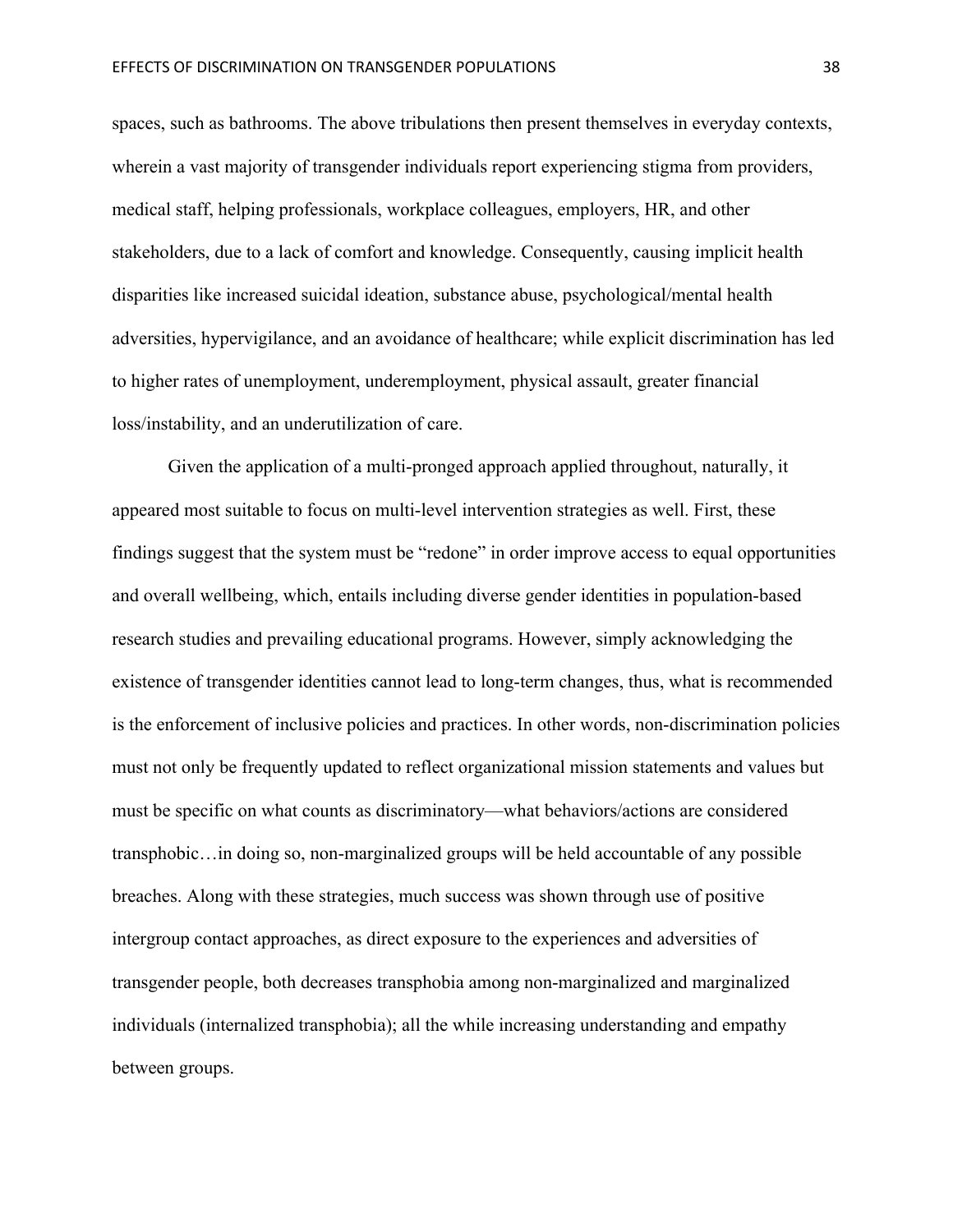Finally, these findings stress the importance of individual level coping strategies since inevitably, all trans individuals are subject to stigma—whether beyond their field of awareness or not. Particularly, what is emphasized is coaching clients to positively reframe their experiences, assess their strengths and sense of self (work toward improving self-esteem, resiliency, and helping one achieve greater authenticity), teach them calming/relaxation techniques to help with emotional regulation, allow clients to openly express their gender identity and if requested teach them gender-normative coping strategies to reduce potential discrimination, with careful consideration of the client's best interest disengagement coping may be taught to decrease stigma, guide the client through disclosure and anticipatory concerns of stigma and spend some time going over preventative-preparation strategies if need be, assess clients current support system and help them determine their goals, and finally, act as an advocate on their behalf and guide them in the direction of relevant resources so that they can feel empowered (e.g., aid them in finding trans organizations in their area or if there are research studies they can sign up for, etc.,). As a potential drawback of this project, while the overall focus covered a broad range of transgender identities, it did not specifically weigh in how race/ethnicity, age, sexual orientation, and physical ability, among others, can impact the trans experience. Moreover, because the focus was broader by nature, certain details and intervention strategies may have been overlooked.

The implications of these findings suggest the need to increasingly analyze transgender populations and research from a multifaceted lens. Thus, the information contained in this project may be beneficial, as it could potentially be a starting point for some; while for others who are more acquainted with this topic, might utilize certain informational pieces to either reinforce their understanding or otherwise, add it to their current practice. Lastly, a future direction for research might be to include the previously mentioned demographics whether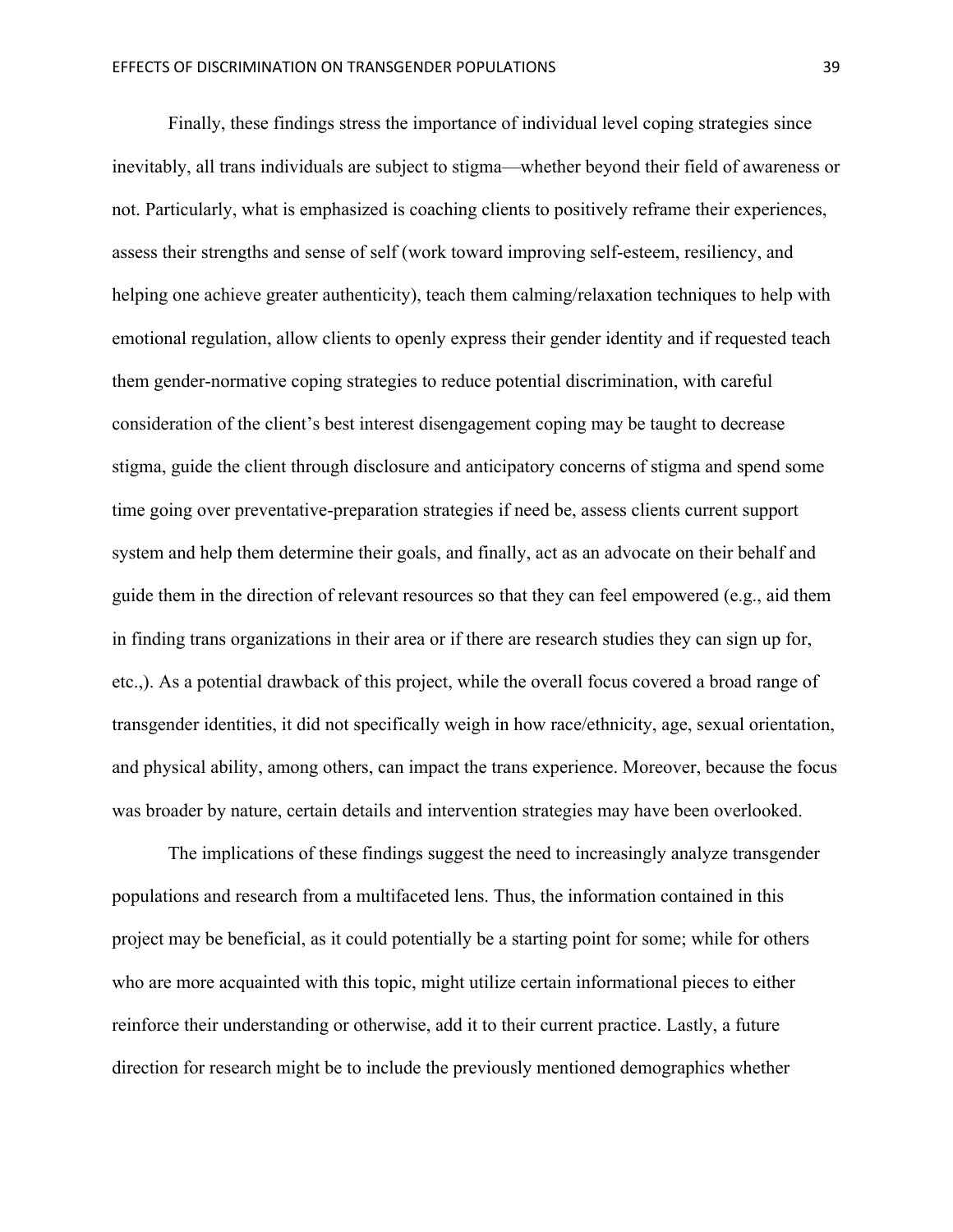conducting an actual study or literature review, so that a more accurate representation of the lived experiences of transgender people can be captured.

#### References

American Psychiatric Association. (1980). *Diagnostic and Statistical Manual of Mental Disorders* (3rd ed.). Arlington, VA: American Psychiatric Publishing.

- American Psychiatric Association. (1994). *Diagnostic and Statistical Manual of Mental Disorders* (4th ed.). Arlington, VA: American Psychiatric Publishing.
- American Psychiatric Association. (2013). *Diagnostic and Statistical Manual of Mental Disorders* (5th ed.). Arlington, VA: American Psychiatric Publishing.
- Barbir, L. A., Vandevender, A. W., & Cohn, T. J. (2017). Friendship, attitudes, and behavioral intentions of cisgender heterosexuals toward transgender individuals. *Journal of Gay & Lesbian Mental Health*, *21*(2), 154–170. doi:10.1080/19359705.2016.1273157
- Bockting, W. O., Miner, M. H., Swinburne Romine, R. E., Hamilton, A., & Coleman, E. (2013). Stigma, mental health, and resilience in an online sample of the US transgender population. *American Journal of Public Health*, *103*(5), 943-51.
- Breslow, A. S., Brewster, M. E., Velez, B. L., Wong, S., Geiger, E., & Soderstrom, B. (2015). Resilience and collective action: Exploring buffers against minority stress for transgender individuals. *Psychology of Sexual Orientation and Gender Diversity*, *2*(3), 253–265. dcoi:10.1037/sgd0000117
- Brewster, M. E., Velez, B. L., Mennicke, A., & Tebbe, E. (2014). Voices from beyond: A thematic content analysis of transgender employees' workplace experiences. *Psychology of Sexual Orientation and Gender Diversity*, *1*(2), 159–169. doi:10.1037/sgd0000030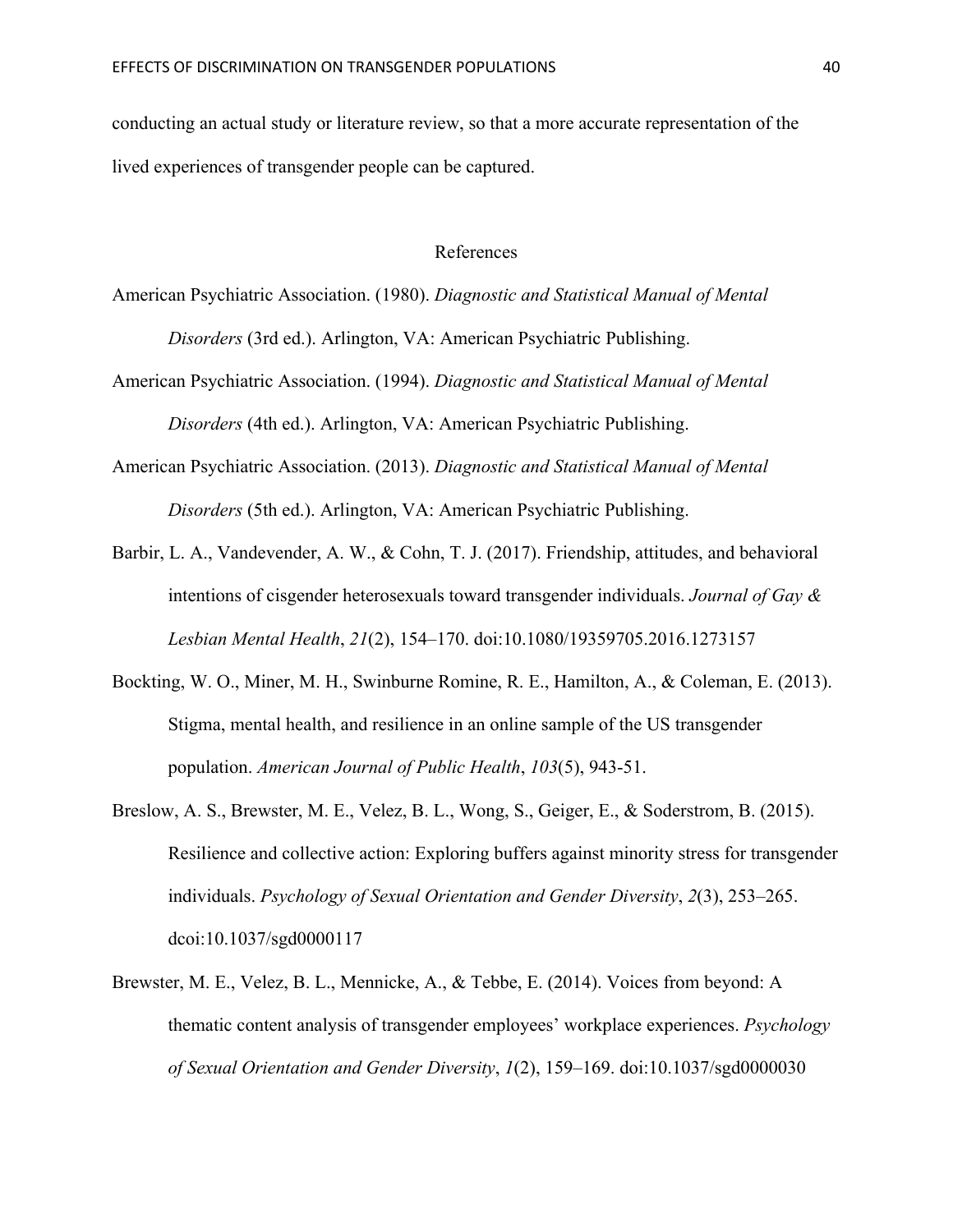- Brown, C., Dashjian, L. T., Acosta, T. J., Mueller, C. T., Kizer, B. E., & Trangsrud, H. B. (2012). The career experiences of male-to-female transsexuals. *The Counseling Psychologist*, *40*(6), 868–894. doi:10.1177/0011000011430098
- Budge, S. L., Chin, M. Y., & Minero, L. P. (2017). Trans individuals' facilitative coping: An analysis of internal and external processes. *Journal of Counseling Psychology*, *64*(1), 12– 25. doi:10.1037/cou0000178
- Budge, S. L., Tebbe, E. N., & Howard, K. A. S. (2010). The work experiences of transgender individuals: Negotiating the transition and career decision-making processes. *Journal of Counseling Psychology*, 57, 377–393. doi:10.1037/a0020472.
- Center for American Progress and Movement Advancement Project. (2015). Paying an unfair price: The financial penalty for being transgender in America. Retrieved from http://www.lgbtmap.org/file/payingan-unfair-price-transgender.pdf
- Collins J.C., McFadden C., Rocco T.S., & Mathis M.K. (2015). The problem of transgender marginalization and exclusion: Critical actions for human resource development. *Human Resource Development Review,* 14(2): 205-226.
- Cruz, T. M. (2014). Assessing access to care for transgender and gender nonconforming people: A consideration of diversity in combating discrimination. *Social Science & Medicine*, *110*, 65–73. doi:10.1016/j.socscimed.2014.03.032
- Darwin, H. (2017). Doing gender beyond the binary: A virtual ethnography. *Symbolic Interaction*, *40*(3), 317–334. doi:10.1002/symb.316
- Dietert, M., & Dentice, D. (2009). Gender identity issues and workplace discrimination: The transgender experience. *Journal of Workplace Rights*, 14(1), 121–140.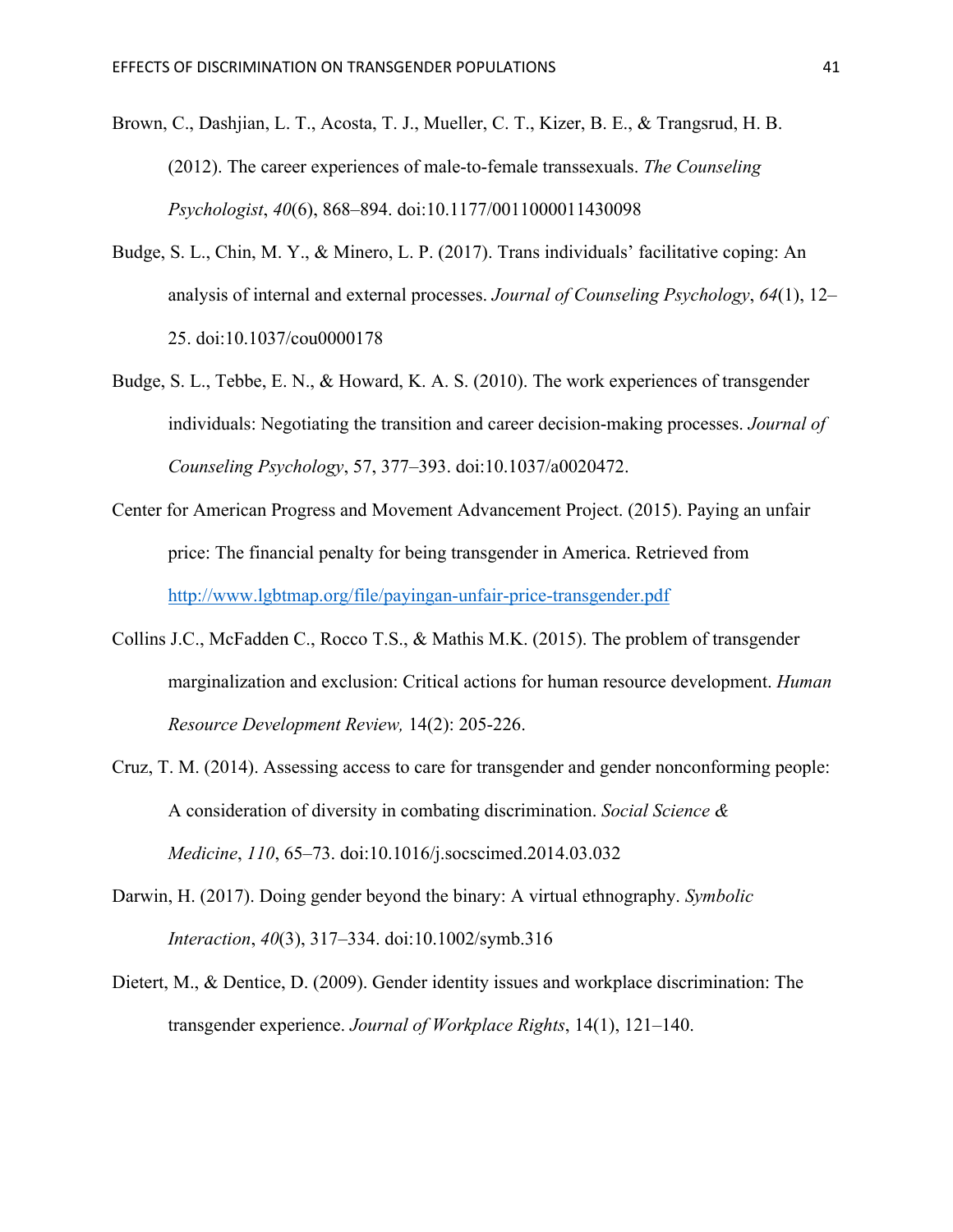- Elias, N. M. R. (2017). Constructing and implementing transgender policy for public administration. *Administration & Society*, *49*(1), 20–47. doi:10.1177/0095399716684888
- Fiani, C. N., & Han, H. J. (2018). Navigating identity: Experiences of binary and non-binary transgender and gender non-conforming (TGNC) adults. *International Journal of Transgenderism*, 1-14. doi:10.1080/15532739.2018.1426074
- Galupo, M. P., & Resnick, C. A. (2016). Experiences of LGBT Microaggressions in the Workplace: Implications for Policy. In Kollen, T. (Eds.) Sexual Orientation and Transgender Issues in Organizations (pp. 271-287). New York City: Springer International Publishing.
- GLAAD. (2017). Accelerating acceptance 2017. Retrieved from https://www.glaad.org/publications/ accelerating-acceptance-2017
- GLAAD (2017, April 19). Glossary of terms transgender. Retrieved from https://www.glaad.org/reference/transgender
- Goldberg, A. E., Kuvalanka, K. A., Budge, S. L., Benz, M. B., & Smith, J. Z. (2019). Health Care Experiences of Transgender Binary and Nonbinary University Students. *The Counseling Psychologist*. doi:10.1177/0011000019827568
- Goldberg, J. (2018, September 23). When you don't feel at home with your gender. Retrieved from https://www.webmd.com/sex/gender-dysphoria#1
- Grant, J. M., Mottet, L. A., Tanis, J., Harrison, J., Herman, J. L., & Keisling, M. (2011). Injustice at every turn: A report of the National Transgender Discrimination Survey. Washington, DC: National Center for Transgender Equality and National Gay and Lesbian Task Force
- Hatzenbuehler, M. L., & Pachankis, J. E. (2016). Stigma and minority stress as social determinants of health among lesbian, gay, bisexual, and transgender youth: Research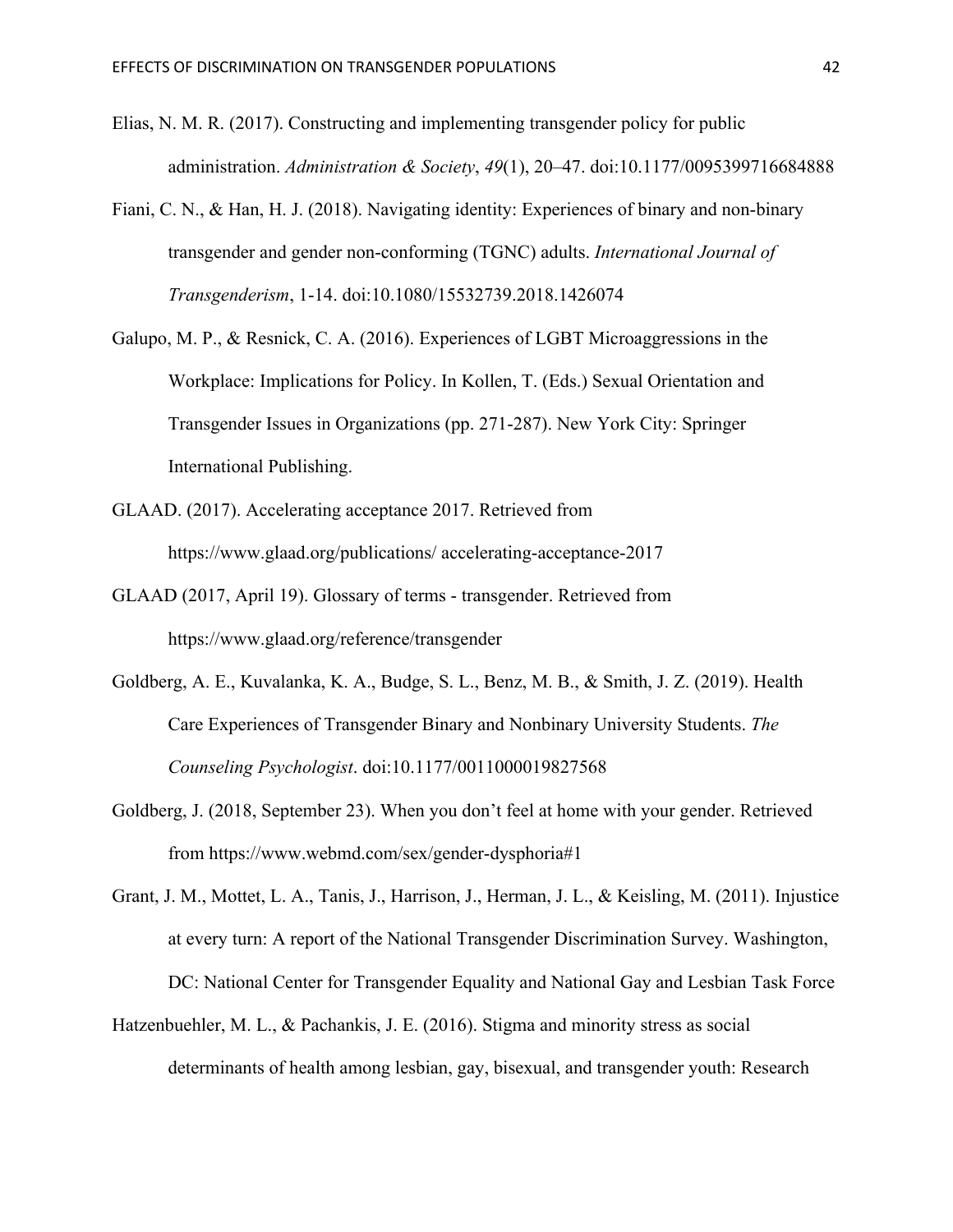evidence and clinical implications. *Pediatric Clinics of North America*, 63, 985–997. doi:10.1016/j.pcl.2016.07.003

- Hughto, J. M. W., Reisner, S. L., & Pachankis, J. E. (2015). Transgender stigma and health: A critical review of stigma determinants, mechanisms, and interventions. *Social Science & Medicine*, *147*, 222–231. doi:10.1016/j.socscimed.2015.11.010
- James, S. E., Herman, J. L., Rankin, S., Keisling, M., Mottet, L., & Anafi, M. (2016). The report of the 2015 U.S. trans survey. Washington, DC: National Center for Transgender Equality. Retrieved from http://www.ustranssurvey.org/report/
- Kattari, S. K., Walls, N. E., Speer, S. R., & Kattari, L. (2016). Exploring the relationship between transgender-inclusive providers and mental health outcomes among transgender/gender variant people. *Social Work in Health Care*, *55*(8), 635–650. doi:10.1080/00981389.2016.1193099
- Kcomt, L. (2018). Profound health-care discrimination experienced by transgender people: Rapid systematic review. *Social Work in Health Care*. doi:10.1080/00981389.2018.1532941
- Lefevor, T.G., Boyd-Rogers, C.C., Sprague, B.M., & Janis, R. (2019). Health disparities between genderqueer, transgender, and cisgender individuals: An extension of Minority Stress Theory. *Journal of Counseling Psychology*. doi:10.1037/cou0000339
- Lerner, J. E. & Robles, G. (2017). Perceived Barriers and Facilitators to Health Care Utilization in the United States for Transgender People: A Review of Recent Literature. *Journal of Health Care for the Poor and Underserved* 28(1), 127-152. doi:10.1353/hpu.2017.0014.
- Martinez, L. R., Sawyer, K. B., Thoroughgood, C. N., Ruggs, E. N., & Smith, N. A. (2017). The importance of being "me": The relation between authentic identity expression and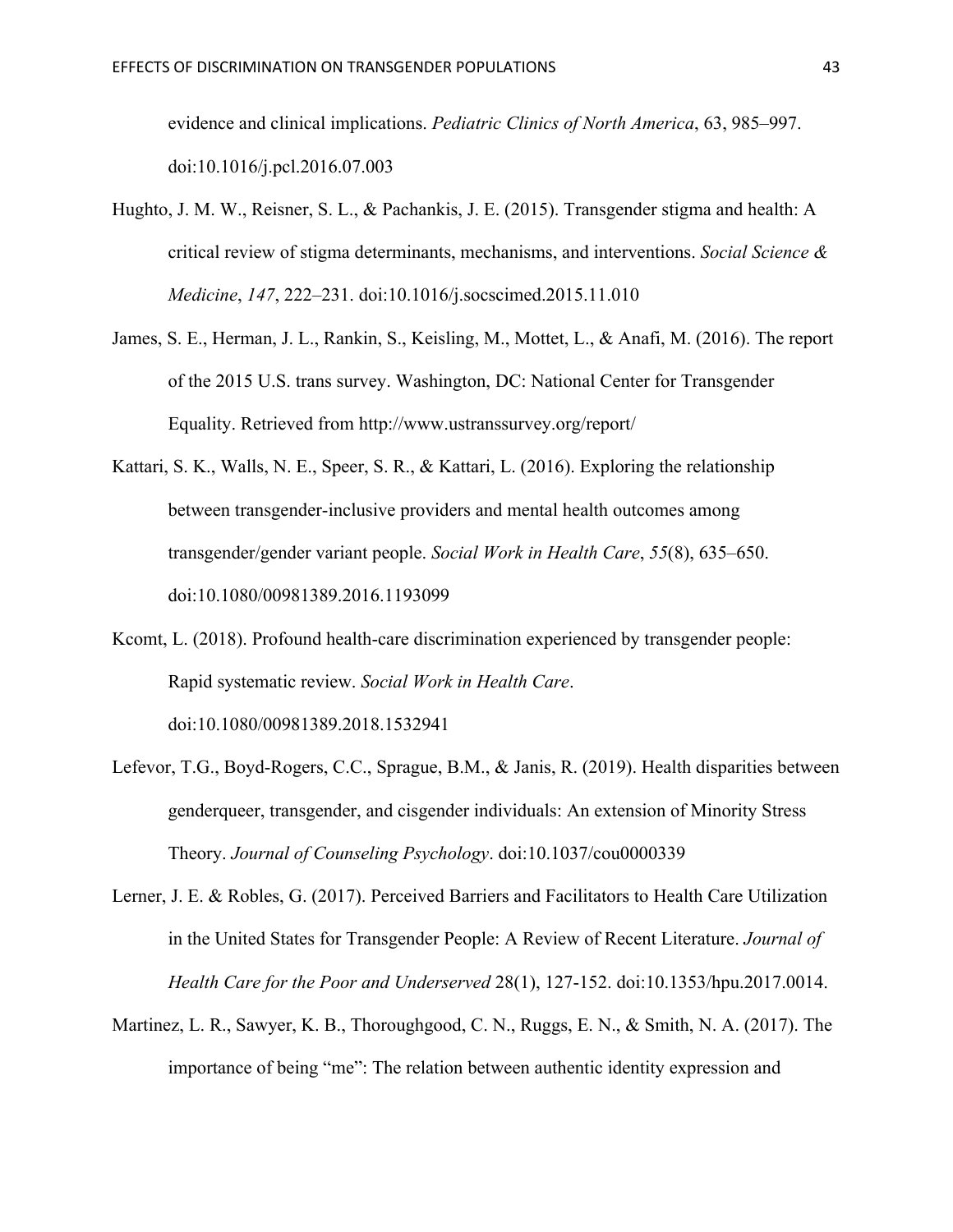transgender employees' work-related attitudes and experiences. *Journal of Applied Psychology*, *102*(2), 215–226. doi:10.1037/apl0000168

- Mizock, L., Hopwood, R., Casey, H., Duhamel, E., Herrick, A., Puerto, G., & Stelmach, J. (2017). The transgender awareness webinar: Reducing transphobia among undergraduates and mental health providers. *Journal of Gay & Lesbian Mental Health*, *21*(4), 292–315. doi:10.108019359705.2017.1320696
- Mizock, L., & Hopwood, R. (2017). Economic challenges associated with transphobia and implications for practice with transgender and gender diverse individuals. *Professional Psychology: Research and Practice*, *49*(1), 65–74. doi:10.1037/pro0000161
- Mizock, L., & Mueser, K. T. (2014). Employment, mental health, internalized stigma, and coping with transphobia among transgender individuals. *Psychology of Sexual Orientation and Gender Diversity*, *1*(2), 146–158. doi:10.1037/sgd0000029
- Mizock, L., Riley, J., Yuen, N., Woodrum, T. D., Sotilleo, E. A., & Ormerod, A. J. (2018). Transphobia in the workplace: A qualitative study of employment stigma. *Stigma and Health*, *3*(3), 275-282. doi:10.1037/sah0000098
- Mizock, L., Woodrum, T. D., Riley, J., Sotilleo, E. A., Yuen, N., & Ormerod, A. J. (2017). Coping with transphobia in employment: Strategies used by transgender and genderdiverse people in the United States. *International Journal of Transgenderism*, *18*(3), 282– 294. doi:10.1080/15532739.2017.1304313
- Movement Advancement Project. (2018, November 20). Equality maps: State non-discrimination laws. Retrieved from http://www.lgbtmap.org/equality-maps/non\_discrimination\_laws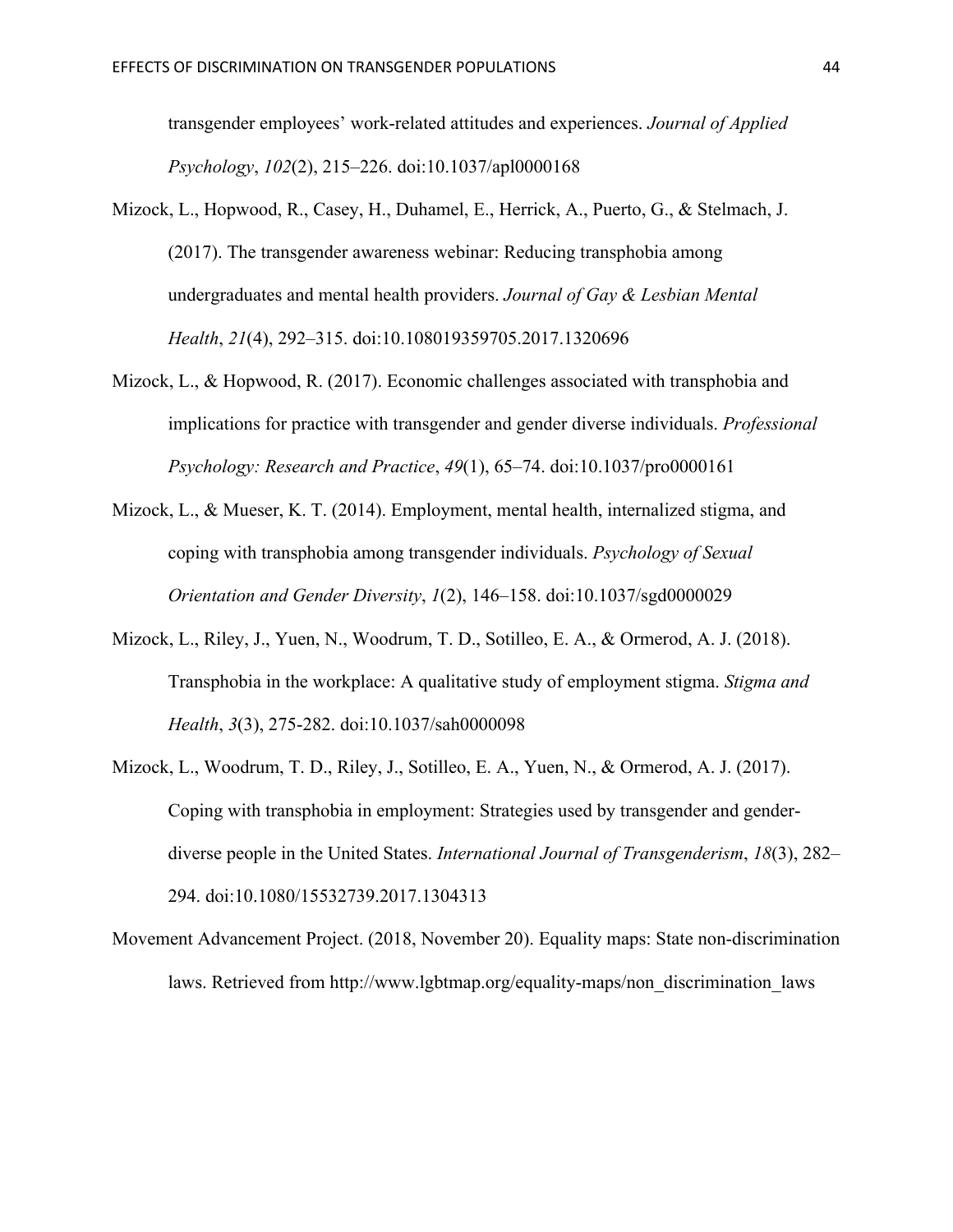- N. (2019, March 14). The Equality Act: What Transgender People Need to Know [Web log post]. Retrieved from https://transequality.org/blog/the-equality-act-what-transgenderpeople-need-to-know
- O'Hara, C., Dispenza, F., Brack, G., & Blood, R. A. C. (2013). The preparedness of counselors in training to work with transgender clients: A mixed methods investigation. *Journal of LGBT Issues in Counseling, 7*(3), 236-256. doi:10.1080/15538605.2013.812929
- Paine, E. A. (2018). Embodied disruption: "Sorting out" gender and nonconformity in the doctor's office. *Social Science & Medicine*, *211*, 352–358. doi:10.1016/j.socscimed.2018.06.039
- Qureshi, R. I., Zha, P., Kim, S., Hindin, P., Naqvi, Z., Holly, C., & Ritch, W. (2018). Health care needs and care utilization among lesbian, gay, bisexual, and transgender populations in New Jersey. *Journal of Homosexuality*, *65*(2), 167–180.

doi:10.1080/00918369.2017.1311555

- Reisner, S. L., Pardo, S. T., Gamarel, K. E., White-Hughto, J. M., Pardee, D. J., & Keo-Meier, C. L. (2015). Substance use to cope with stigma in healthcare among U.S. female-to-male trans masculine adults. *LGBT health*, *2*(4), 324–332. doi:10.1089/lgbt.2015.0001
- Rider, N., McMorris, B. J., Gower, A. L., Coleman, E., & Eisenberg, M. E. (2018). Health and care utilization of transgender and gender nonconforming youth: A population-based study. *Pediatrics*, *141*(3), [e20171683]. doi:10.1542/peds.2017-1683
- Rodriguez, A, Agardh A, & Asamoah, B.O. (2017). Self-Reported Discrimination in Health-Care Settings Based on Recognizability as Transgender: A Cross-Sectional Study Among Transgender U.S. Citizens. *Arch Sex Behav.* doi:10.1007/s10508-017-1028-z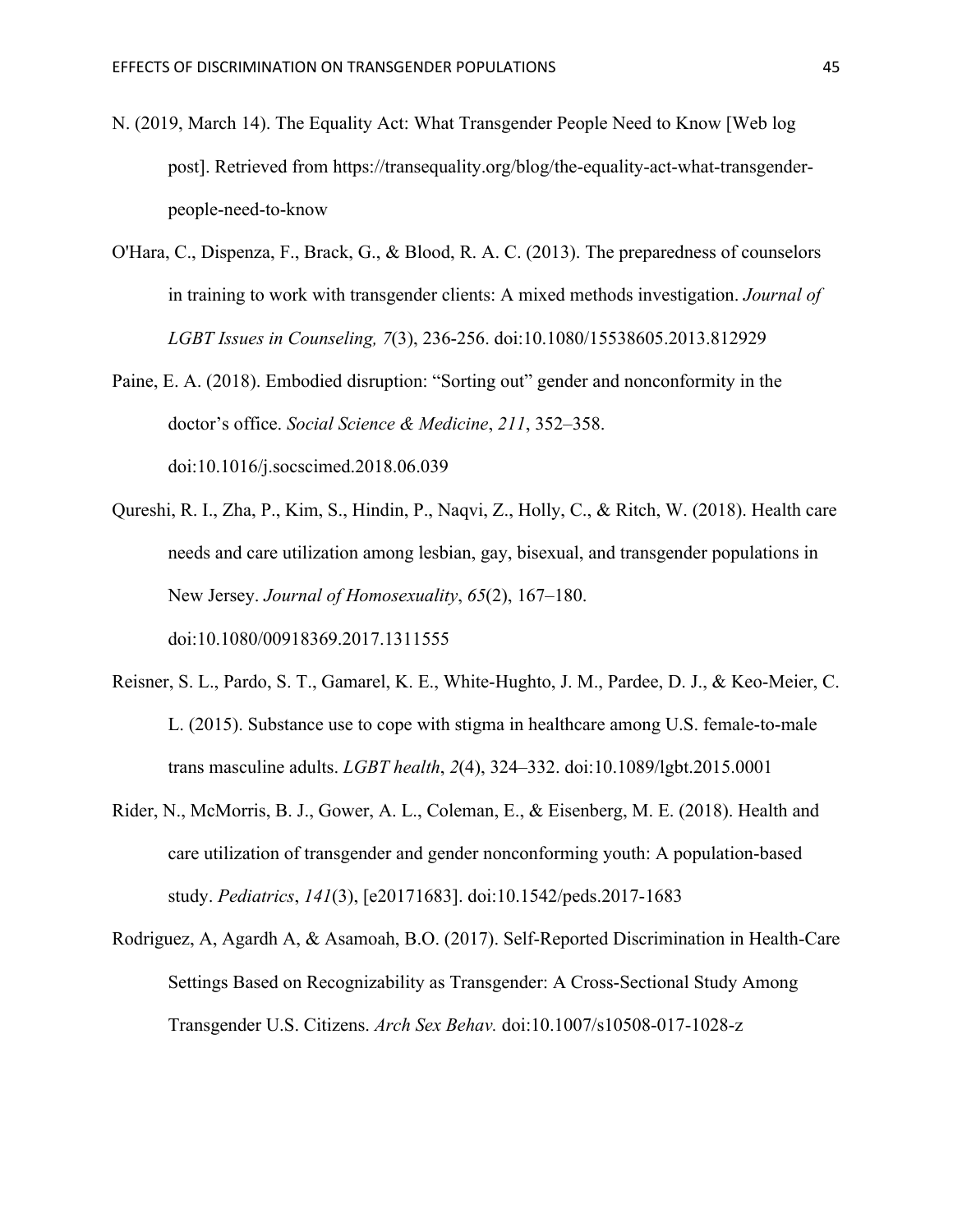- Rudin, J., Yang, Y., Ruane, S., Ross, L., Farro, A., & Billing, T. (2016). Transforming attitudes about transgender employee rights. *Journal of Management Education*, *40*(1), 30–46. doi:10.1177/1052562915609959
- Ruggs, E. N., Martinez, L. R., Hebl, M. R., & Law, C. L. (2015). Workplace 'trans'-actions: How organizations, coworkers, and individual openness influence perceived gender identity discrimination. *Psychology of Sexual Orientation and Gender Diversity*, *2*(4), 404-412. doi:10.1037/sgd0000112
- Seelman, K. L., Colón-Diaz, M. J. P., LeCroix, R. H., Xavier-Brier, M., & Kattari, L. (2017). Transgender noninclusive healthcare and delaying care because of fear: Connections to general health and mental health among transgender adults. *Transgender Health*, 2(1), 17–28. doi:10.1089/trgh.2016.0024
- Shelton, Jama. 2015. "Transgender Youth Homelessness: Understanding Programmatic Barriers
- Through the Lens of Cisgenderism." *Children and Youth Services Review* 59: 10-18. doi:10.1016/j.childyouth.2015.10.006
- Tebbe, E. A., Allan, B. A., & Bell, H. L. (2019). Work and well-being in TGNC adults: The moderating effect of workplace protections. *Journal of Counseling Psychology*, *66*(1), 1– 13. doi:10.1037/cou0000308
- Thorne, N., Witcomb, G. L., Nieder, T., Nixon, E., Yip, A., & Arcelus, J. (2018). A comparison of mental health symptomatology and levels of social support in young treatment seeking transgender individuals who identify as binary and non-binary. *International Journal of Transgenderism*. doi:10.1080/15532739.2018.1452660
- Walch, S. E., Sinkkanen, K. A., Swain, E. M., Francisco, J., Breaux, C. A., & Sjoberg, M. D. (2012). Using intergroup contact theory to reduce stigma against transgender individuals: